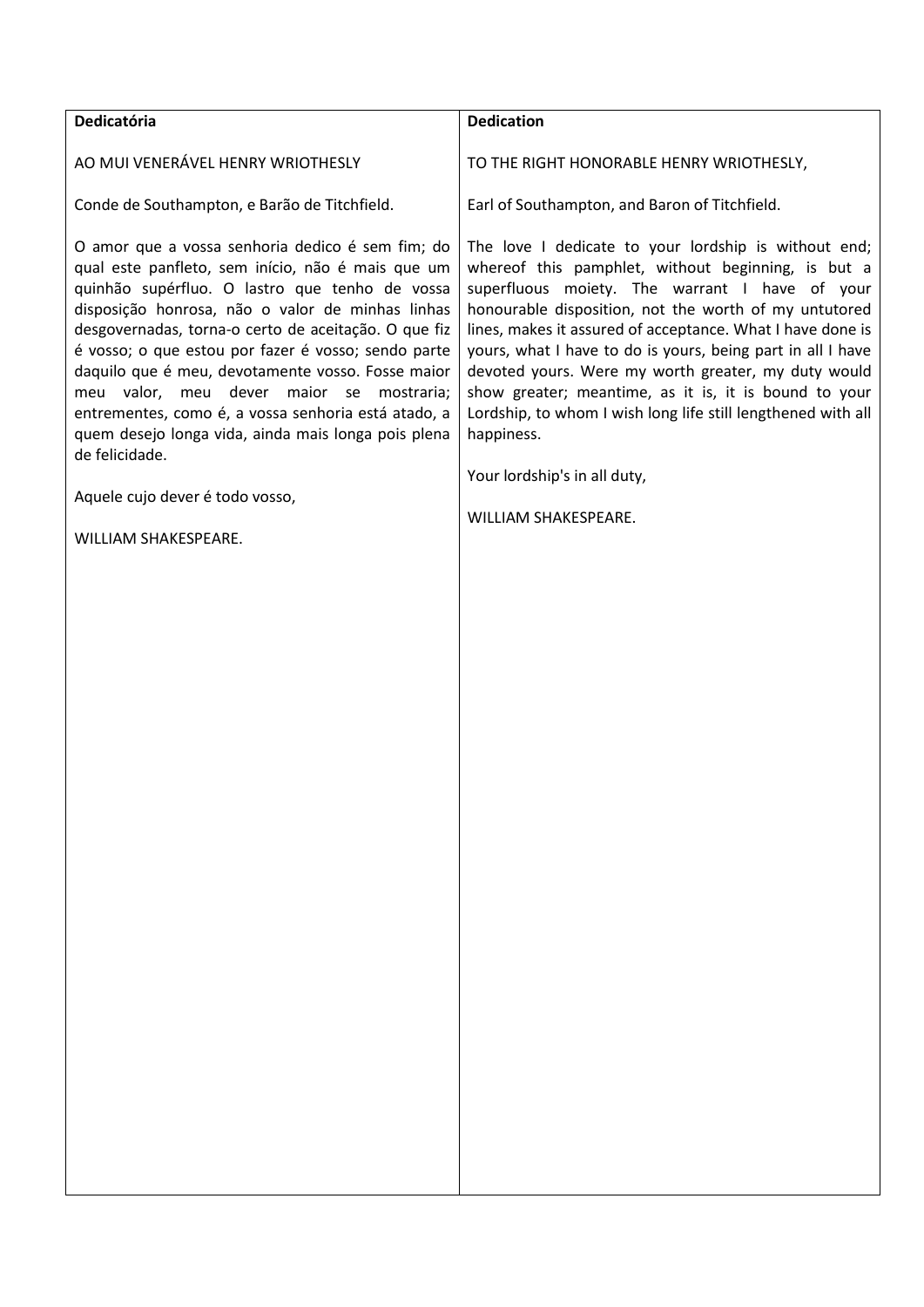## **O Argumento**

Lucius Tarquinius, por seu excessivo orgulho alcunhado Superbus, após ter causado o cruel assassínio de seu próprio sogro Servius Tullius, e, contrário a lei e costume romanos, sem demandar ou esperar o sufrágio do povo, tomado a si a posse do reino, saiu, acompanhado de seus filhos e outros nobres de Roma, a lançar o cerco a Ardea. Durante esse cerco, os homens mais graduados do exército se encontrando uma noite na tenda de Sextus Tarquinius, o filho do rei, em suas charlas após a ceia cada um enalteceu as virtudes de sua própria esposa: dentre os quais Colatino exaltou a incomparável castidade de sua esposa, Lucrécia. Nesse jocundo humor cavalgaram até Roma; e com o intento, pela aparição secreta e súbita, de pôr à prova aquilo que cada um antes havia afiançado, apenas Colatino encontra a sua esposa, embora fosse tarde da noite, fiando junto a suas criadas; as outras damas foram todas encontradas dançando e festejando, ou em passatempos diversos. Com isso os nobres concederam a Colatino a vitória, e a sua esposa a fama. Nesse momento, Sextus Tarquinius, que se consumia em chamas com a beleza de Lucrécia, mas abafava suas paixões naquele instante, partiu com os restantes de volta ao acampamento; de onde ele em breve se retirou em privado, e foi, de acordo com sua posição, regalmente recebido e alojado por Lucrécia em Collatium. Na mesma noite ele traiçoeiramente se esgueirou até seu quarto, desonrou-a violentamente, e de manhã cedo pôs-se a correr. Lucrécia, nesse dissabor lamentável, se apressa em enviar mensageiros, um a Roma atrás de seu pai, outro ao acampamento atrás de Colatino. Eles chegaram, um acompanhado de Junius Brutus, o outro de Publius Valerius; e encontrando Lucrécia trajada em hábito de luto, questionaram a causa de sua mágoa. Ela, antes obtendo deles um juramento de fazer-lhe vingança, revelou o autor, e toda sorte de pormenor, e logo então, de súbito, esfaqueou-se. Feito isso, em uno consenso todos fizeram o voto de desenraizar toda a família dos Tarquinos; e transportando o corpo a Roma, Brutus familiarizou o povo com executor e detalhes do feito vil, com uma amarga invectiva contra a tirania do rei. Com isso, tanto é movido o povo que em uno consenso e aclamação geral os Tarquinos foram todos exilados, e o governo do Estado alterado de reis para cônsules.

## **The Argument**

Lucius Tarquinius, for his excessive pride surnamed Superbus, after he had caused his own father-in-law Servius Tullius to be cruelly murdered, and, contrary to the Roman laws and customs, not requiring or staying for the people's suffrages, had possessed himself of the kingdom, went, accompanied with his sons and other noblemen of Rome, to besiege Ardea. During which siege the principal men of the army meeting one evening at the tent of Sextus Tarquinius, the king's son, in their discourses after supper every one commended the virtues of his own wife; among whom Collatinus extolled the incomparable chastity of his wife Lucretia. In that pleasant humour they posted to Rome; and intending, by their secret and sudden arrival, to make trial of that which every one had before avouched, only Collatinus finds his wife, though it were late in the night, spinning amongst her maids: the other ladies were all found dancing and revelling, or in several disports. Whereupon the noblemen yielded Collatinus the victory, and his wife the fame. At that time Sextus Tarquinius being inflamed with Lucrece' beauty, yet smothering his passions for the present, departed with the rest back to the camp; from whence he shortly after privily withdrew himself, and was, according to his estate, royally entertained and lodged by Lucrece at Collatium. The same night he treacherously stealeth into her chamber, violently ravished her, and early in the morning speedeth away. Lucrece, in this lamentable plight, hastily dispatcheth messengers, one to Rome for her father, another to the camp for Collatine. They came, the one accompanied with Junius Brutus, the other with Publius Valerius; and finding Lucrece attired in mourning habit, demanded the cause of her sorrow. She, first taking an oath of them for her revenge, revealed the actor and whole manner of his dealing, and withal suddenly stabbed herself. Which done, with one consent they all vowed to root out the whole hated family of the Tarquins; and bearing the dead body to Rome, Brutus acquainted the people with the doer and manner of the vile deed, with a bitter invective against the tyranny of the king: wherewith the people were so moved, that with one consent and a general acclamation the Tarquins were all exiled, and the state government changed from kings to consuls.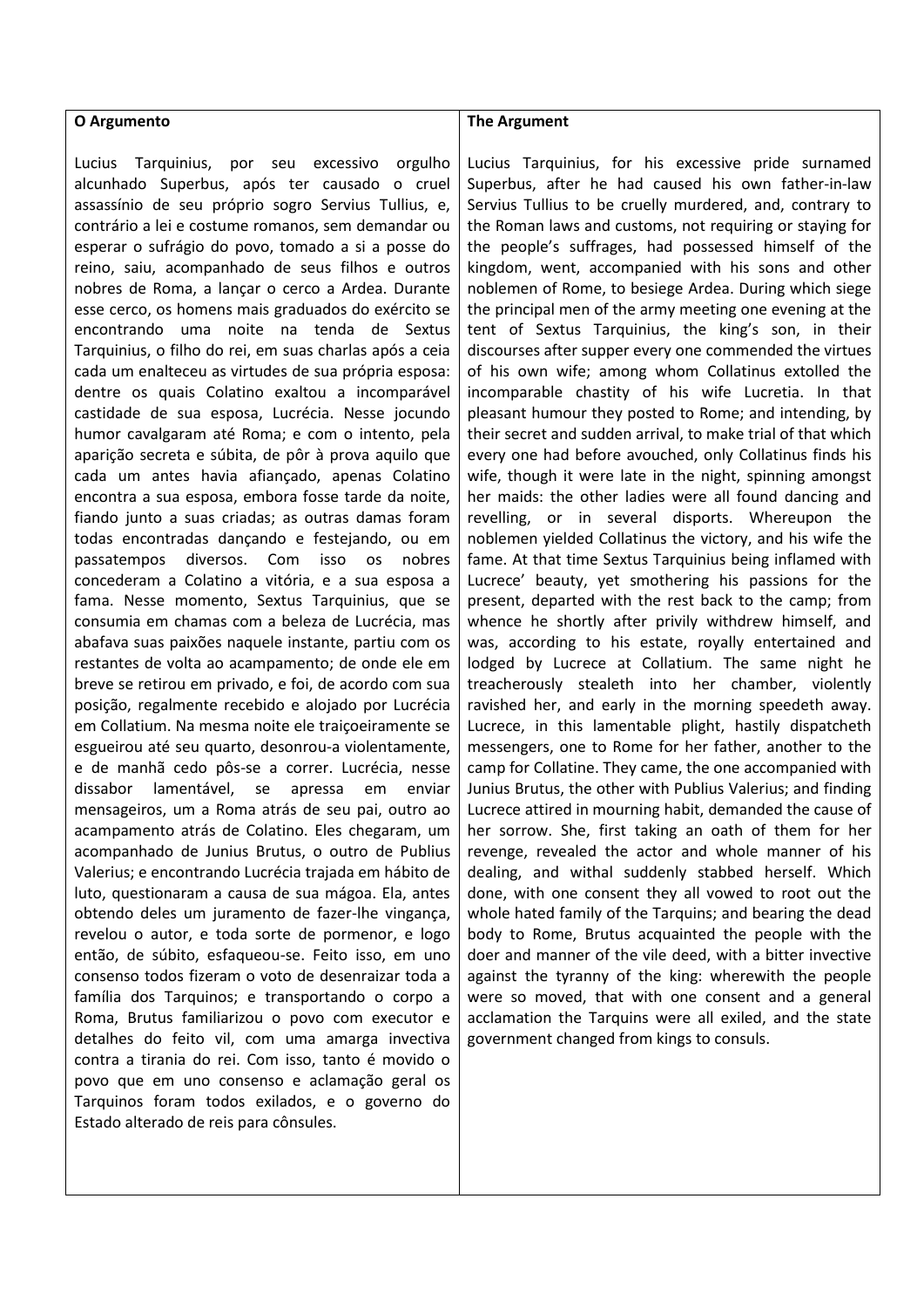De Ardea sitiada, com pressa insana, Tendo o falso desejo por asas implumes, Tarquino lascivo deixa a hoste romana, E a Collatium leva um fogo sem lume Que, oculto em alvas cinzas, crescer presume E cingir pelas ancas, com a flama vasta, Ao amor de Colatino, Lucrécia casta.

Por ventura tal "casta", ó desventura, deu Um gume franco ao apetite afiado; Quando Colatino, sem siso, se rendeu A alabar o sem par alvo e encarnado Que regia naquele céu do seu agrado, Onde mortais estrelas, como que celestes, Com puro aspecto a ele serviam, prestes.

Pois ao ter com Tarquino, na noite passada, Expôs o tesouro de sua boa sorte; Que riqueza infinda era a ele emprestada Pelos céus, na posse de tão bela consorte; Vê em sua fortuna um tão alto porte, Que mesmo reis podiam esposar mais fama Mas rei ou par algum a tão singular dama.

Ó júbilo que é tão pouco compartido! E, tido, em breve decaído e desfeito Como orvalho argênteo matinal derretido Quando ao esplendor d'oiro do sol é sujeito! Um termo que expira, morto ainda no leito: 'Stão honra e beleza, nos braços de seu dono, Debilmente guardadas dum mundo de dano.

Beleza em si de si mesma é persuasão Aos olhos dos homens sem orador louvar; Que apologia é necessária, então, P'ra fazer brilhar o que é tão singular? Ou por que é Colatino a divulgar A rica joia que bem agia escondendo De ouvidos gatunos, sua mesmo sendo?

Talvez seu jactar de Lucrécia soberana Atiçou este soberbo real varão; Pelos ouvidos o coração se profana: Talvez inveja de coisa tão rica, então, Incomparável, foi desdenhoso aguilhão Em sua ambição: homem baixo se gabar Da sorte d'oiro que seu maior vê faltar.

From the besieged Ardea all in post, Borne by the trustless wings of false desire, Lust-breathèd Tarquin leaves the Roman host And to Collatium bears the lightless fire, Which, in pale embers hid, lurks to aspire And girdle with embracing flames the waist Of Collatine's fair love, Lucrece the chaste.

Haply that name of 'chaste' unhapp'ly set This bateless edge on his keen appetite; When Collatine unwisely did not let To praise the clear unmatched red and white Which triumphed in that sky of his delight, Where mortal stars, as bright as heaven's beauties, With pure aspects did him peculiar duties.

For he the night before, in Tarquin's tent, Unlocked the treasure of his happy state: What priceless wealth the heavens had him lent In the possession of his beauteous mate; Reckoning his fortune at such high-proud rate That kings might be espoused to more fame, But king nor peer to such a peerless dame.

O happiness enjoy'd but of a few, And, if possess'd, as soon decayed and done As is the morning's silver-melting dew Against the golden splendor of the sun: An expired date, cancell'd ere well begun. Honour and beauty, in the owner's arms, Are weakly fortressed from a world of harms.

Beauty itself doth of itself persuade The eyes of men without an orator. What needeth then apologies be made To set forth that which is so singular? Or why is Collatine the publisher Of that rich jewel he should keep unknown From thievish ears, because it is his own?

Perchance his boast of Lucrece' sov'reignty Suggested this proud issue of a king; For by our ears our hearts oft tainted be. Perchance that envy of so rich a thing, Braving compare, disdainfully did sting His high-pitched thoughts, that meaner men should vaunt That golden hap which their superiors want.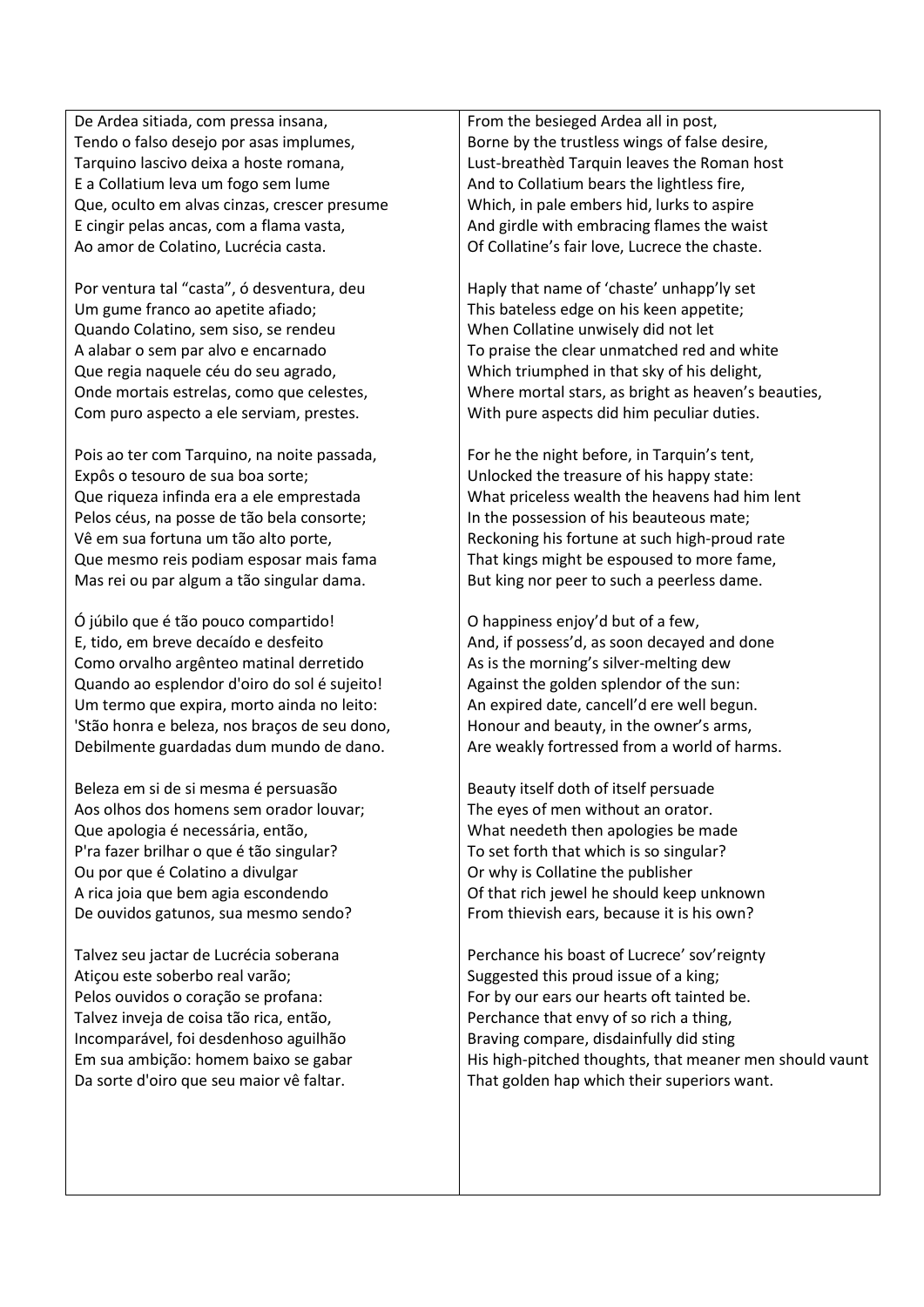Mas um mau pensamento instigou, premente, Sua pressa tempestuosa, se não esse: Honra, afazeres, amigos, e patente, Negligencia, vai com ligeiro interesse Aplacar a brasa que ao fígado aquece. Ó falso fogo, envolto em frio pesar, Broto audaz, sempre ceifado sem vicejar!

Quando a Collatium chegou este lorde rude, Bem recebido foi pela romana dama, Cuja face disputam Beleza e Virtude Qual delas lhe é maior esteio da fama: Beleza enrubesce se Virtude se afama; Jacta-se do rubor Beleza, em censura Virtude asperge-lhe argêntea alvura.

Mas Beleza tem o titulo desse alvor Das pombas de Vênus e vai reivindicar; Virtude pleiteia à Beleza seu rubor, Que Virtude deu à era d'oiro a doirar As argênteas faces, dele se armar; Ensinando-as a assim a manter-se a salvo, Se ataca o opróbrio, o rubro defende o alvo.

Tal heráldica à face Lucrécia exibia, Lutando Beleza rubra e Virtude alva Sobre a cor de cada uma a outra regia, Mostrando o direito desde a era primeva: Mas a ambição delas sempre se subleva; A soberania em cada tão grande sendo, Que no trono uma à outra vai sucedendo.

De lírios e rosas sua silente guerra, Tarquino viu no belo rosto disputado, Suas puras tropas seu falso olho encerra; Onde, para não ser por elas derribado, O covarde cativo cede, derrotado, A esses dois exércitos que o livrariam: De tão vil inimigo não triunfariam.

E, pensa ele, a língua rasa do marido, Pródiga avara que a ela tanto elogia, Nesse mister faz da beleza um desmentido, Que tanto excede a mostra da aptidão fria. E os elogios que Colatino rendia, Tarquino encantado os vê como incertos, Em silente pasmo de olhos sempre abertos.

But some untimely thought did instigate His all too timeless speed, if none of those. His honour, his affairs, his friends, his state, Neglected all, with swift intent he goes To quench the coal which in his liver glows. O rash false heat, wrapp'd in repentant cold, Thy hasty spring still blasts, and ne'er grows old.

When at Collatium this false lord arrivèd, Well was he welcomed by the Roman dame, Within whose face beauty and virtue strivèd Which of them both should underprop her fame. When virtue bragged, beauty would blush for shame; When beauty boasted blushes, in despite Virtue would stain that o'er with silver white.

But beauty, in that white intitulèd, From Venus' doves doth challenge that fair field. Then virtue claims from beauty beauty's red, Which virtue gave the golden age to gild Their silver cheeks, and call'd it then their shield; Teaching them thus to use it in the fight, When shame assailed, the red should fence the white.

This heraldry in Lucrece' face was seen, Argued by beauty's red and virtue's white; Of either's colour was the other queen, Proving from world's minority their right; Yet their ambition makes them still to fight, The sov'reignty of either being so great That oft they interchange each other's seat.

This silent war of lilies and of roses Which Tarquin view'd in her fair face's field, In their pure ranks his traitor eye encloses; Where, lest between them both it should be killed, The coward captive vanquished doth yield To those two armies that would let him go Rather than triumph in so false a foe.

Now thinks he that her husband's shallow tongue, The niggard prodigal that praised her so, In that high task hath done her beauty wrong, Which far exceeds his barren skill to show. Therefore that praise which Collatine doth owe Enchanted Tarquin answers with surmise, In silent wonder of still-gazing eyes.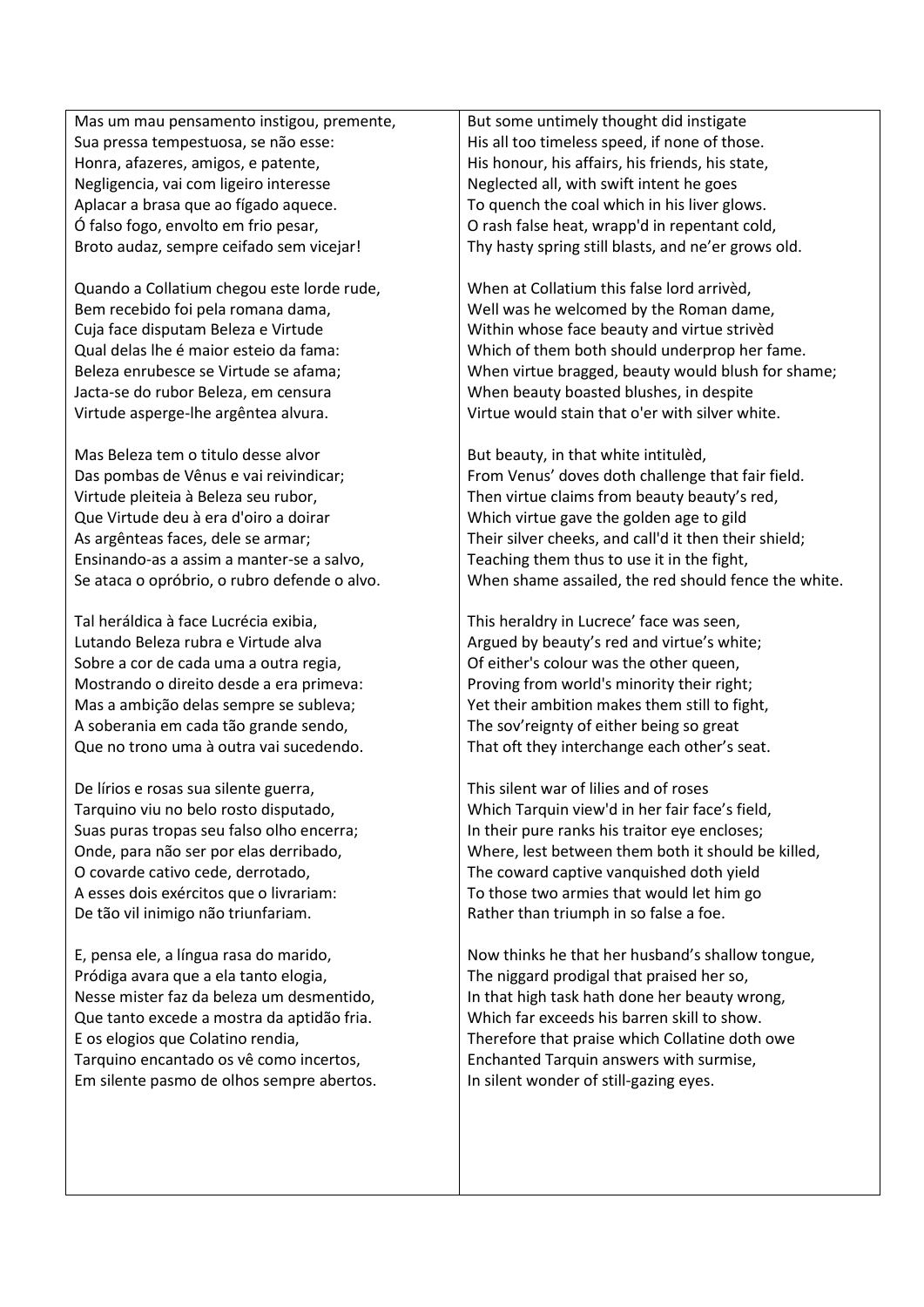Tal santo terrenal, a quem louva um demônio, Pouco suspeita de seu falso adorador: Mente sem mácula não vê mal nem em sonho; Ave nunca enredada pousa sem temor. Cândida, a prover víveres vai-se pôr, E cortês acolhida à visitante alteza, Cujo exterior não lhe expressava a baixeza.

Pois isso dissimula com alta patente, A majestade o vil pecado a ocultar, Que nada havia nele que à visão atente, Exceto em demasia pasmo no olhar, Que, tudo tendo, tudo não pode bastar, Mas, pobre e rico, seu estoque se desfaz E, pleno em fausto, anseia ainda por mais.

Mas ela com olho estranho nunca lidou, Não lhe pôde interpretar um olhar feroz, Nem sutis límpidos segredos decifrou Nas margens desse livro, claras como sóis. Não viu a isca oculta, nem temeu anzóis, Nem duma visão malsã a moral deduz Mais que seus olhos se abriam para a luz.

Ele a fama do marido a ela fabula, Conquistada nos campos duma Itália fértil, De elogios a Colatino cumula: Glorificado foi, cavaleiro viril, Com armas batidas, laureado se viu. Seu júbilo com mão erguida é expresso E, muda, assim louva ao céu pelo sucesso.

Bem longe das intenções de sua chegada, Pretexta sua presença com um enredo. Nuvem alguma ou tempestuosa rafada Em seu limpo céu aparece, ainda é cedo, Até negra Noite, mãe de Pavor e Medo, Sobre tudo turva escuridão espalhar E na prisão de sua gruta o Dia guardar.

É quando Tarquino à cama é conduzido, Fingindo fadiga e espírito pesado, Após a ceia tendo muito debatido Com composta Lucrécia, e a noite adentrado. Viço já por plúmbeo sono disputado, Todos então a seu repouso se entregam, Menos ladrões e mentes aflitas, que velam.

This earthly saint, adorèd by this devil, Little suspecteth the false worshipper; For unstain'd thoughts do seldom dream on evil; Birds never limed no secret bushes fear. So guiltless she securely gives good cheer And reverend welcome to her princely guest, Whose inward ill no outward harm expressed;

For that he coloured with his high estate, Hiding base sin in plaits of majesty; That nothing in him seemed inordinate, Save something too much wonder of his eye, Which, having all, all could not satisfy; But, poorly rich, so wanteth in his store, That cloyed with much, he pineth still for more.

But she that never coped with stranger eyes, Could pick no meaning from their parling looks, Nor read the subtle-shining secrecies Writ in the glassy margents of such books. She touched no unknown baits, nor feared no hooks; Nor could she moralize his wanton sight, More than his eyes were open'd to the light.

He stories to her ears her husband's fame, Won in the fields of fruitful Italy; And decks with praises Collatine's high name, Made glorious by his manly chivalry, With bruised arms and wreaths of victory. Her joy with heaved-up hand she doth express, And wordless so greets heaven for his success.

Far from the purpose of his coming thither, He makes excuses for his being there. No cloudy show of stormy blustering weather Doth yet in his fair welkin once appear; Till sable night, mother of dread and fear, Upon the world dim darkness doth display, And in her vaulty prison stows the day.

For then is Tarquin brought unto his bed, Intending weariness with heavy sprite; For after supper long he questionèd With modest Lucrece, and wore out the night. Now leaden slumber with life's strength doth fight, And every one to rest himself betake, Save thieves, and cares, and troubled minds that wakes.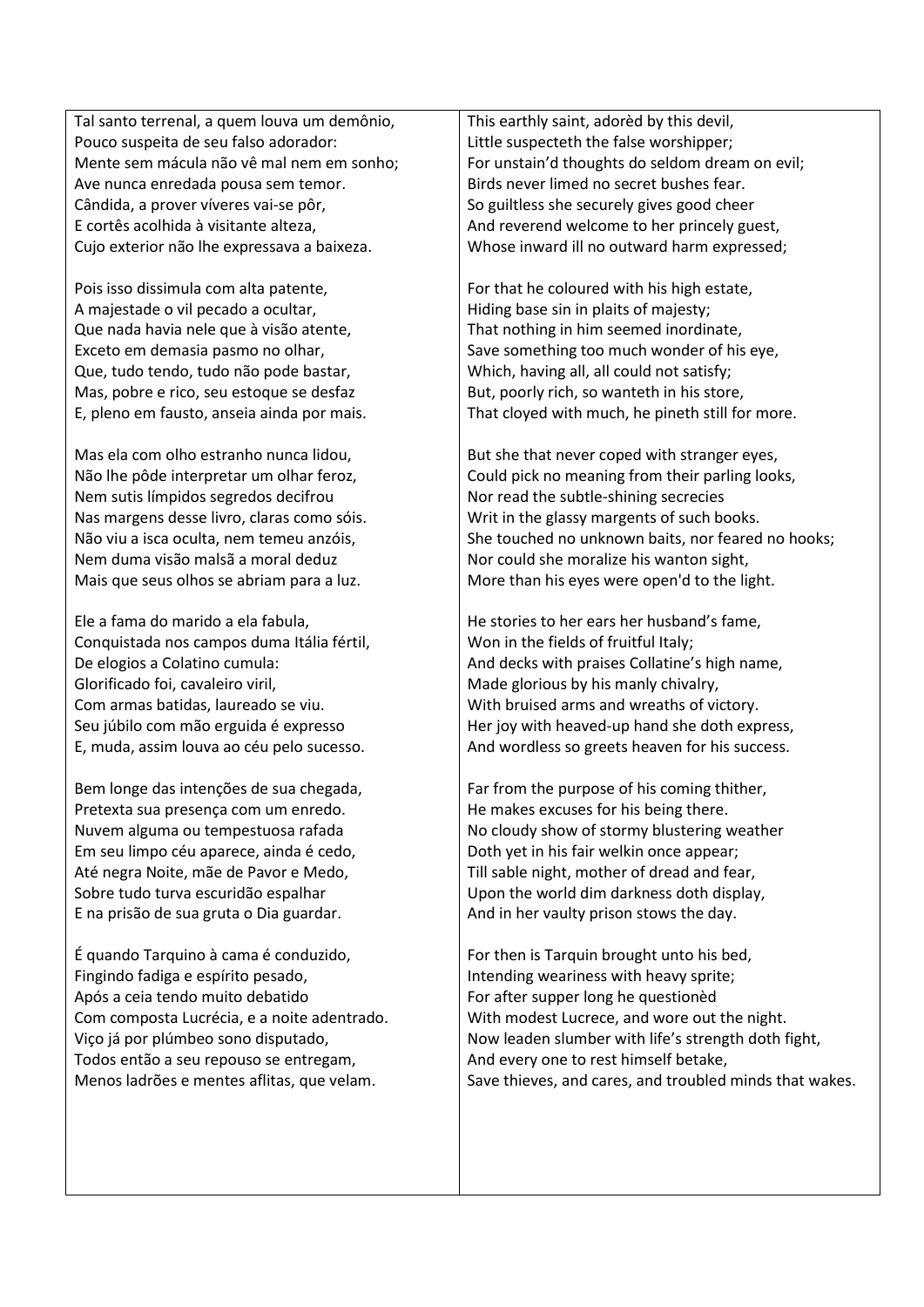Como um deles Tarquino fica revolvendo Os mil perigos do desejo à obtenção, Mas sempre a obter seu desejo resolvendo, Bem que parca esperança peça abstenção. Ânsia pode passar por gratificação: Se grande tesouro é a paga proposta, Morte mesmo vendo, morte não é suposta.

Quem muito cobiça do ganho é tão cioso, Daquilo que não tem, que a coisa possuída Dissipa e aliena de seu próprio gozo; E assim, mais buscando, menos tem na vida, Ou, mais ganhando, proveito da desmedida É só indigestão, e tais perdas sustém Que vai à bancarrota por um só vintém.

A meta de tudo é a vida acalentar Com honra, recursos e paz, em seu poente; E nessa meta há tanto que se batalhar Que um por todos, todos por um dá a gente: Tal vida por honra na luta veemente, Honra por recursos; e o preço que eles pedem É morte de todos, todos juntos se perdem.

Tal que em tentar tal má empreita se evade A coisa que somos pela suposição; E esta torpe ambiciosa enfermidade, Muito tendo, tormenta com a cessação Daquilo que temos. Descuramos então A coisa que temos, e só por mal julgar, Tornamos algo nulo ao tentar aumentar.

Um tal lance o tolo Tarquino vai fazer. Empenhando a honra para obter a lascívia: Por si próprio ele próprio deixar de ser. Onde há verdade se nem em si se confia? Como julgar justo ao estranho sonharia, Se ele mesmo a si mesmo desfaz e entrega À calúnia das línguas, su'alma à refrega?

Avança sobre as horas morta madrugada, D'olho mortal, férreo sono é fechadura. Nenhuma estrela auspiciosa alumiada; Ruído de coruja e lobo, que agoura, Serve à estação em que se dá a captura Das pobres ovelhas. Pureza a repousar, Velam ardor e morte a manchar e ceifar.

As one of which doth Tarquin lie revolving The sundry dangers of his will's obtaining; Yet ever to obtain his will resolving, Though weak-built hopes persuade him to abstaining. Despair to gain doth traffic oft for gaining, And when great treasure is the meed proposèd, Though death be adjunct, there's no death supposèd.

Those that much covet are with gain so fond That what they have not, that which they possess They scatter and unloose it from their bond, And so by hoping more they have but less; Or, gaining more, the profit of excess Is but to surfeit, and such griefs sustain, That they prove bankrupt in this poor rich gain.

The aim of all is but to nurse the life With honour, wealth, and ease in waning age; And in this aim there is such thwarting strife That one for all or all for one we gage: As life for honour in fell battle's rage; Honour for wealth; and oft that wealth doth cost The death of all, and all together lost.

So that in vent'ring ill we leave to be The things we are for that which we expect; And this ambitious foul infirmity, In having much, torments us with defect Of that we have: so then we do neglect The thing we have; and, all for want of wit, Make something nothing by augmenting it.

Such hazard now must doting Tarquin make, Pawning his honour to obtain his lust; And for himself himself he must forsake Then where is truth, if there be no self-trust? When shall he think to find a stranger just, When he himself himself confounds, betrays To slanderous tongues and wretched hateful days?

Now stole upon the time the dead of night, When heavy sleep had closed up mortal eyes; No comfortable star did lend his light, No noise but owls' and wolves' death-boding cries. Now serves the season that they may surprise The silly lambs. Pure thoughts are dead and still, While lust and murder wakes to stain and kill.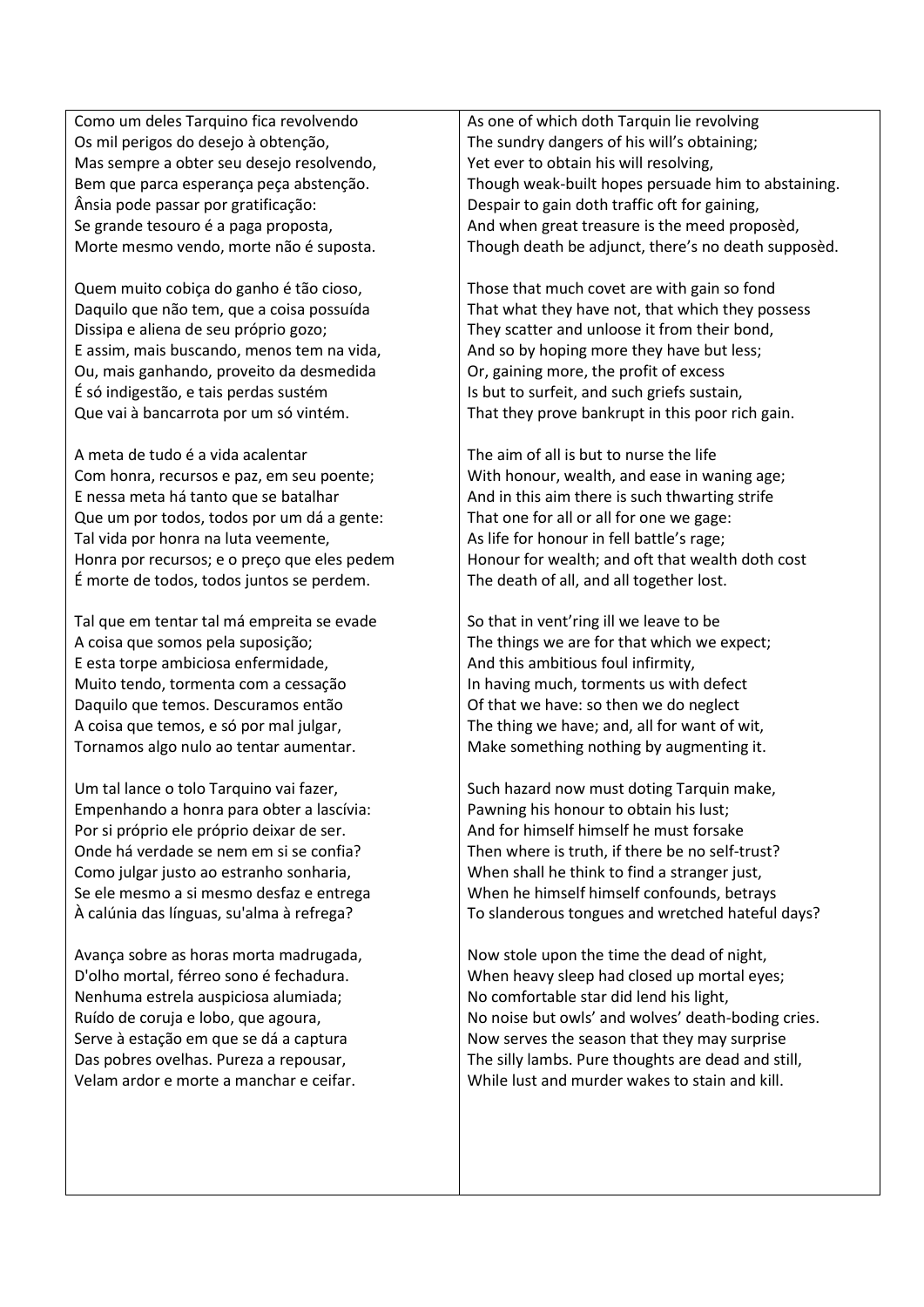Salta agora do leito o lascivo senhor, A manta por sobre o braço tendo jogado; Disputado em fúria entre Desejo e Pavor; Um adula doce, outro teme mau fado, Mas bom Medo, por Lascívia enfeitiçado, Tão tão comum é que ele fuja e não enfrente, Enxotado por Desejo rude e demente.

Sua espada à pederneira de leve fere, Tal que à fria pedra um brilho é arrancado, À tocha besuntada fogo assim confere, A ser estrela-guia d'olho obcecado, E à flama assim se dirige, ponderado: "Se à fria pedra inflamar tenho eu ensejo, Assim a Lucrécia forçará meu desejo."

Já pálido de medo ele premedita Os perigos de sua odiosa empreitada, Tal que no íntimo da mente ele reflita Que mágoa advinda pode lhe ser somada, Assim com escárnio é dele desprezada A cota nua, lascívia de eterno alento, E justo assim controla injusto pensamento:

"Bela tocha, cessa esta luz, não a empreste A ofuscar quem luz emana muito mais. Morra toda ideia impura, antes que empeste Com sua sujidade a coisas divinais. Dum puro incenso a puro templo oferta faz. Que a boa natura humana abomine o ato Que suja ao amor o níveo traje cordato.

"Ó opróbrio às armas e à cavalaria! Ó desonra que ao nosso mausoléu cultivo! Ó ímpio ato, que todo mal conteria! Um marcial homem de caprichos cativo! Vero valor de vero respeito é motivo. Então minha falta é tão vil, tão desonesta, Que seguirá viva talhada em minha testa.

"Sim, mesmo morto, a desonra frutifica Como uma nódoa em meu áureo brasão; Certa ignóbil marca na heráldica fica A denotar-me autor dum disparate vão. Minha posteridade, sob humilhação, Maldirá meus ossos, e não verá pecado Em desejar que não os houvera gerado.

And now this lustful lord leaped from his bed, Throwing his mantle rudely o'er his arm, Is madly tossed between desire and dread: The one sweetly flatters, th' other feareth harm; But honest fear, bewitched with lust's foul charm, Doth too too oft betake him to retire, Beaten away by brainsick rude desire.

His falchion on a flint he softly smiteth, That from the cold stone sparks of fire do fly; Whereat a waxen torch forthwith he lighteth, Which must be lodestar to his lustful eye, And to the flame thus speaks advisedly: 'As from this cold flint I enforced this fire, So Lucrece must I force to my desire.'

Here pale with fear he doth premeditate The dangers of his loathsome enterprise, And in his inward mind he doth debate What following sorrow may on this arise; Then looking scornfully, he doth despise His naked armour of still-slaught'red lust, And justly thus controls his thoughts unjust.

'Fair torch, burn out thy light, and lend it not To darken her whose light excelleth thine; And die, unhallowed thoughts, before you blot With your uncleanness that which is divine. Offer pure incense to so pure a shrine. Let fair humanity abhor the deed That spots and stains love's modest snow-white weed.

'O shame to knighthood and to shining arms. O foul dishonour to my household's grave. O impious act, including all foul harms, A martial man to be soft fancy's slave. True valour still a true respect should have; Then my digression is so vile, so base, That it will live engraven in my face.

'Yea, though I die the scandal will survive, And be an eye-sore in my golden coat. Some loathsome dash the herald will contrive To cipher me how fondly I did dote; That my posterity, shamed with the note, Shall curse my bones, and hold it for no sin To wish that I their father had not been.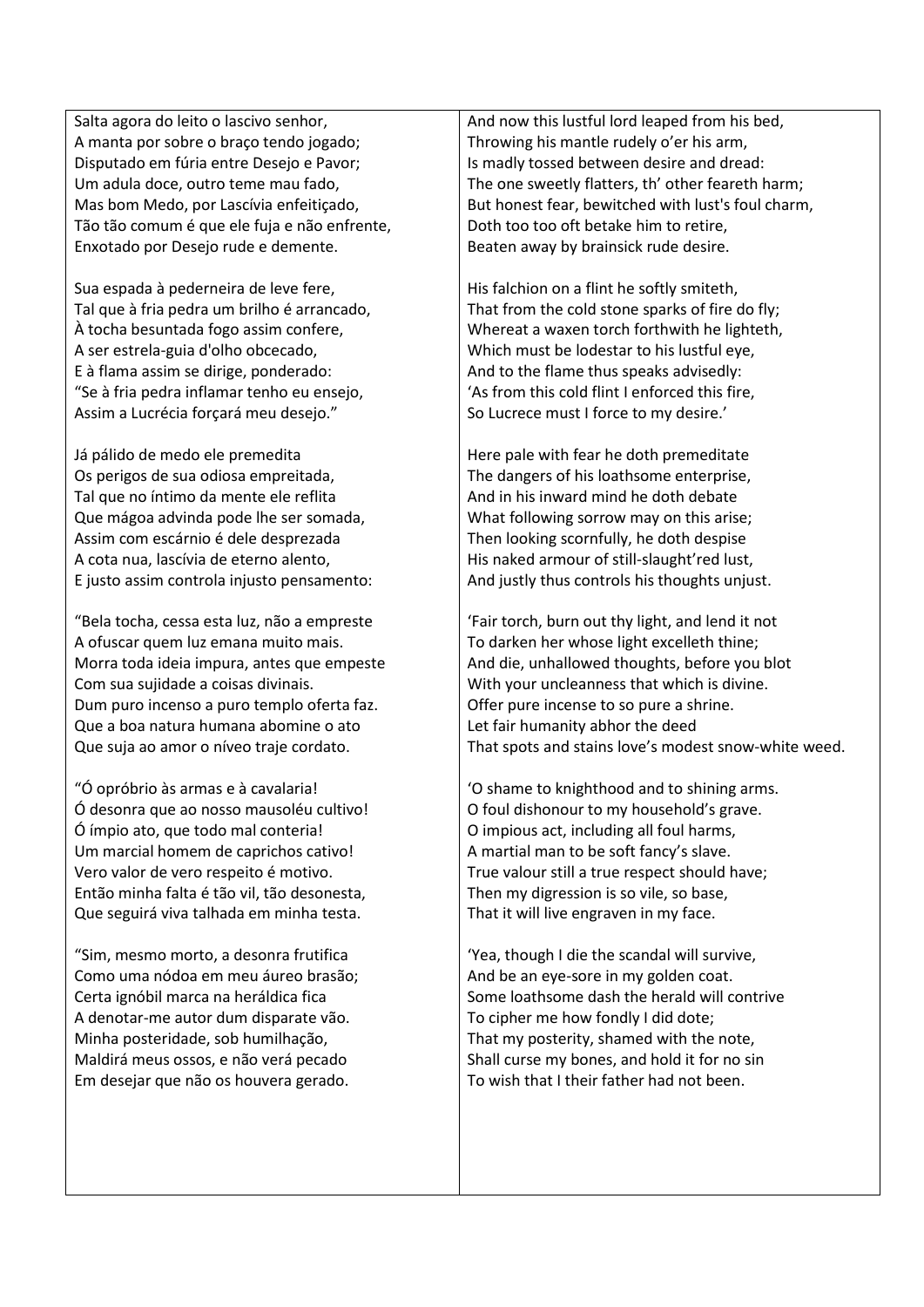"Que ganho eu, ganhando aquilo que intento? Sonho, alento, uma fugaz alegria. Vale bom minuto semana de tormento, A eternidade não mais que ninharia? Por uma uva às vinhas se destruiria? Que mendigo, só para a coroa tocar, Com o cetro se sentiria fustigar?

"Se Colatino sonha com o que estou a urdir, Não acordará e, numa fúria exaltada, Aqui virá a tal vilania impedir – Tal cerco a sua núpcia, destarte circundada, Labéu à juventude, idade ultrajada, Tal morta virtude, tal mancha duradoura, Cujo crime portará culpa imorredoura?

"Oh, que escusa criará minha invenção Quando me acusares deste tão negro feito? Língua calará, débeis juntas tremerão, Olho escusará luz, sangrará falso peito. Grande a culpa, maior é do medo o efeito, E medo extremo, nem fugindo nem lutando, Morre, tal covarde, em terror tiritando.

"Tivera-me Colatino filho ou pai morto, Ou deitado emboscada contra minha vida, Ou não fora ele amigo meu, este torto Escusar-se-ia, sendo a esposa atingida Como vingança ou paga na luta renhida; Mas sendo meu parente, e amigo enfim, Opróbrio e falta não têm escusa nem fim.

"Vergonhoso é; sim, se à tona o fato vem, Odioso é; não é ódio adoração. Pleitearei seu amor; mas ela é de outrem. O pior é só recusa e repreensão; Forte é meu ímpeto, vence a débil razão. Quem teme sentenças ou frases repisadas Será intimidado por cenas pintadas."

Ei-lo, desgraçado, a manter discussão De gélida consciência e ígnea vontade, E aos bons pensamentos dispensa então, Urdindo o pior juízo à prioridade, Que num só momento tira de atividade Todo intento puro, e consegue de fato Que o que é vil passe por virtuoso ato.

'What win I if I gain the thing I seek? A dream, a breath, a froth of fleeting joy. Who buys a minute's mirth to wail a week? Or sells eternity to get a toy? For one sweet grape who will the vine destroy? Or what fond beggar, but to touch the crown, Would with the sceptre straight be strucken down?

'If Collatinus dream of my intent, Will he not wake, and in a desperate rage Post hither, this vile purpose to prevent? This siege that hath engirt his marriage, This blur to youth, this sorrow to the sage, This dying virtue, this surviving shame, Whose crime will bear an ever-during blame.

'O what excuse can my invention make When thou shalt charge me with so black a deed? Will not my tongue be mute, my frail joints shake, Mine eyes forego their light, my false heart bleed? The guilt being great, the fear doth still exceed; And extreme fear can neither fight nor fly, But coward-like with trembling terror die.

'Had Collatinus killed my son or sire, Or lain in ambush to betray my life, Or were he not my dear friend, this desire Might have excuse to work upon his wife, As in revenge or quittal of such strife; But as he is my kinsman, my dear friend, The shame and fault finds no excuse nor end.

'Shameful it is: ay, if the fact be known. Hateful it is: there is no hate in loving. I'll beg her love; but she is not her own. The worst is but denial and reproving. My will is strong, past reason's weak removing: Who fears a sentence or an old man's saw Shall by a painted cloth be kept in awe.'

Thus graceless holds he disputation 'Tween frozen conscience and hot burning will, And with good thoughts make dispensation, Urging the worser sense for vantage still; Which in a moment doth confound and kill All pure effects, and doth so far proceed That what is vile shows like a virtuous deed.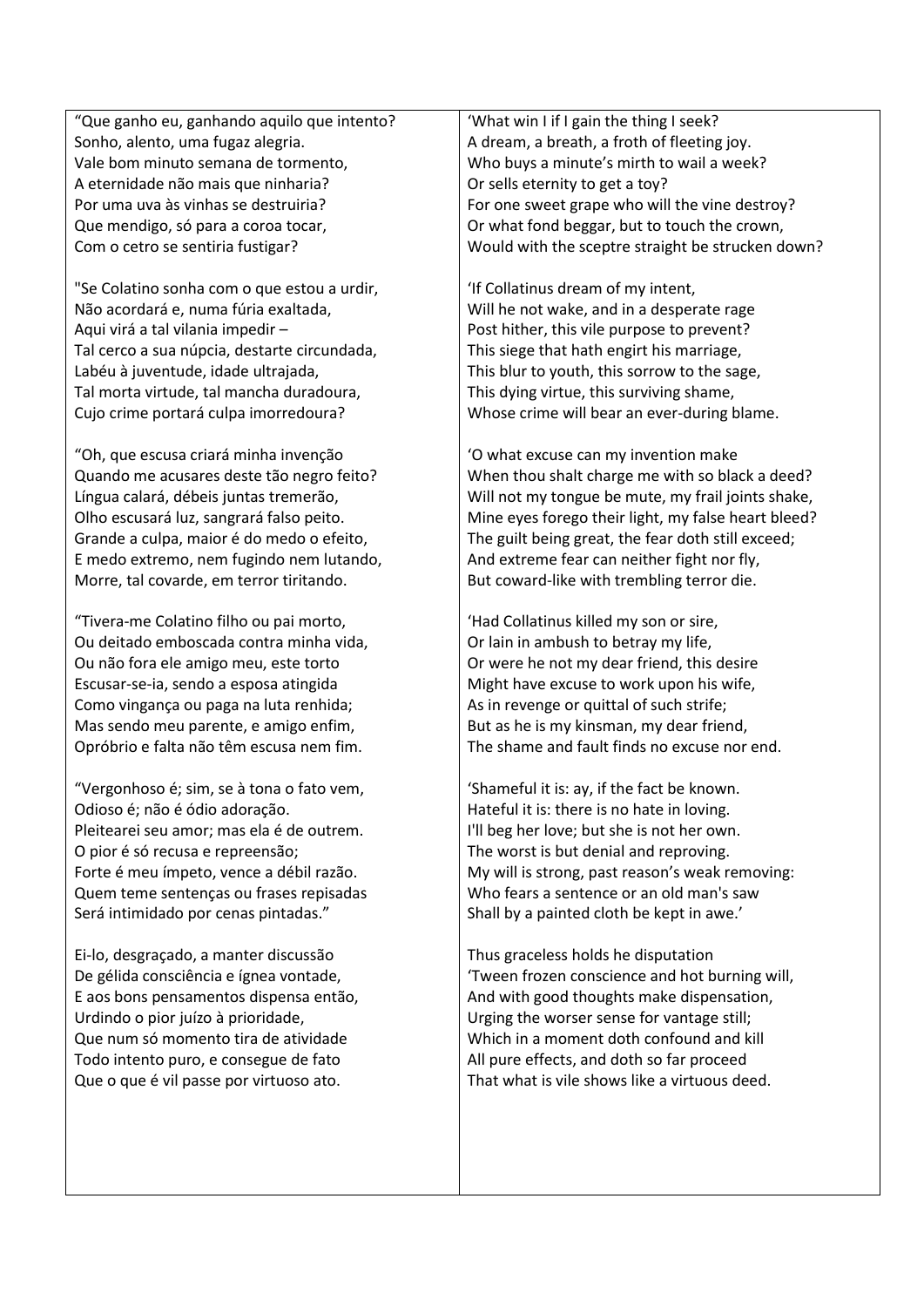Diz ele, "Ela me tomou a mão, angélica, Em meus ávidos olhos indícios buscou, Temendo ouvir más notícias da frente bélica Onde seu amado Colatino ficou. Oh, como o medo a suas cores avivou! Já rubra como rosas em lençóis lançadas, Já alva como os lençóis, rosas retiradas.

"E sua mão, pela minha estando constrita Fê-la tremer, com seu receio de parceira; E entristecida, mais rápido se agita Até que do bem estar dele ela se inteira; Com o que sorriu ela tão doce e faceira, Que a tivera Narciso ali mesmo avistado, E o amor próprio nunca o teria afogado.

"Por que pretexto ou escusa caçar então? Cala o orador razão que Beleza aduz. Pobre coitado lamente pobre infração; Amor em coração medroso não produz. O sentimento é capitão, e me conduz; E com seu vistoso estandarte por cima, O covarde luta, e nunca desanima.

"Fora, medo infantil, então! Debate, morra! Respeito e razão com velhas rugas vão bem. Contra o olho meu coração nunca concorra. Discrição e sensatez ao sábio convêm; Cabe-me a mocidade, que as manda ao além. Desejo é meu piloto, meu prêmio, Beleza; Por tal tesouro quem temeria a empresa?"

Tal trigo que o mato toma, medo devido É quase morto por desabrido fervor. Põe-se ele em marcha com bem aberto ouvido, Pleno de esperança e de um tolo temor, Ambos os quais, tal do injusto um servidor, Molestam tanto em oposta persuasão Que ora jura ele paz, ora invasão.

Na mente assenta-se a celestial visão, E no mesmo banco se posta Colatino. O olho que a mira confunde sua razão; O olho que a ele enquadra, por mais divino, Não se inclina a um julgamento tão malino, Com pureza faz ao coração seu pedido, Que uma vez corrupto toma o pior partido;

Quoth he, 'She took me kindly by the hand, And gazed for tidings in my eager eyes, Fearing some hard news from the warlike band, Where her beloved Collatinus lies. O how her fear did make her colour rise! First red as roses that on lawn we lay, Then white as lawn, the roses took away.

'And how her hand, in my hand being locked, Forced it to tremble with her loyal fear! Which struck her sad, and then it faster rocked Until her husband's welfare she did hear; Whereat she smilèd with so sweet a cheer That had Narcissus seen her as she stood, Self-love had never drowned him in the flood.

'Why hunt I then for colour or excuses? All orators are dumb when beauty pleadeth; Poor wretches have remorse in poor abuses; Love thrives not in the heart that shadows dreadeth. Affection is my captain, and he leadeth; And when his gaudy banner is displayed, The coward fights and will not be dismayed.

'Then, childish fear, avaunt, debating die! Respect and reason wait on wrinkled age! My heart shall never countermand mine eye. Sad pause and deep regard beseem the sage; My part is youth, and beats these from the stage. Desire my pilot is, beauty my prize; Then who fears sinking where such treasure lies?'

As corn o'ergrown by weeds, so heedful fear Is almost choked by unresisted lust. Away he steals with open list'ning ear, Full of foul hope, and full of fond mistrust; Both which, as servitors to the unjust, So cross him with their opposite persuasion That now he vows a league, and now invasion.

Within his thought her heavenly image sits, And in the self-same seat sits Collatine. That eye which looks on her confounds his wits; That eye which him beholds, as more divine, Unto a view so false will not incline; But with a pure appeal seeks to the heart, Which once corrupted takes the worser part;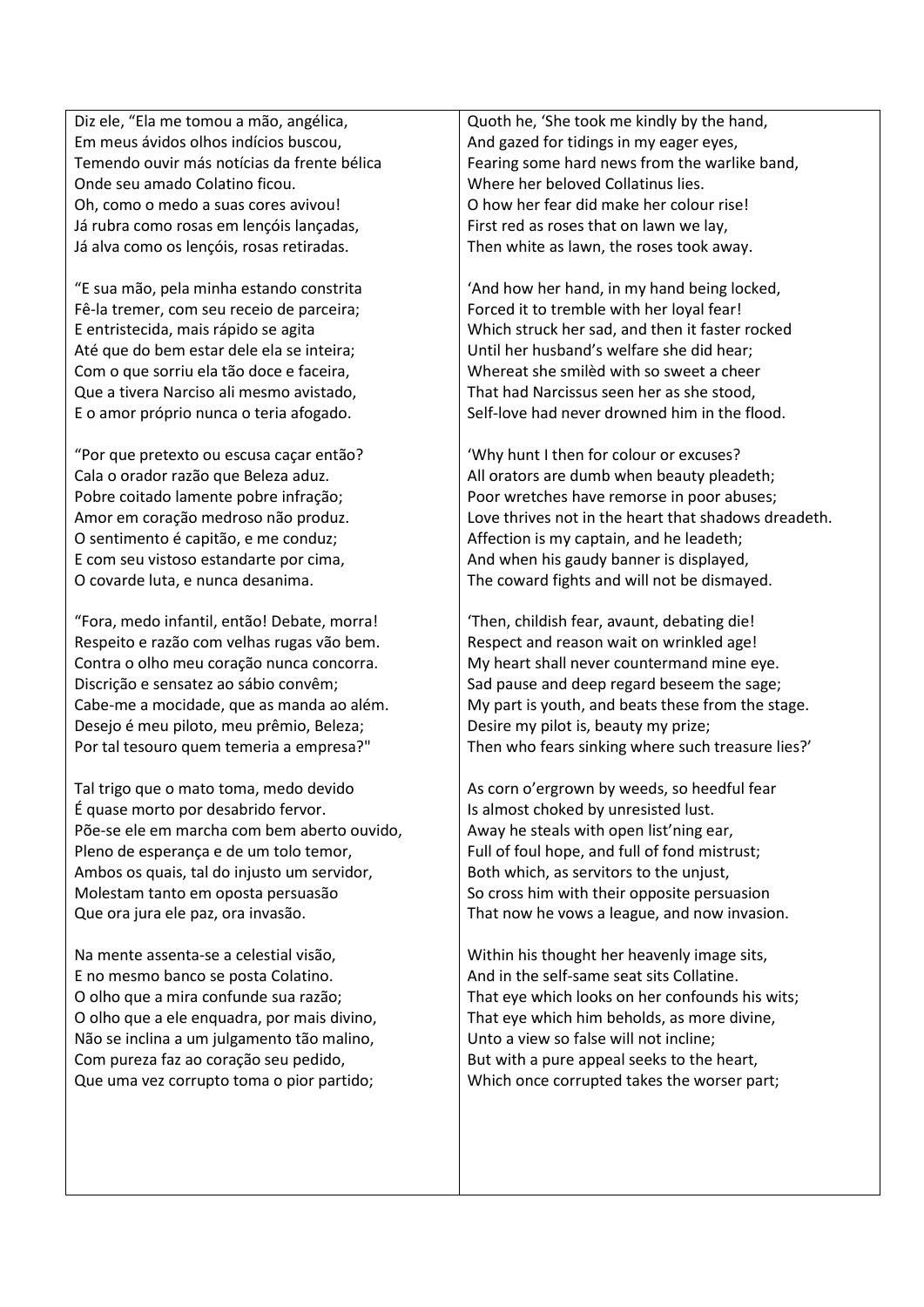Suas forças vitais insufla ele agora, Que, pelo porte de seu líder ufanadas, Servem à lascívia, tal minutos à hora; E como o capitão, ficam assoberbadas, A mais baixo tributo que devido dadas. Por réprobo desejo conduzido, insano, Marcha ao leito de Lucrécia o lorde romano.

As trancas entre o quarto dela e a vontade, Cada uma forçada, o posto desertam; Mas no que abrem, denunciam-lhe a maldade, O sorrateiro ladrão a pensar despertam. Soleira e porta rangem e a ele entregam; Doninhas noturnas põem-se então a gritar; Ele se alarma, mas o medo vai buscar.

E, cada portal contra a vontade cedendo, Ao pequenas gretas e fissuras passar, Vento luta com tocha, a ele contendo, E seus fumos em sua face vai lançar, Extinguindo aquilo que estava a lhe guiar; Mas quente coração tolo desejo inflama: Bafeja um vento e dá à tocha nova flama.

E acesa estando, à luz vai observar A luva de Lucrécia, d'agulha cravada. Das palhas onde ela está ele a vai tomar, E ao apertá-la, sente uma agulhada, Como se a dizer "Esta luva a coisa errada Não está afeita; volta neste momento. Vês como dela é casto até o ornamento."

Mas tais pobres entraves não o detiveram; No pior sentido entende o impedimento. Portas, vento, e luva, que o contiveram, Toma por inconsequente constrangimento, Traves que sustam do ponteiro o movimento, Com duradouro estorvo seu avanço baldam Até que o devido à hora os minutos saldam.

"Pois bem," diz ele, "revezes são de esperar, Tal à primavera ameaça a geada, Para o gáudio, vinda a bonança, incrementar E mais razão dar ao canto da passarada. Com dor a coisa preciosa é conquistada: Rochedos, vendavais, piratas e corais Teme o mercador, até voltar rico ao cais."

And therein heartens up his servile powers, Who, flatt'red by their leader's jocund show, Stuff up his lust, as minutes fill up hours; And as their captain, so their pride doth grow, Paying more slavish tribute than they owe. By reprobate desire thus madly led, The Roman lord marcheth to Lucrece' bed.

The locks between her chamber and his will, Each one by him enforced, retires his ward; But as they open, they all rate his ill, Which drives the creeping thief to some regard. The threshold grates the door to have him heard; Night-wandering weasels shriek to see him there; They fright him, yet he still pursues his fear.

As each unwilling portal yields him way, Through little vents and crannies of the place The wind wars with his torch to make him stay, And blows the smoke of it into his face, Extinguishing his conduct in this case; But his hot heart, which fond desire doth scorch, Puffs forth another wind that fires the torch.

And being lighted, by the light he spies Lucretia's glove, wherein her needle sticks. He takes it from the rushes where it lies, And griping it, the needle his finger pricks, As who should say, 'This glove to wanton tricks Is not inured. Return again in haste; Thou seest our mistress' ornaments are chaste.'

But all these poor forbiddings could not stay him; He in the worst sense construes their denial: The doors, the wind, the glove, that did delay him, He takes for accidental things of trial; Or as those bars which stop the hourly dial, Who with a ling'ring stay his course doth let, Till every minute pays the hour his debt.

'So, so', quoth he, 'these lets attend the time, Like little frosts that sometime threat the spring, To add a more rejoicing to the prime, And give the sneapèd birds more cause to sing. Pain pays the income of each precious thing: Huge rocks, high winds, strong pirates, shelves and sands, The merchant fears, ere rich at home he lands.'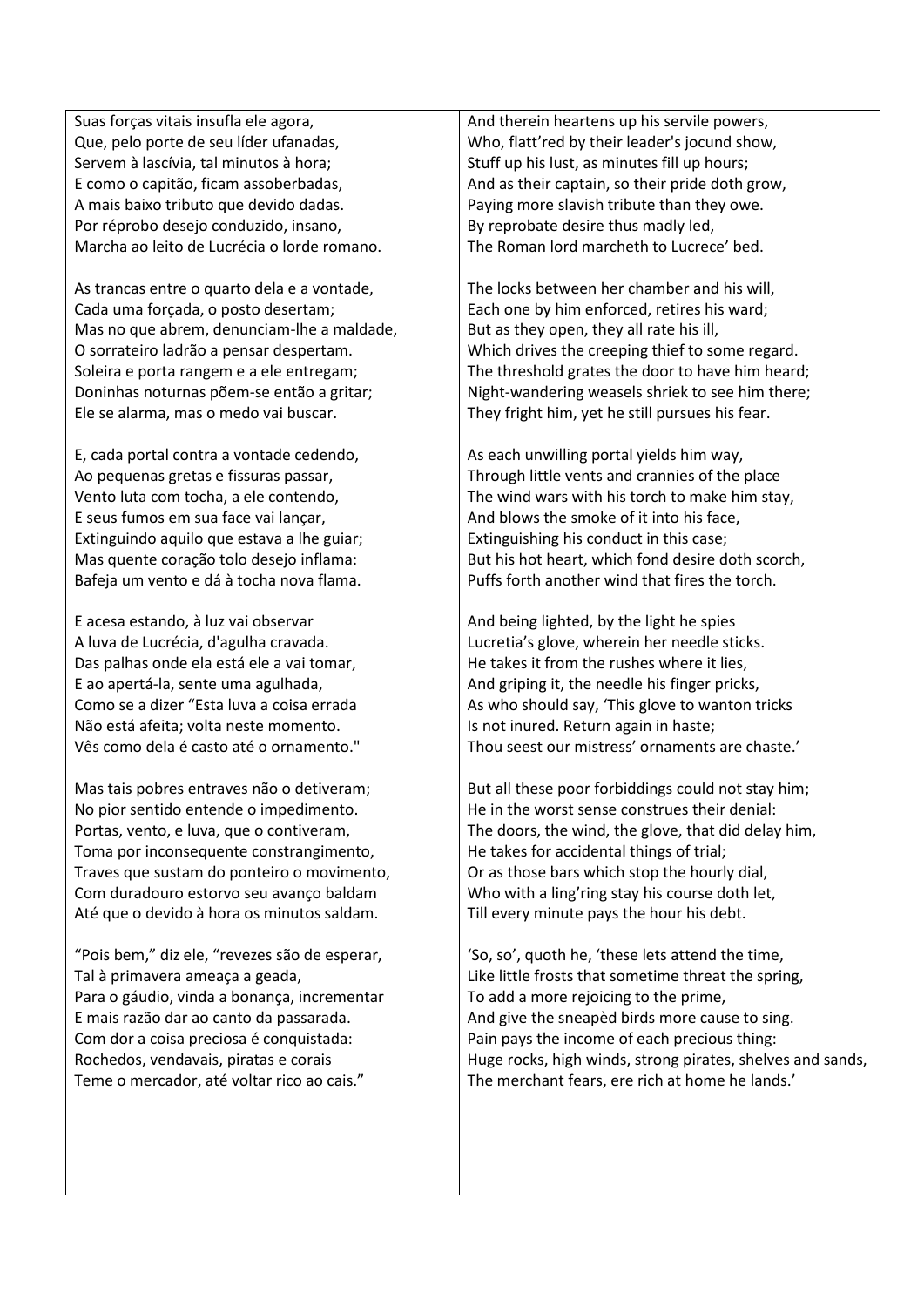Agora chega ele à porta da alcova Que o priva do paraíso imaginado, E só uma tramela basta que remova, A barrar o bento objeto buscado. Pela impiedade de si tão apartado Que à caça de sua caça então se lança, Como foram os céus do pecado fiança.

Mas lá em meio a sua infrutífera prece, Estando o poder eterno a solicitar Que seu mal ao bom e belo sobrepujasse, Que a ocasião pudesse auspiciar, Aí mesmo estanca. Diz, "Devo deflorar. As forças que invoco abominam o fato; Como podem então me assistir no ato?

"Sejam Amor e Fortuna deuses e guias! Apoiam-me a vontade e a resolução. Pensamentos não testados são fantasias. Limpa o negro pecado a absolvição. Vence o gelo do medo o fogo da paixão. Celeste olho cerrado, noite brumosa Cobre ao doce deleite a face vergonhosa."

Dito isso, pinça a tramela a mão culpada, E seu joelho a porta vai escancarar. Dorme a pomba a ser pela coruja apanhada. Traição sói agir, traidor escapar. Aparta-se quem vê serpente se esgueirar, Mas não teme quem, do sono nas profundezas, Fica à inteira mercê de suas mortais presas.

Ei-lo malévolo o quarto a adentrar, Fitando o leito ainda não conspurcado. Fechado o dossel, põe-se ele a circundar; Sedento par de olhos não fica parado. Por sua traição, coração é logrado, O qual sem demora dá à mão o comando: Afastar a nuvem à lua ocultando.

Tal como o sol de ígneas pontas limpa o céu, Enxota uma nuvem, e nos tira a visão, Seus olhos começam, afastado o dossel, A piscar, com luz maior cegados que estão. Se porque dela tão fulgurante é o clarão Que os ofusca, ou se desdouro é temido, Cegos estão eles, e cerrados mantidos.

Now is he come unto the chamber-door That shuts him from the heaven of his thought, Which with a yielding latch, and with no more, Hath barred him from the blessèd thing he sought. So from himself impiety hath wrought, That for his prey to pray he doth begin, As if the heavens should countenance his sin.

But in the midst of his unfruitful prayer, Having solicited th' eternal power That his foul thoughts might compass his fair fair, And they would stand auspicious to the hour, Even there he starts. Quoth he, 'I must deflower: The powers to whom I pray abhor this fact; How can they then assist me in the act?

'Then Love and Fortune be my gods, my guide! My will is backed with resolution. Thoughts are but dreams till their effects be tried; The blackest sin is cleared with absolution; Against love's fire fear's frost hath dissolution. The eye of heaven is out, and misty night Covers the shame that follows sweet delight.'

This said, his guilty hand plucked up the latch, And with his knee the door he opens wide. The dove sleeps fast that this night-owl will catch, Thus treason works ere traitors be espied: Who sees the lurking serpent steps aside, But she, sound sleeping, fearing no such thing, Lies at the mercy of his mortal sting.

Into the chamber wickedly he stalks, And gazeth on her yet unstainèd bed. The curtains being close, about he walks, Rolling his greedy eyeballs in his head. By their high treason is his heart misled, Which gives the watch-word to his hand full soon To draw the cloud that hides the silver moon.

Look as the fair and fiery-pointed sun, Rushing from forth a cloud, bereaves our sight; Even so, the curtain drawn, his eyes begun To wink, being blinded with a greater light: Whether it is that she reflects so bright That dazzleth them, or else some shame supposèd; But blind they are, and keep themselves enclosèd.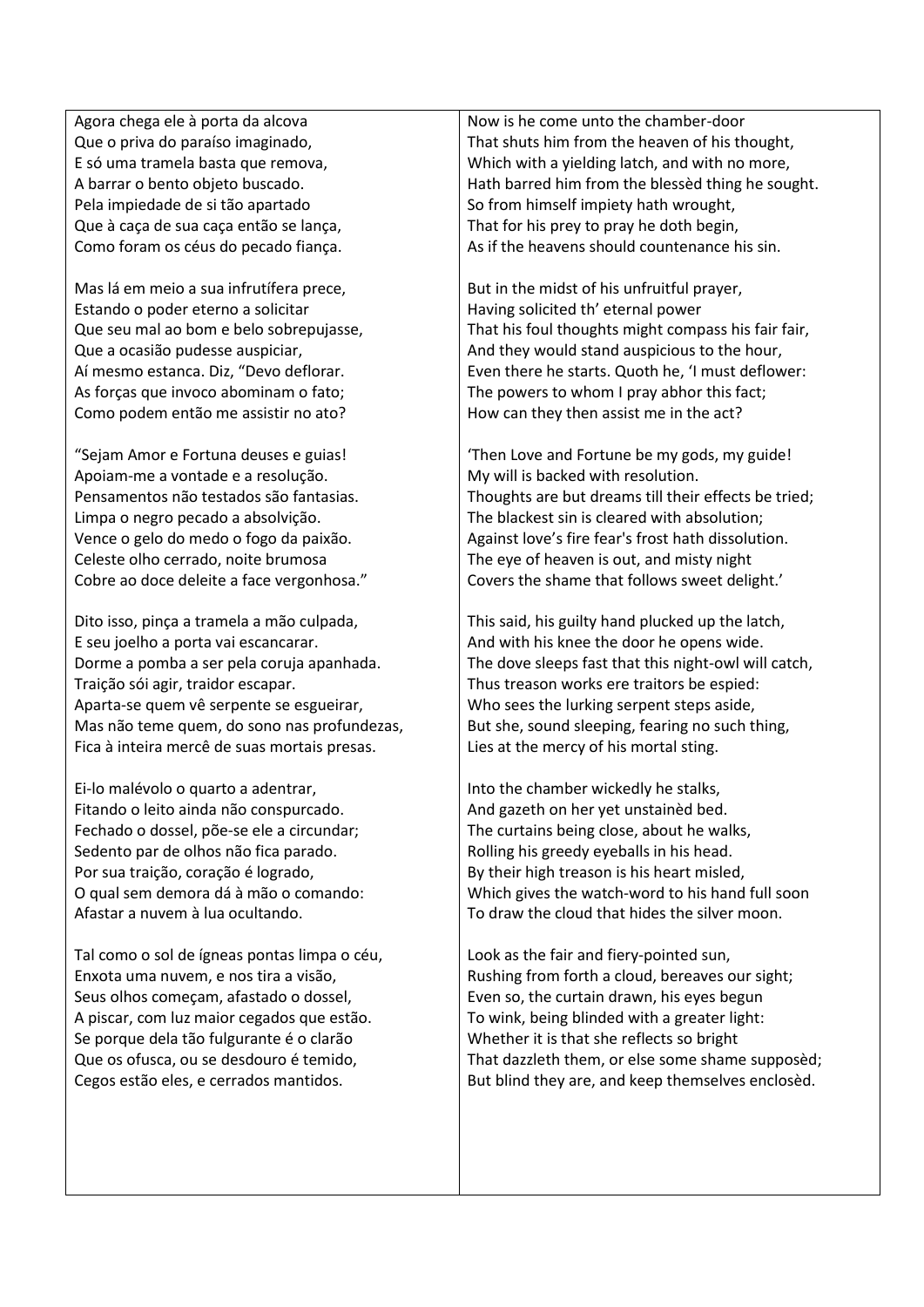Oh, deviam nessa escura prisão morrer, Teriam visto sua maldade cessar! E Colatino Lucrécia voltara a ter, Em impoluto leito sempre a repousar. Mas devem se abrir, e o bento laço ceifar, E pia Lucrécia a tal olhar vai render Alegria, vida e seu mundano prazer.

Um lírio de mão sob rósea face escondido, Furtando ao travesseiro o beijo a que jus faz, O qual, porquanto irado, parece fendido, Inchado em cada lado, a fugir da paz; Entre cujos montes sua cabeça jaz. Tal virtuoso monumento está deitada, De lascivos olhos profanos admirada.

Fora da coberta estava a outra mão alva, Sobre o lençol verde, seu branco imaculado Era tal margarida de abril sobre a relva, Com noturno orvalho de suor perolado. Seus olhos, cravos, tendo a luz embainhado, Docemente na escuridão a repousar Até que se abram para o dia adornar.

Cabelos, fios d'oiro, com alento a brincar – Ó pios devassos! Devassa piedade! – Eis no mapa da morte a vida a triunfar, Sombra da morte na viva mortalidade. Em seu sono, uma à outra aumenta a beldade, Como não fora entre elas luta renhida: Vida vivesse na morte, morte na vida.

Seus seios, marfíneos globos venulados, Dois mundos virgens que inconquistados restavam, A jugo algum, salvo de seu lorde, atrelados, E a ele por vero juramento honravam. Tais mundos em Tarquino ambição renovam, O qual, como torpe usurpador, vai-se pôr A deste belo trono apear seu senhor.

Que via ele sem vivamente notar? E, notando, fortemente não desejava? Contemplando, se punha todo a idolatrar, E no seu desejo o tenaz olho folgava. Com mais do que admiração admirava Alabastrina pele, veios azulados, Lábios de coral, níveo queixo furado.

O had they in that darksome prison died, Then had they seen the period of their ill; Then Collatine, again by Lucrece' side, In his clear bed might have reposèd still. But they must ope, this blessed league to kill, And holy-thoughted Lucrece to their sight Must sell her joy, her life, her world's delight.

Her lily hand her rosy cheek lies under, Coz'ning the pillow of a lawful kiss; Who, therefore angry, seems to part in sunder, Swelling on either side to want his bliss; Between whose hills her head entombèd is, Where, like a virtuous monument, she lies, To be admired of lewd unhallowed eyes.

Without the bed her other fair hand was, On the green coverlet, whose perfect white Showed like an April daisy on the grass, With pearly sweat resembling dew of night. Her eyes like marigolds had sheathed their light, And canopied in darkness sweetly lay, Till they might open to adorn the day.

Her hair like golden threads played with her breath, O modest wantons, wanton modesty! Showing life's triumph in the map of death, And death's dim look in life's mortality. Each in her sleep themselves so beautify, As if between them twain there were no strife, But that life lived in death, and death in life.

Her breasts, like ivory globes circled with blue, A pair of maiden worlds unconquerèd, Save of their lord no bearing yoke they knew, And him by oath they truly honourèd. These worlds in Tarquin new ambition bred, Who like a foul ursurper went about From this fair throne to heave the owner out.

What could he see but mightily he noted? What did he note but strongly he desirèd? What he beheld, on that he firmly doted, And in his will his wilful eye he tirèd. With more than admiration he admirèd Her azure veins, her alabaster skin, Her coral lips, her snow-white dimpled chin.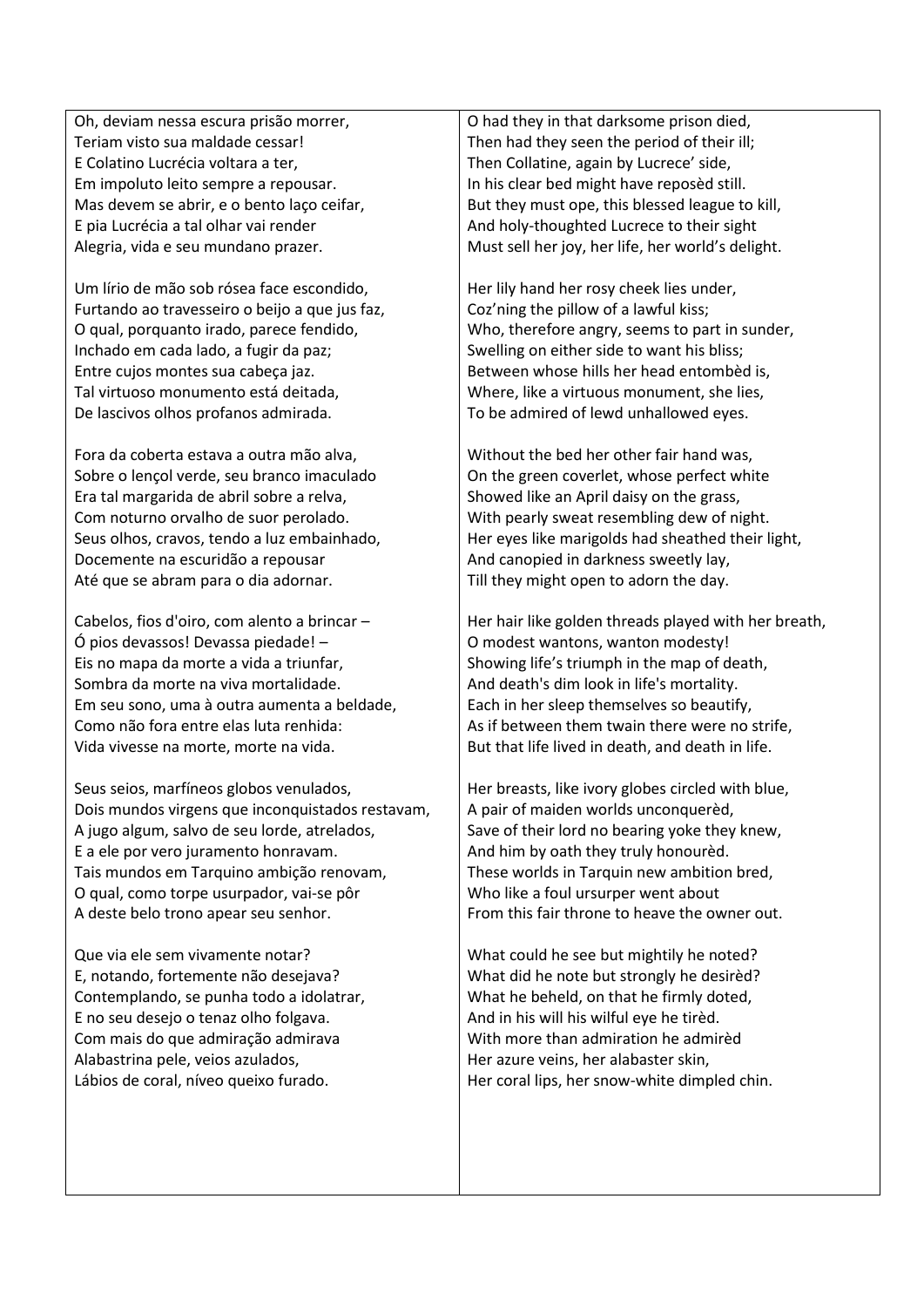Tal feroz leão festeja a presa abatida, Na conquista satisfeita a fome aguçada, Paira Tarquino sobre a alma adormecida, Fúria carnal na contemplação mitigada – Minguada, não supressa; pois, nessa mirada, Seu olho, que por ora a tal motim põe peias, A um maior tumulto tenta suas veias.

E elas, soldados pro saque amontoados, Vassalos tenazes vilezas desempenham, Em sangrenta morte e estupro refestelados, Choro infantil e gemido de mãe desdenham, Arvoram-se d'orgulho, o ataque esperam. Logo seu coração pulsa, alarme dando, A prosseguir em sua vontade mandando.

Coração rufa, exorta o olho que arde; Olho que transmite o comando a sua mão; Mão, como que orgulhosa em tal dignidade, Fúmea d'orgulho, marcha a fincar seu pendão No seio nu, de toda a terra o coração, Cujas filas de veias, pela mão galgadas, Deixam torres roliças destroçadas, pálidas.

Elas, ao calmo gabinete recolhidas Onde está a cara senhora do reinado, Dizem-lhe que é temivelmente acometida, E assustam-na com confusão de seus brados. Ela, assombrada, rompe os olhos selados, Que, espreitando a tal tumulto contemplar, São ofuscados pela tocha a flamejar.

Imaginai alguém na noite sepulcral Do sono inerte em pesadelo despertar, Que pensa ter visto aparição abismal, Cujo lúgubre aspecto faz tiritar. Que terror! Mas dela é um maior pesar: No seu sono perturbada, enxerga alerta A visão que corrobora ameaça incerta.

De mil temores envolta e desarranjada, Jaz ela a tremer tal pássaro abatido. Não ousa olhar; mas surgem na vista cerrada Figuras cambiantes, seu olhar ferido. Tais sombras forja um cérebro enfraquecido, Que, raivoso por da luz o olho fugir, Na escuridão tristes visões sói infligir.

As the grim lion fawneth o'er his prey, Sharp hunger by the conquest satisfied, So o'er this sleeping soul doth Tarquin stay, His rage of lust by gazing qualified; Slacked, not suppressed; for standing by her side, His eye, which late this mutiny restrains, Unto a greater uproar tempts his veins;

And they, like straggling slaves for pillage fighting, Obdurate vassals fell exploits effecting, In bloody death and ravishment delighting, Nor children's tears nor mothers' groans respecting, Swell in their pride, the onset still expecting. Anon his beating heart, alarum striking, Gives the hot charge and bids them do their liking.

His drumming heart cheers up his burning eye, His eye commends the leading to his hand; His hand, as proud of such a dignity, Smoking with pride, marched on to make his stand On her bare breast, the heart of all her land; Whose ranks of blue veins, as his hand did scale, Left their round turrets destitute and pale.

They, must'ring to the quiet cabinet Where their dear governess and lady lies, Do tell her she is dreadfully beset, And fright her with confusion of their cries. She, much amazed, breaks ope her locked-up eyes, Who, peeping forth this tumult to behold, Are by his flaming torch dimmed and controlled.

Imagine her as one in dead of night From forth dull sleep by dreadful fancy waking, That thinks she hath beheld some ghastly sprite, Whose grim aspect sets every joint a-shaking: What terror 'tis! but she, in worser taking, From sleep disturbèd, heedfully doth view The sight which makes supposèd terror true.

Wrapped and confounded in a thousand fears, Like to a new-killed bird she trembling lies. She dares not look; yet winking there appears Quick-shifting antics, ugly in her eyes. Such shadows are the weak brain's forgeries, Who, angry that the eyes fly from their lights, In darkness daunts them with more dreadful sights.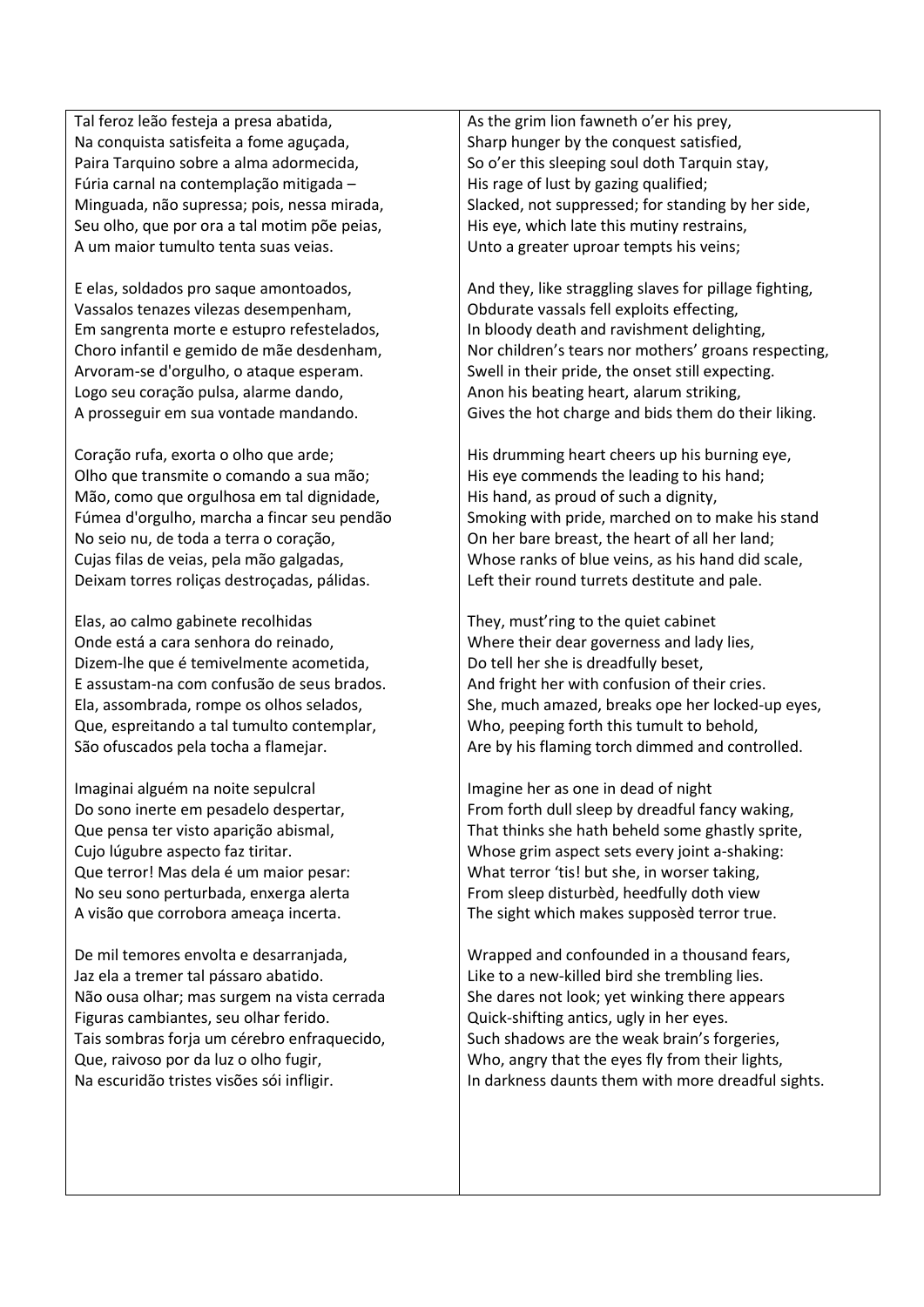Pousa ainda no seio dela sua mão, Rude aríete, marfíneo muro a bater; Sente o coração tenso, pobre cidadão, Vitimando a si mesmo, subir e descer, Vibrar-lhe o torso, sua mão junto mover. Dá-lhe isso mais fúria, menos piedade, Pr'abrir a fenda e invadir doce cidade.

Primeiro soa sua língua, tal trombeta, Ao débil inimigo uma negociação, Que do alvo lençol alvo queixo projeta A saber de tal abrupto alarme a razão, O que ele mostra por sua muda ação. Mas ela se põe veemente a insistir: Cor alguma tal negrume vai recobrir.

Responde ele: "Das tuas faces a cor, Que mesmo por ira faz lírio desbotar, Faz corar a rubra rosa de dissabor, Vai me defender e meu amor relatar. Com tal cor no estandarte vim escalar Teu forte nunca conquistado; culpa tua, Pois este teu olhar ao meu te atraiçoa.

"Assim te previno, se queres censurar: A esta noite te apresou tua beleza; Deves, paciente, meu desejo abrigar, Desejo a te marcar da natura a riqueza, Que busquei conquistar com toda fortaleza. Se reproche e razão o podem abater, Tal luzente beleza fá-lo reerguer.

"Vejo que estorvos à empresa surgirão; Sei quanto espinho à rosa que cresce defende; Penso ser o mel guardado com um ferrão; Isso já de antemão o senso compreende. Mas desejo é surdo, conselho não entende; Tem apenas um olho pra beleza ver E adora o que vê, contra lei ou dever.

"Eu debati, dentro de minh'alma a sondar, Quanto mal, opróbrio e sofrimento suscito, Mas nada pode ao curso da atração guiar Ou deter de seu passo o furor inaudito. Sei que ao ato segue sempre o pranto contrito, Reprovação, desdém, mortal inimizade, Ainda assim luto em buscar a indignidade."

His hand, that yet remains upon her breast – Rude ram to batter such an ivory wall – May feel her heart (poor citizen) distressed, Wounding itself to death, rise up and fall, Beating her bulk, that his hand shakes withal. This moves in him more rage and lesser pity, To make the breach and enter this sweet city.

First like a trumpet doth his tongue begin To sound a parley to his heartless foe, Who o'er the white sheet peers her whiter chin, The reason of this rash alarm to know, Which he by dumb demeanor seeks to show; But she with vehement prayers urgeth still Under what colour he commits this ill.

Thus he replies: 'The colour in thy face, That even for anger makes the lily pale And the red rose blush at her own disgrace, Shall plead for me and tell my loving tale. Under that colour am I come to scale Thy never-conquered fort. The fault is thine, For those thine eyes betray thee unto mine.

'Thus I forestall thee, if thou mean to chide: Thy beauty hath ensnared thee to this night, Where thou with patience must my will abide, My will that marks thee for my earth's delight, Which I to conquer sought with all my might; But as reproof and reason beat it dead, By thy bright beauty was it newly bred.

'I see what crosses my attempt will bring, I know what thorns the growing rose defends, I think the honey guarded with a sting, All this beforehand counsel comprehends. But will is deaf and hears no heedful friends; Only he hath an eye to gaze on Beauty, And dotes on what he looks, 'gainst law or duty.

'I have debated, even in my soul What wrong, what shame, what sorrow I shall breed; But nothing can affection's course control Or stop the headlong fury of his speed. I know repentant tears ensue the deed, Reproach, disdain, and deadly enmity; Yet strive I to embrace mine infamy.'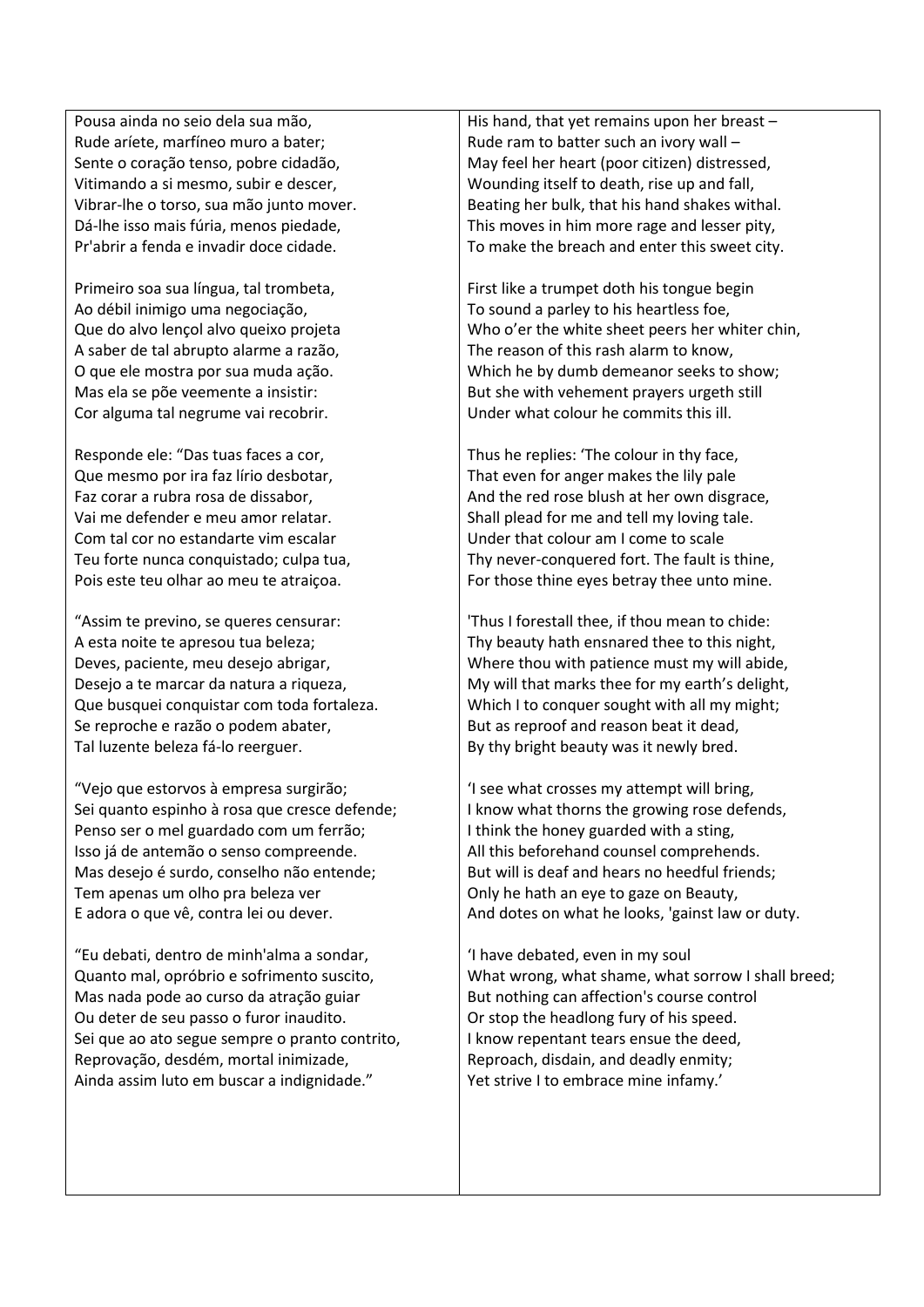Dito isso, sabre romano vai erguer, Que, tal falcão pairando no céu portentoso, Sombra que aves abaixo faz recolher, Cujo bico a morte ameaça, tortuoso, Assim jaz sob seu gládio insultuoso Pobre Lucrécia, ao que diz a escutar, Tal ave a guizos de falcão, a tiritar.

"Lucrécia," diz, "devo esta noite possuir-te. Se negares, a força há de desbravar, Pois em teu leito intento eu destruir-te. Feito isso, abato um escravo vulgar, Pra honra matar-te com da vida o cessar, E penso pô-lo em teus braços falecidos, Jurando tê-lo abatido ao ver-vos unidos.

"Tal que teu marido vivo será, porém, O alvo do escárnio de todo olho aberto; Parentes, cabisbaixos ante tal desdém; Prole suja na bastardia, nome incerto. E tu, autora de seus oblóquios decerto, Terás tua transgressão em rimas citada, Nos tempos vindouros por crianças cantada.

"Mas se cederes, sigo teu secreto amigo. A falta ignota é tal como a ideia abortada; Pequeno mal feito com um grande e bom fito Segue uma prática válida e adotada. A essência venenosa sói ser mesclada Num composto puro; sendo assim aplicado, Seu veneno em seu efeito é purificado.

"Então, pelo bem de crianças e marido, Atende a meu pleito, não lhes dê em herança O opróbrio que não lhes será removido, Mancha nunca equecida, eterna presença, Pior que marca de escravidão ou nascença, Pois sinais que na natividade se ganha São faltas da natura, e não própria infâmia."

Aqui, um basilisco de fatal olhar, Ergue-se ele numa pausa viperina; Ela, pura piedade a representar, Corça branca presa da ave de rapina, Clama, numa selva onde lei não se ensina, À bruta besta que direito desconhece E nada além do vil apetite obedece.

This said, he shakes aloft his Roman blade, Which, like a falcon tow'ring in the skies, Coucheth the fowl below with his wings' shade, Whose crooked beak threats if he mount he dies: So under his insulting falchion lies Harmless Lucretia, marking what he tells With trembling fear, as fowl hear falcons' bells.

'Lucrece', quoth he,'this night I must enjoy thee. If thou deny, then force must work my way; For in thy bed I purpose to destroy thee. That done, some worthless slave of thine I'll slay, To kill thine honour with thy life's decay; And in thy dead arms do I mean to place him, Swearing I slew him, seeing thee embrace him.

'So thy surviving husband shall remain The scornful mark of every open eye; Thy kinsmen hang their heads at this disdain, Thy issue blurred with nameless bastardy; And thou, the author of their obloquy, Shalt have thy trespass cited up in rhymes And sung by children in succeeding times.

'But if thou yield, I rest thy secret friend; The fault unknown is as a thought unacted. A little harm done to a great good end For lawful policy remains enacted. The poisonous simple sometimes is compacted In a pure compound; being so applied, His venom in effect is purified.

'Then, for thy husband and thy children's sake, Tender my suit. Bequeath not to their lot The shame that from them no device can take, The blemish that will never be forgot; Worse than a slavish wipe or birth-hour's blot; For marks descried in men's nativity Are nature's faults, not their own infamy.'

Here with a cockatrice' dead-killing eye He rouseth up himself and makes a pause; While she, the picture of pure piety, Like a white hind under the gripe's sharp claws, Pleads, in a wilderness where are no laws, To the rough beast that knows no gentle right, Nor aught obeys but his foul appetite.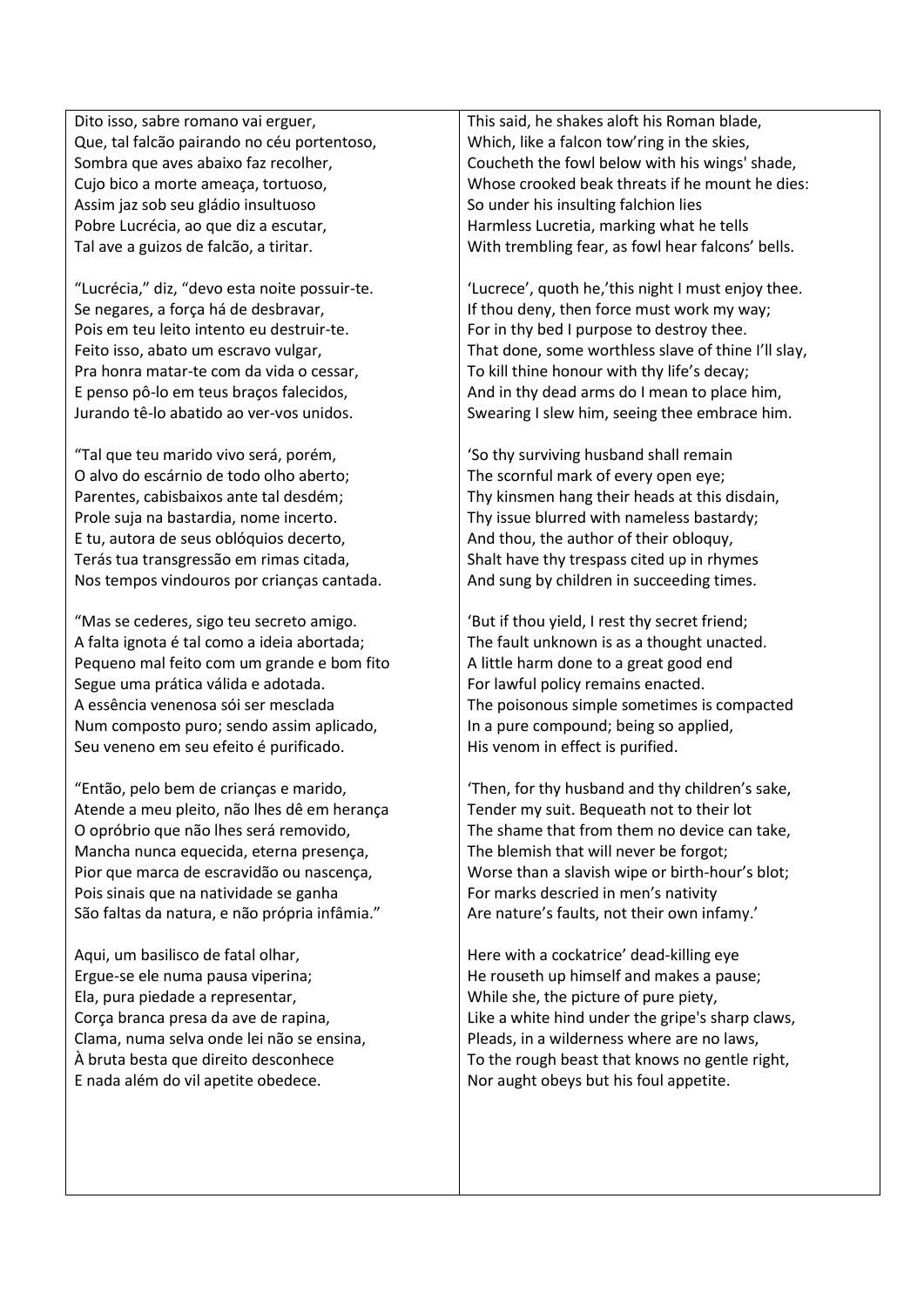Mas ao ameaçar o mundo turva nuvem, Em sua bruma altos montes escondendo, Do negro ventre da terra a lufada vem, Que sopra tais píceos vapores lá crescendo, Sua súbita precipitação contendo; À pressa ímpia a fala dela vai frear: Plutão irado dorme se Orfeu tocar.

Mas o vil gato noturno brinquedo faz, Débil rato arfa a sua pata sujeito. Seus modos tristes nutrem a ânsia voraz, Um vórtice crescente nunca satisfeito. Ouvidos recebem as preces, mas o peito Não permite que penetre clamor ou reza; Chuva erode pedra, pranto lascívia entesa.

Mirada penosa é tristemente fixada Na enrugada face dele, impiedosa. Simples eloquência de suspiro mesclada, O que faz a oratória mais graciosa: Ponto muita vez interrompe sua prosa, E tanto em meio à frase a voz se desarruma Que duas vezes tenta para falar uma.

Ela roga por Jove todo-poderoso, Por cavalaria, berço, doce amizade, Por pranto descabido, amor do esposo, Por sacra lei humana, comunal verdade, Por céu e terra, sua dupla autoridade, Que se retire ele a seu leito emprestado Tendo à honra, não ao vil desejo curvado.

Diz ela, "Não retribuas a acolhida Com tão negra moeda quanto planejada; Não turves a fonte que a ti deu bebida. Não estragues coisa que não é consertada. Cessa a mira maligna antes da flechada; Não é caçador aquele que o arco entesa A fazer a gama imatura sua presa.

"Meu esposo teu amigo é, poupa-me. Tu mesmo és forte; por ti mesmo larga-me. Eu mesma sou fraca; livre pois deixa-me; Não semelhas engano; mas enganas-me. Meus suspiros tais tufões tentam levantar-te. Se homem, rogando mulher, já foi movido, Sê por tais lágrimas, suspiros e gemidos,

But when a black-faced cloud the world doth threat, In his dim mist th'aspiring mountains hiding, From earth's dark womb some gentle gust doth get, Which blows these pitchy vapours from their biding, Hind'ring their present fall by this dividing; So his unhallowed haste her words delays, And moody Pluto winks while Orpheus plays.

Yet, foul night-waking cat, he doth but dally, While in his hold-fast foot the weak mouse panteth; Her sad behavior feeds his vulture folly, A swallowing gulf that even in plenty wanteth. His ear her prayers admits, but his heart granteth No penetrable entrance to her plaining: Tears harden lust, though marble wear with raining.

Her pity-pleading eyes are sadly fixed In the remorseless wrinkles of his face; Her modest eloquence with sighs is mixed, Which to her oratory adds more grace. She puts the period often from his place, And midst the sentence so her accent breaks That twice she doth begin ere once she speaks.

She conjures him by high almighty Jove, By knighthood, gentry, and sweet friendship's oath, By her untimely tears, her husband's love, By holy human law, and common troth, By heaven and earth, and all the power of both, That to his borrowed bed he make retire, And stoop to honour, not to foul desire.

Quoth she, 'Reward not hospitality With such black payment as thou hast pretended; Mud not the fountain that gave drink to thee; Mar not the thing that cannot be amended. End thy ill aim before thy shoot be ended. He is no woodman that doth bend his bow To strike a poor unseasonable doe.

'My husband is thy friend: for his sake spare me; Thyself art mighty: for thine own sake leave me; Myself a weakling: do not then ensnare me; Thou look'st not like deceit: do not deceive me. My sighs like whirlwinds labour hence to heave thee. If ever man were moved with woman's moans, Be movèd with my tears, my sighs, my groans;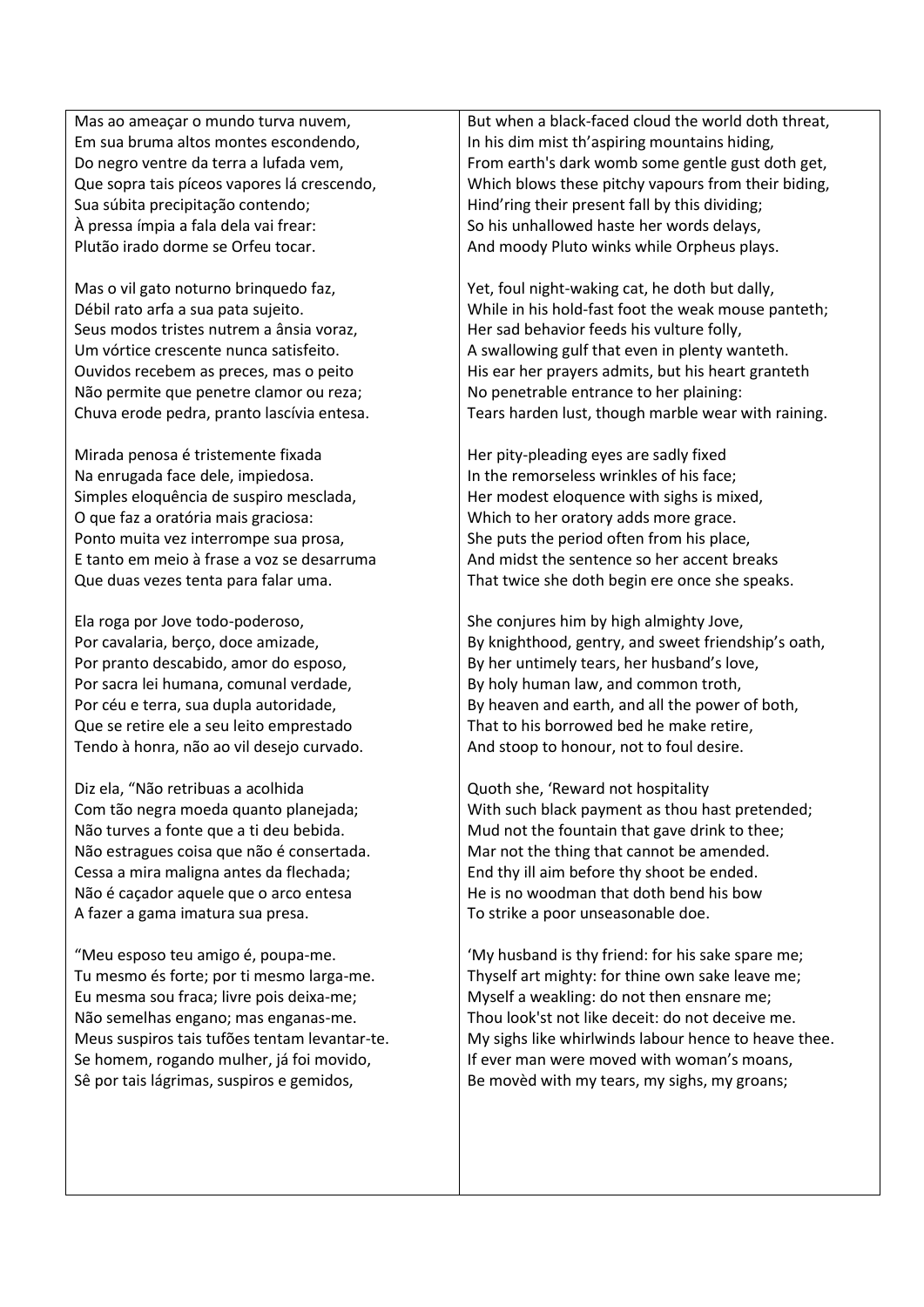"Os quais juntos, tal o oceano em tormento, Batem na perigosa rocha do teu peito, Para abrandá-lo com contínuo movimento, Pois pedra se dissolve em água com efeito. Oh, se mais duro que pedra não foste feito, Derrete com tais lágrimas, tem compaixão! Tenra clemência abre férreo portão.

"Como foras Tarquino te dei tratamento. Tomaste sua forma a lhe fazer vileza? A toda legião dos céus faço lamento: Fazes-lhe mal à honra, dano a sua alteza. Não és tal pareces; se de igual natureza, Não pareces então tal és, um deus, um rei; Pois tudo devem governar deuses e reis.

"Como teu opróbrio dará depois sementes, Brotando teus vícios antes da primavera! Caso predestinado um tal ultraje tentes, Que não ousarás quando fores rei à vera? Coisa ultrajante alguma, disso te inteira, Vinda de vassalos pode ser removida; Malfeitos de reis, pois, restam além da vida.

"Serás amado só por medo com tal ato, Mas temido por amor é feliz monarca. Vis infratores deves tolerar de fato Quando da infração virem em ti a marca. Que seja por medo disto, desejo aplaca, Pois príncipes são espelho, livro, escola, Onde olho súdito aprende, lê, olha.

"Serás escola em que Lascívia aprenderá? Deve-se em ti ler tal vergonha ensinada? Serás espelho no qual ela encontrará Pecado autorizado, culpa sancionada, Para escolher desonra por ti mostrada? Pioras o reproche à velha exaltação, E tornas o bom nome reles cafetão.

"Comandas? Por Ele que dá autoridade, Comanda o desejo quando se rebelar. Não saques sabre a guardar iniquidade, Conferido a ti para tal prole matar. Teu papel real como vais realizar, Se, pela tua falta, disser vil pecado Que aprendeu a pecar por ti ensinado?

'All which together, like a troubled ocean, Beat at thy rocky and wreck-threat'ning heart, To soften it with their continual motion; For stones dissolved to water do convert. O, if no harder than a stone thou art, Melt at my tears, and be compassionate! Soft pity enters at an iron gate.

'In Tarquin's likeness I did entertain thee. Hast thou put on his shape to do him shame? To all the host of heaven I complain me. Thou wrong'st his honour, wound'st his princely name. Thou art not what thou seem'st; and if the same, Thou seem'st not what thou art, a god, a king; For kings like gods should govern everything.

'How will thy shame be seeded in thine age When thus thy vices bud before thy spring? If in thy hope thou dar'st do such outrage, What dar'st thou not when once thou art a king? O be remember'd, no outrageous thing From vassal actors can be wiped away; Then kings' misdeeds cannot be hid in clay.

'This deed will make thee only loved for fear, But happy monarchs still are feared for love. With foul offenders thou perforce must bear, When they in thee the like offences prove. If but for fear of this, thy will remove; For princes are the glass, the school, the book, Where subjects' eyes do learn, do read, do look.

'And wilt thou be the school where Lust shall learn? Must he in thee read lectures of such shame? Wilt thou be glass wherein it shall discern Authority for sin, warrant for blame, To privilege dishonour in thy name? Thou black'st reproach against long-living laud, And mak'st fair reputation but a bawd.

'Hast thou command? By him that gave it thee, From a pure heart command thy rebel will; Draw not thy sword to guard iniquity, For it was lent thee all that brood to kill. Thy princely office how canst thou fulfil, When patterned by thy fault foul sin may say He learned to sin, and thou didst teach the way?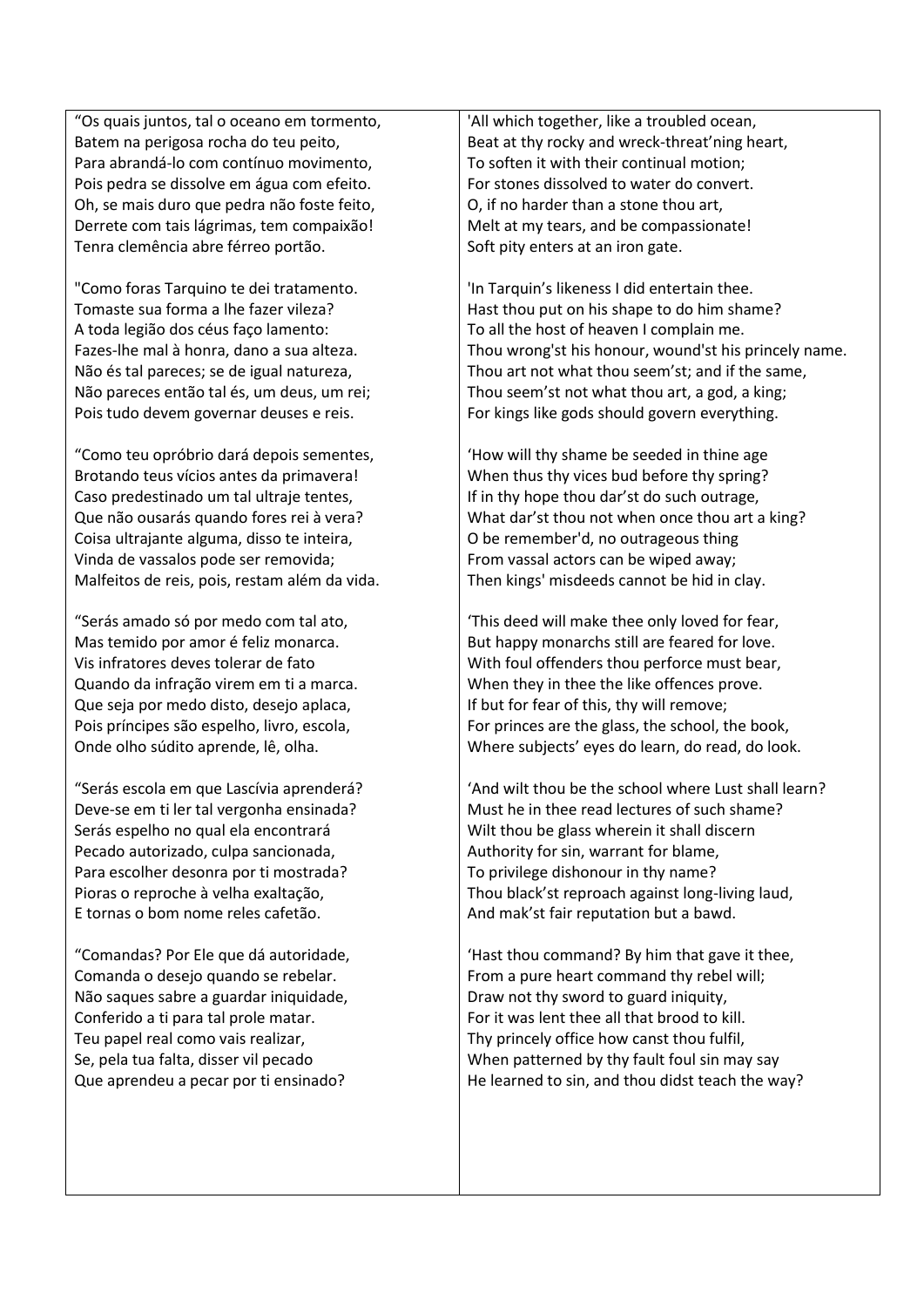"Pensa então que seria espetáculo vil Enxergar noutro tua infração presente. O homem sua falta quase nunca viu; Suas transgressões abafa parcialmente. Tal culpa num irmão verias mortalmente. Oh, quão enredados em infâmias estão Quem de seus malfeitos afastam a visão!

"A ti, a ti apelam tais mãos levantadas, Não à luxúria sedutora em teu encalço. Pleiteio a volta da majestade exilada; Que venha, más ideias mande ao cadafalso. Vero respeito capture desejo falso, Remova a turva bruma do fraco olho teu: Vê teu estado, compadece-te do meu."

"Basta", diz ele: "minha maré, desmesura, Não vira, só se enche mais com este empate. À flâmula se assopra, fogaréu perdura, E com vento em maior fúria se debate. O curso que dívida diária abate Com seu salgado soberano, apressado, Soma-lhe bojo, gosto segue inalterado."

"Tu és", diz ela, "um mar, um rei soberano, E vê em teu pélago infindo caírem, Turvos, luxúria, desonra e desgoverno, Ao oceano de teu sangue a conspurcarem. Se tais mesquinhos males mudarão teu bem, Teu mar no ventre duma poça está imerso, Não é a poça que em teu mar está dispersa.

"Tais escravos serão reis, tu escravo deles; Tu de nobre a vil, eles com vileza alçados; Tu lhes dá vida, tua tumba sujam eles; Tu por eles, eles por te armar odiados. Maior do menor não sói ser obliterado; Cedro ao pé de reles moita não se inclina, Mas moita baixa à raiz do cedro definha.

"Que teus pensamentos pois, teus vassalos chãos..." "Basta", diz ele. "Céus, não quero te escutar. Cede a meu amor. Ou ódio forçado, então, E não toque d'amor, vai te dilacerar; E depois, por despeito te penso levar Ao leito ordinário de algum reles criado, Para ser teu par neste vergonhoso fado."

'Think but how vile a spectacle it were To view thy present trespass in another. Men's faults do seldom to themselves appear; Their own transgressions partially they smother. This guilt would seem death-worthy in thy brother. O, how are they wrapped in with infamies That from their own misdeeds askance their eyes!

'To thee, to thee, my heaved-up hands appeal, Not to seducing lust, thy rash relier. I sue for exiled majesty's repeal; Let him return, and flatt'ring thoughts retire. His true respect will prison false desire, And wipe the dim mist from thy doting eyne, That thou shalt see thy state and pity mine.'

'Have done', quoth he, 'my uncontrollèd tide Turns not, but swells the higher by this let. Small lights are soon blown out; huge fires abide, And with the wind in greater fury fret. The petty streams that pay a daily debt To their salt sovereign with their fresh falls' haste, Add to his flow, but alter not his taste.'

'Thou art', quoth she, 'a sea, a sovereign king, And lo, there falls into thy boundless flood Black lust, dishonour, shame, misgoverning, Who seek to stain the ocean of thy blood. If all these pretty ills shall change thy good, Thy sea within a puddle's womb is hearsèd, And not the puddle in thy sea dispersèd.

'So shall these slaves be king, and thou their slave; Thou nobly base, they basely dignified; Thou their fair life, and they thy fouler grave; Thou loathed in their shame, they in thy pride. The lesser thing should not the greater hide: The cedar stoops not to the base shrub's foot, But low shrubs wither at the cedar's root.

'So let thy thoughts, low vassals to thy state' – 'No more,' quoth he. 'By heaven, I will not hear thee! Yield to my love; if not, enforced hate, Instead of love's coy touch, shall rudely tear thee. That done, despitefully I mean to bear thee Unto the base bed of some rascal groom, To be thy partner in this shameful doom.'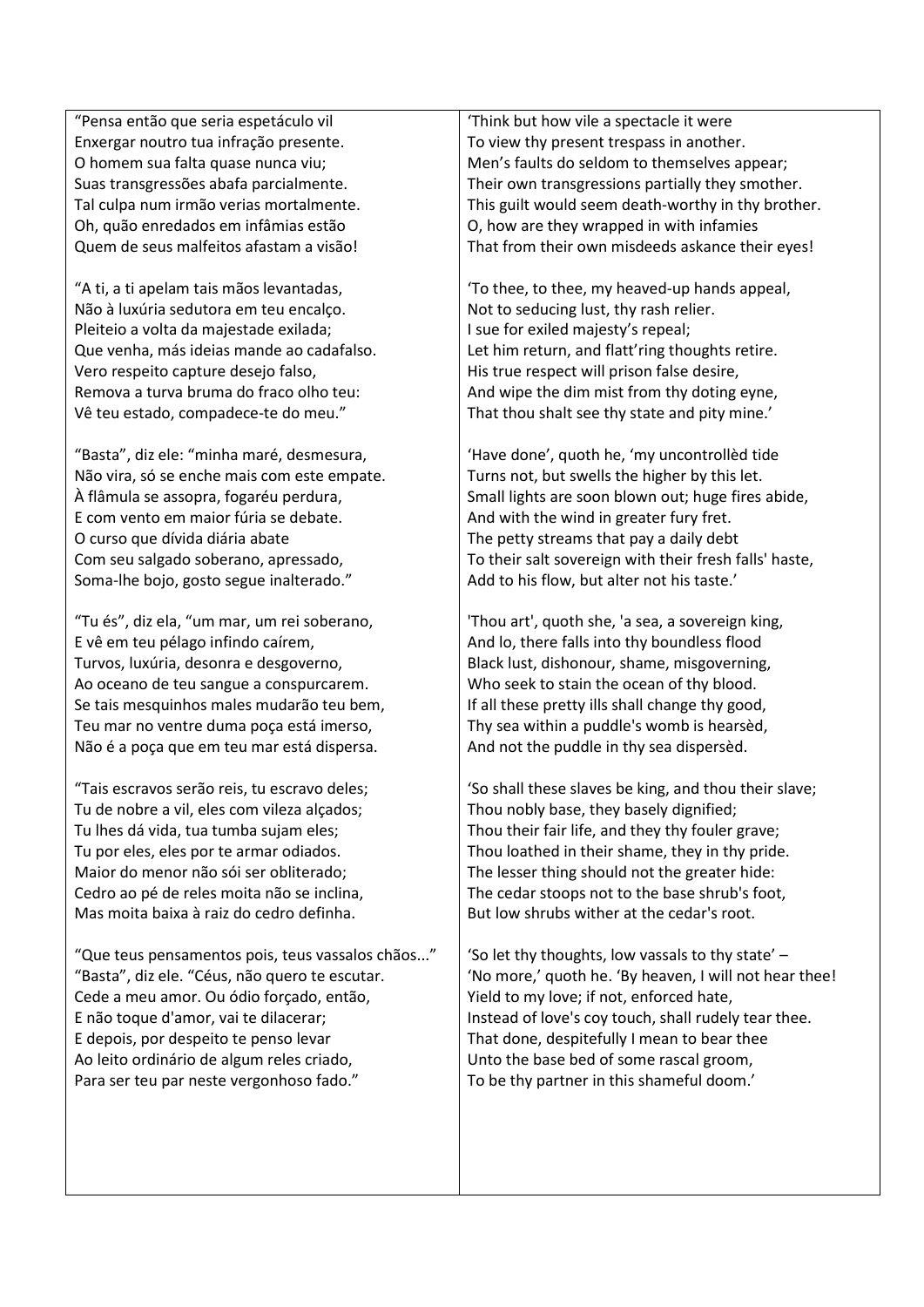Dito isso, dá ele com o pé no lume: São luz e lascívia inimigos de morte. Opróbrio se esconde em noturno negrume; Quanto menos visto, um tirano mais forte. Lobo pega a presa; grita a ovelha sem sorte, Até que, com sua lã a voz controlada, Sepulta os gritos na doce boca fechada.

Pois com o linho noturno que lhe vestia Ele lhe acurrala os clamores lamentosos, Refresca seu rosto nas lágrimas mais pias Que olhos puros já verteram lastimosos. Oh, que a lascívia suje leitos virtuosos! Cujas manchas, se as purificasse o pranto, Choraria para sempre no mesmo canto.

Mas ela perde coisa mais cara que a vida, E ele ganha o que sabia fugidio. Tal laço forçado força mágoa seguida; Tal gozo breve traz dor por meses a fio; Tal quente desejo se torna desdém frio. Pura Castidade dos bens é desprovida, E Lascívia, ladra, sai mais empobrecida.

Tal como o falcão ou o cão alimentados, Inaptos ao olfato ou ágil ação, Seguem sem pressa, ou deixam mesmo de lado A presa por natura de apreciação; Tal de farto Tarquino é a condição. Paladar deleitado, a sentir azia, Preda o desejo, que de predar vivia.

Oh, pecado mais fundo do que senso infindo Pode apreender na muda imaginação! Ébrio Desejo vomita tudo ingerido, E só assim vê a própria abominação. Se firme a Lascívia, nenhuma exclamação Pode-lhe fogo deter, desejo encilhar, Até pertinácia tal mula se cansar.

Então com o rosto encovado e descorado, Olho baço, cenho fechado, marcha lenta, Débil Desejo, covarde e bem comportado, Tal como um pedinte falido se lamenta. A carne tesa, Desejo à Graça enfrenta, De carne se serve; decaída ela então, O culpado rebelde clama remissão.

This said, he sets his foot upon the light, For light and lust are deadly enemies; Shame folded up in blind concealing night, When most unseen, then most doth tyrannise. The wolf hath seized his prey, the poor lamb cries, Till with her own white fleece her voice controlled Entombs her outcry in her lips' sweet fold.

For with the nightly linen that she wears He pens her piteous clamours in her head, Cooling his hot face in the chastest tears That ever modest eyes with sorrow shed. O that prone lust should stain so pure a bed! The spots whereof could weeping purify, Her tears should drop on them perpetually.

But she hath lost a dearer thing than life, And he hath won what he would lose again. This forced league doth force a further strife; This momentary joy breeds months of pain; This hot desire converts to cold disdain: Pure Chastity is rifled of her store, And Lust the thief far poorer than before.

Look, as the full-fed hound or gorgèd hawk, Unapt for tender smell or speedy flight, Make slow pursuit, or altogether balk The prey wherein by nature they delight, So surfeit-taking Tarquin fares this night: His taste delicious, in digestion souring, Devours his will, that lived by foul devouring.

O, deeper sin than bottomless conceit Can comprehend in still imagination! Drunken Desire must vomit his receipt Ere he can see his own abomination. While Lust is in his pride, no exclamation Can curb his heat or rein his rash desire, Till like a jade Self-will himself doth tire.

And then with lank and lean discoloured cheek, With heavy eye, knit brow, and strengthless pace, Feeble Desire, all recreant, poor and meek, Like to a bankrupt beggar wails his case. The flesh being proud, Desire doth fight with Grace, For there it revels; and when that decays, The guilty rebel for remission prays.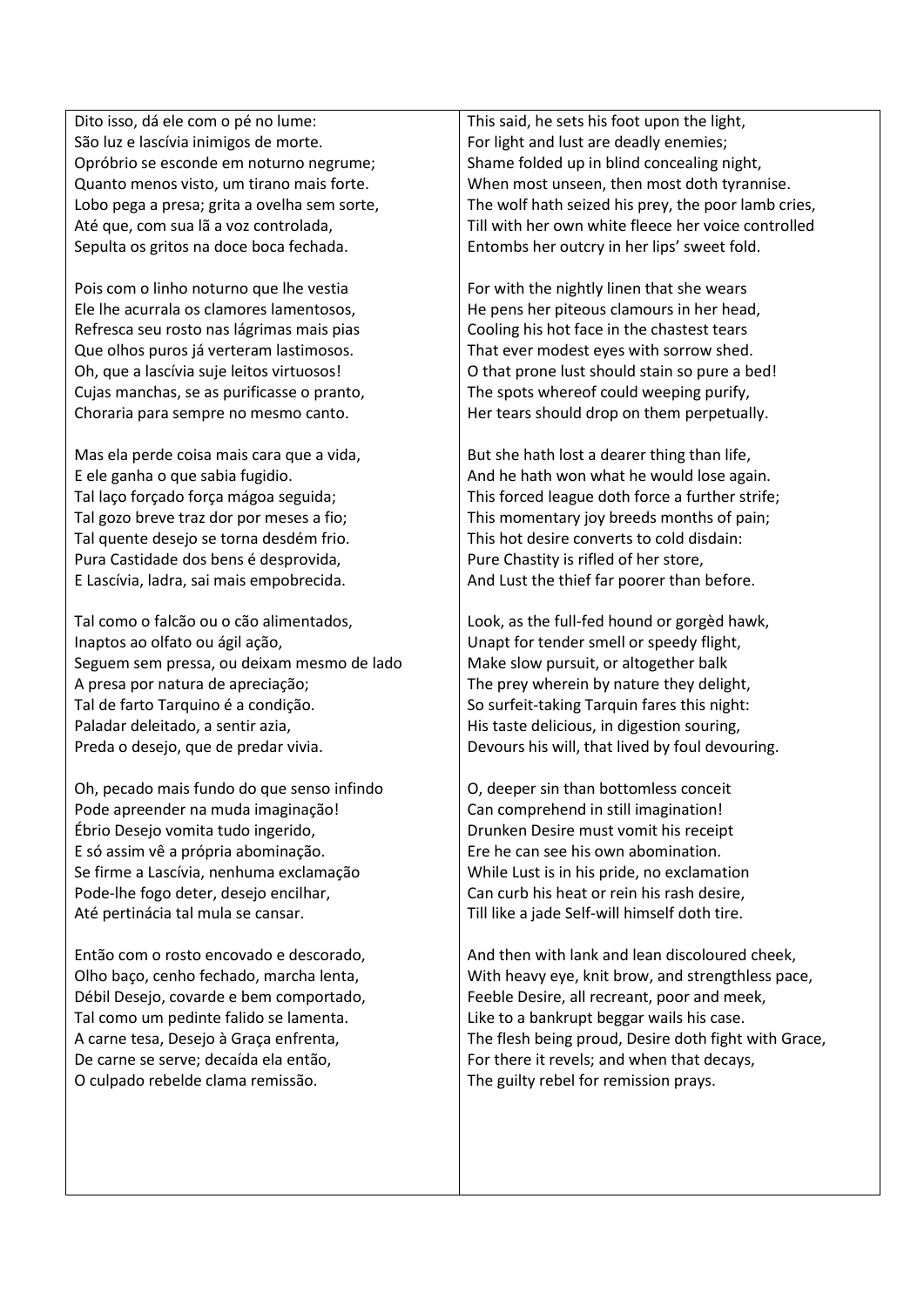Assim se passa ao culposo lorde de Roma, Tendo tal façanha ardentemente buscado, Pois agora contra si sentença proclama, Que estará através dos tempos desgraçado. Mais, belo templo de su'alma avariado, A cujas ruínas tropas de aflições vêm Saber se a princesa maculada está bem.

Diz ela, súditos em torpe insurreição Derrubaram sua muralha consagrada, Por sua mortal culpa pondo em sujeição Sua imortalidade, encarcerada Na morte em vida e na dor perpetuada, O que em presciência sempre dominou, Mas previsão a vontade não lhes obstou.

Assim cogita noite adentro a escapar, Vencedor cativo que perde tendo mais, Levando a chaga que nada pode curar, Cicatriz que, malgrado melhora, não sai, Deixando a presa mais flagelada em seus ais. Ela sustém carga de lascívia deixada, E ele fardo de uma mente culpada.

Ele tal cão ladrão se esgueira abatido; Ela tal ovelha lassa põe-se a arfar. Ele se maldiz pelo crime cometido; Ela, aflita, unhas na carne a cravar. Ele foge lerdo, medo e culpa a levar; Ela fica, à fatal noite queixas faz; Ele corre, condena seu gozo fugaz.

Ele de lá se afasta um sóbrio convertido; Ela lá queda, réproba sem remissão. Ele com pressa espera o dia amanhecido; Ela roga do dia não ter mais visão. "Dia", diz, "delata a noturna má ação; Meus olhos francos nunca haviam praticado Acobertar faltas com cenho calculado.

"Todo olho vê, não escapam de pensar, O mesmo infortúnio por eles contemplado, E assim optariam no escuro estar, Sem ter o pecado oculto seu divulgado. Pois eles culpa exporão no pranto chorado, E me gravarão, como a água ao aço rói, Na face a dor impotente que me corrói."

So fares it with this faultful lord of Rome, Who this accomplishment so hotly chasèd; For now against himself he sounds this doom, That through the length of times he stands disgracèd. Besides, his soul's fair temple is defacèd, To whose weak ruins muster troops of cares, To ask the spotted princess how she fares.

She says, her subjects with foul insurrection Have batter'd down her consecrated wall, And by their mortal fault brought in subjection Her immortality, and made her thrall To living death and pain perpetual; Which in her prescience she controllèd still, But her foresight could not forestall their will.

Ev'n in this thought through the dark night he stealeth, A captive victor that hath lost in gain; Bearing away the wound that nothing healeth, The scar that will despite of cure remain; Leaving his spoil perplex'd in greater pain. She bears the load of lust he left behind, And he the burden of a guilty mind.

He like a thievish dog creeps sadly thence; She like a wearied lamb lies panting there. He scowls and hates himself for his offence; She, desperate, with her nails her flesh doth tear. He faintly flies, sweating with guilty fear; She stays, exclaiming on the direful night; He runs, and chides his vanished loathed delight.

He thence departs a heavy convertite; She there remains a hopeless castaway. He in his speed looks for the morning light; She prays she never may behold the day: 'For day', quoth she, 'night's scapes doth open lay, And my true eyes have never practised how To cloak offences with a cunning brow.

'They think not but that every eye can see The same disgrace which they themselves behold; And therefore would they still in darkness be, To have their unseen sin remain untold; For they their guilt with weeping will unfold, And grave, like water that doth eat in steel, Upon my cheeks what helpless shame I feel.'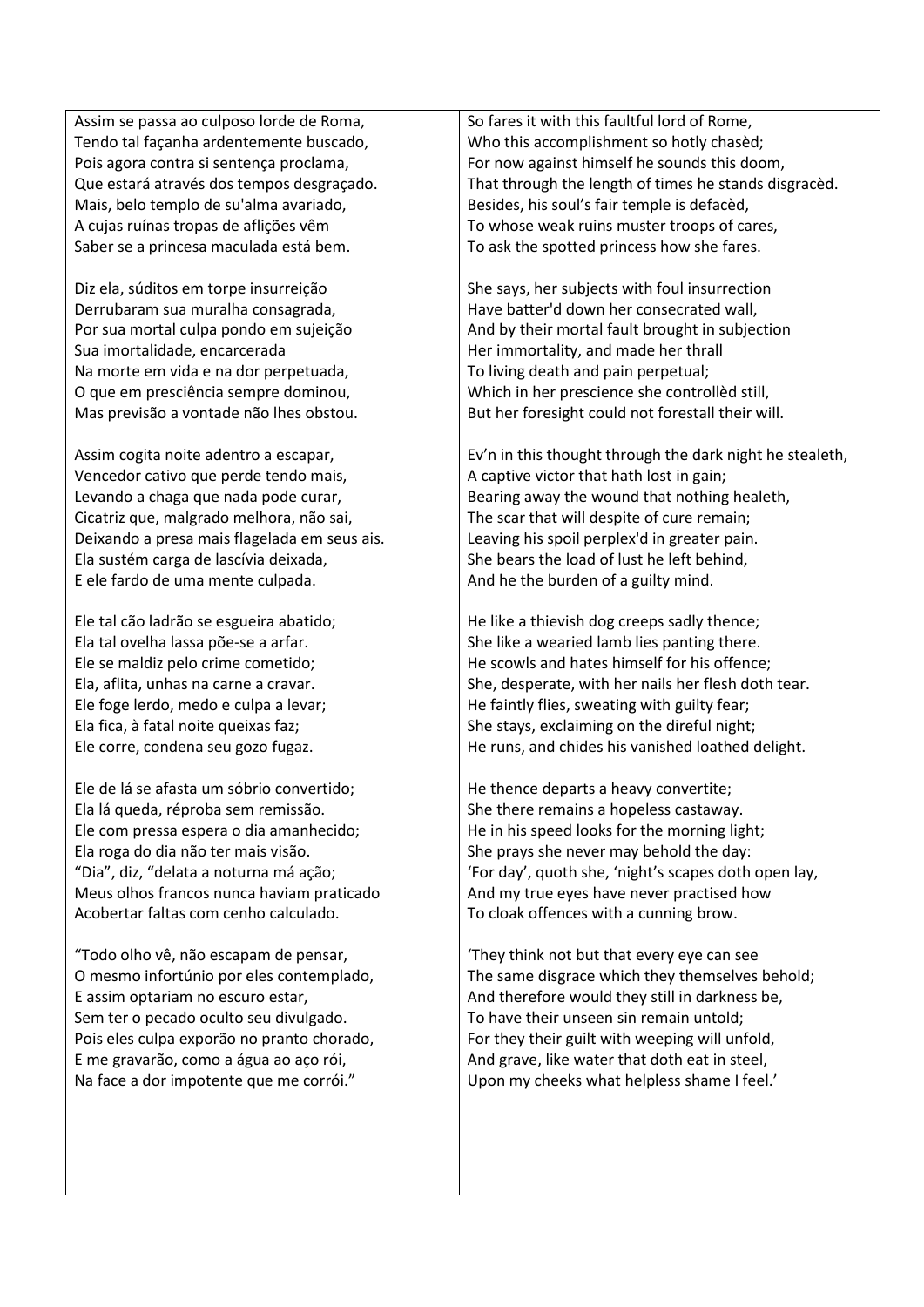Ei-la contra repouso e sossego bradando Comandando aos olhos fechar eternamente. Acorda o coração o peito golpeando E o manda saltar, achar possivelmente Algum peito mais puro p'ra tão pura mente. Assim expressa o rancor, louca em seu pesar, Por negra noite tudo poder abafar:

"Ó Noite algoz da paz, inferno contrafeito, D'opróbrio triste notário e escrivão, Negro palco a tragédias e assassínio abjeto, Da culpa ama, caos que é do pecado irmão, Cega cafetina, porto à difamação, Caverna mortal, astuto conspirador Com traição calada e com violador!

"Ó odiosa Noite de bruma espectral, Culpada em meu crime impossível de curar, Perfila névoas contra a luz oriental, Combate do tempo seu curso salutar; Ou se permitires que o sol possa galgar Altura habitual, sem que tenha deitado, Cinge de nuvens venenosas seu doirado.

"Com podres fumos viola o ar matinal; Que adoeçam seus nauseantes alentos À vida da pureza, belo supernal, Antes de atingir lasso meridional tento; Tão densos marchem teus vapores nevoentos Qu'em fúmeas tropas sua luz sufocada Deite ao meio-dia, noite eterna implantada.

"Fosse Tarquino a Noite, não cria sua, A rainha d'argêntea luz mancharia; Suas luzentes aias, que ele enodoa, Do seio da Noite não mais espreitariam. Assim parceiras em minha dor eu teria, E par na aflição aflição alivia, Do romeiro a charla a romaria abrevia.

"Já eu ninguém tenho p'ra comigo corar, Com braços cruzados e cabeça a pender, Tapar a fronte pra infâmia ocultar, E só eu devo, só, cá sentar a sofrer, A terra temperar com salmoura a chover, Mesclar fala a pranto, pesar a lamento, Pobre fugaz marco de perene tormento.

Here she exclaims against repose and rest, And bids her eyes hereafter still be blind. She wakes her heart by beating on her breast, And bids it leap from thence, where it may find Some purer chest to close so pure a mind. Frantic with grief thus breathes she forth her spite Against the unseen secrecy of night:

'O comfort-killing Night, image of hell, Dim register and notary of shame, Black stage for tragedies and murders fell, Vast sin-concealing chaos, nurse of blame, Blind muffled bawd, dark harbour for defame! Grim cave of death, whisp'ring conspirator With close-tongued treason and the ravisher!

'O hateful, vaporous, and foggy Night, Since thou art guilty of my cureless crime, Muster thy mists to meet the eastern light, Make war against proportion'd course of time: Or if thou wilt permit the sun to climb His wonted height, yet ere he go to bed, Knit poisonous clouds about his golden head.

'With rotten damps ravish the morning air; Let their exhaled unwholesome breaths make sick The life of purity, the supreme fair, Ere he arrive his weary noontide prick; And let thy misty vapours march so thick That in their smoky ranks his smoth'red light May set at noon and make perpetual night.

'Were Tarquin Night, as he is but Night's child, The silver-shining queen he would distain; Her twinkling handmaids too, by him defiled, Through Night's black bosom should not peep again. So should I have co-partners in my pain; And fellowship in woe doth woe assuage, As palmers' chat makes short their pilgrimage.

'Where now I have no one to blush with me, To cross their arms and hang their heads with mine, To mask their brows and hide their infamy; But I alone, alone must sit and pine, Seasoning the earth with showers of silver brine, Mingling my talk with tears, my grief with groans, Poor wasting monuments of lasting moans.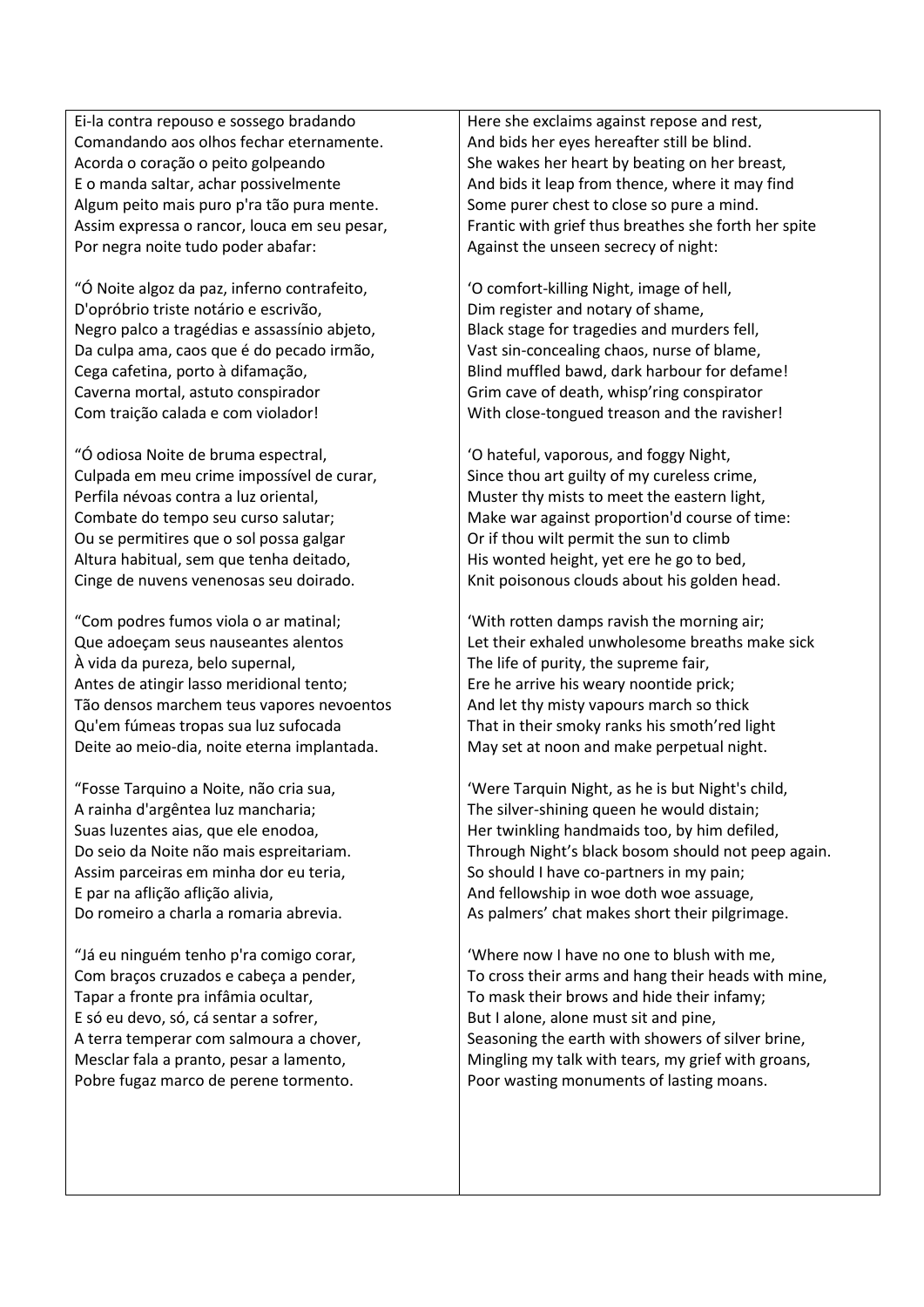"Ó Noite, fornalha de fétido vapor, Que o Dia cioso não contemple o rosto Que sob teu negro manto acobertador Imodesto jaz martirizado em desgosto! Mantém sempre posse de teu soturno posto, Tal que faltas em teu reinado cometidas Tenham sepulcro comum em ti escondidas.

"Ao Dia linguarudo não me apresentes. A luz mostrará no cenho meu estampado O conto duma castidade decadente, Ímpia quebra do voto na boda firmado. Sim, mesmo os que não saberiam, iletrados, Decifrar aquilo em doutos livros escrito, Citarão só me vendo o abjeto delito.

"A ama a ninar contará a minha história, Assustando o bebê ao Tarquino citar. O orador, para adornar sua oratória, Minha desgraça à de Tarquino há de somar. Menestréis de festim, minha queda a cantar, Mostrarão aos ouvintes com verso ferino Que Tarquino mal me fez, eu a Colatino.

"Mantém meu nome, de boa reputação, Por amor de Colatino, imaculado. Isto tornado tema de disputação, Definham ramos alhures enraizados; É labéu imerecido a ele imputado, Tão inocente que é do próprio destino Quanto eu, até aqui, pura a Colatino.

"Ó vergonha oculta, invisível desgraça! Ó chaga insensível, cicatriz no brasão! Colatino traz na face gravada a tacha, E Tarquino lerá de longe a inscrição, Como teve em paz, não em guerra, o aleijão. Ai, quantos têm tal vergonhoso ferimento, Que quem fere, não eles, tem conhecimento!

"Se, Colatino, tua honra me foi dada, De mim ma tirou forçosamente um ladrão. Sem honra, em abelha-zangão transformada, Nada resta da perfeição do meu verão, Roubada e saqueada em vil usurpação. Na colmeia frágil a vespa penetrou E o mel da tua abelha tão casta chupou.

'O Night, thou furnace of foul reeking smoke, Let not the jealous Day behold that face Which underneath thy black all-hiding cloak Immodestly lies martyred with disgrace. Keep still possession of thy gloomy place, That all the faults which in thy reign are made May likewise be sepulch'red in thy shade.

'Make me not object to the tell-tale Day: The light will show, charactered in my brow, The story of sweet chastity's decay, The impious breach of holy wedlock vow. Yea, the illiterate, that know not how To cipher what is writ in learned books, Will quote my loathsome trespass in my looks.

'The nurse to still her child will tell my story, And fright her crying babe with Tarquin's name; The orator to deck his oratory Will couple my reproach to Tarquin's shame. Feast-finding minstrels, tuning my defame, Will tie the hearers to attend each line, How Tarquin wrongèd me, I Collatine.

'Let my good name, that senseless reputation, For Collatine's dear love be kept unspotted. If that be made a theme for disputation, The branches of another root are rotted, And undeserved reproach to him allotted, That is as clear from this attaint of mine As I ere this was pure to Collatine.

'O unseen shame, invisible disgrace! O unfelt sore! crest-wounding private scar! Reproach is stamp'd in Collatinus' face, And Tarquin's eye may read the mot afar, How he in peace is wounded, not in war. Alas, how many bear such shameful blows, Which not themselves but he that gives them knows!

'If, Collatine, thine honour lay in me, From me by strong assault it is bereft; My honour lost, and I, a drone-like bee, Have no perfection of my summer left, But robbed and ransacked by injurious theft. In thy weak hive a wand'ring wasp hath crept, And sucked the honey which thy chaste bee kept.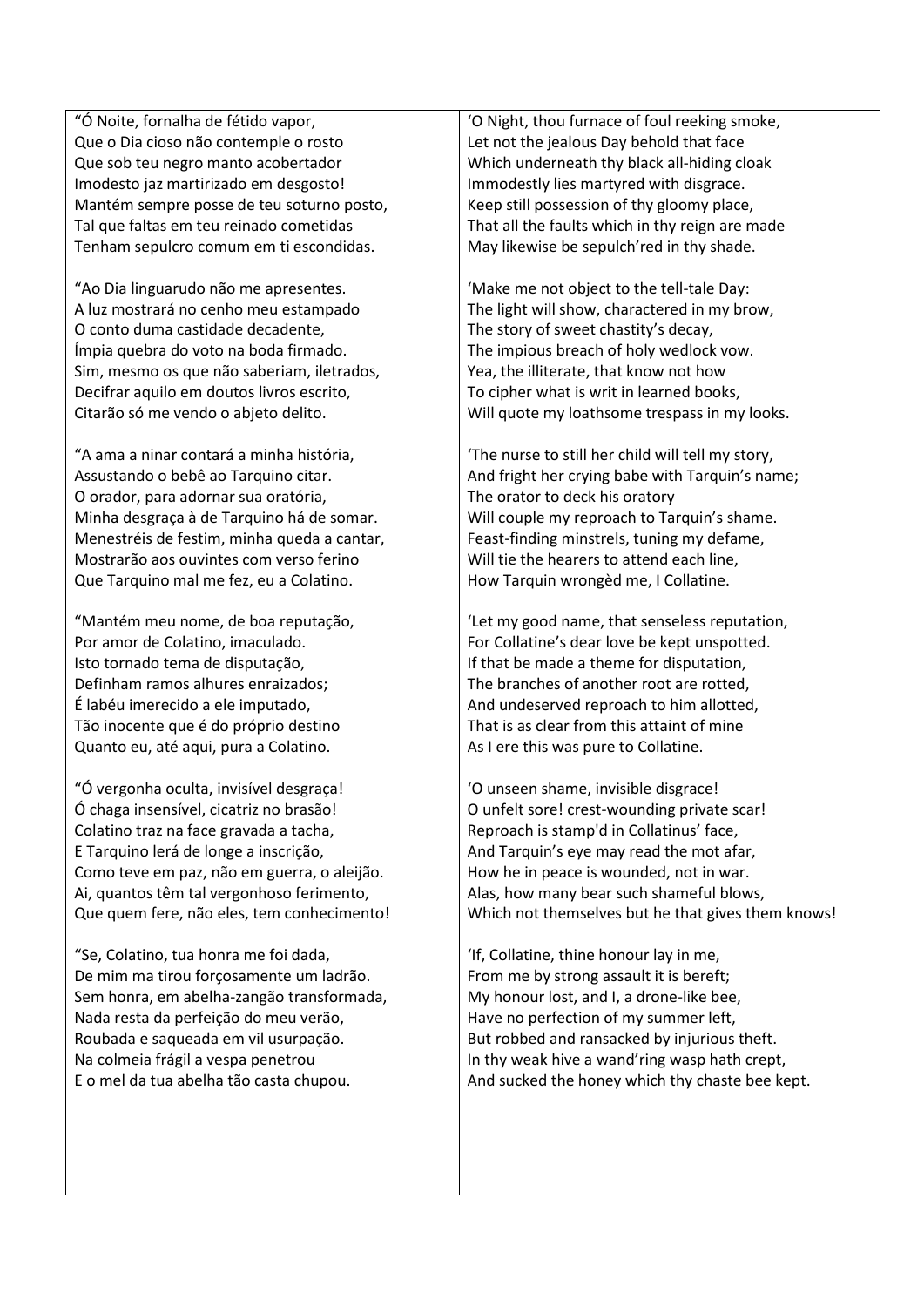"Mas tua honra naufragar é culpa minha; Mas por tua honra eu o devia abrigar. Rechaçá-lo não podia, se de ti vinha, Pois teria sido desonra o desdenhar. Mais, de fadiga estava ele a se queixar, Virtude a citar. Ó mágoa inesperada, Virtude ser por tal demônio profanada!

"Por que lagarta invade o virginal botão? Ou cuco nasce o ninho do pardal tomando? Ou sapo infecta fontes com charco malsão? Ou tirana loucura espreita em peito brando? Ou reis desobedecem seu próprio comando? Mas não há perfeição de tamanha inteireza Que não se polua com alguma impureza.

"O homem idoso que amealha seu ouro Sofre de cãibras, gotas e padecimento, E mal tem olhos p'ra contemplar seu tesouro, Tal Tântalo jaz em eterno sofrimento, E em vão estoca a safra de seu talento; Outro prazer não tem do que pôde ganhar Que não tormento por isso a dor não curar.

"Então ele o tem quando não o pode usar E deixa-o ser pela sucessão tomado, Que orgulhosa não tarda a dele abusar. O pai fraco, eles fortes demasiado Para manter bento ouro amaldiçoado. Doces desejados ao azedume passam No preciso momento em que nossos se façam.

"Ventos cruéis a primavera tenra atacam; Más ervas se enraízam junto à flor que apraz; A serpente chia onde pássaros cantam; Se Virtude faz Iniquidade desfaz. Nada de bom seguro nas nossas mãos jaz Sem que a mal acompanhada Oportunidade Mate-lhe ou vida ou então qualidade.

"Ó Oportunidade, tens culpa imensa! Tu operas do traidor a traição; Tu pões o lobo onde pegue ovelha infensa; Planeje-se pecado, mostras estação. És tu que atacas direito, lei e razão, E em tua cela escura, sem visto ser, Fica Pecado, alma que passa a deter.

'Yet am I guilty of thy honour's wrack; Yet for thy honour did I entertain him. Coming from thee, I could not put him back, For it had been dishonour to disdain him. Besides, of weariness he did complain him, And talk'd of virtue: O unlooked-for evil, When virtue is profaned in such a devil!

'Why should the worm intrude the maiden bud? Or hateful cuckoos hatch in sparrows' nests? Or toads infect fair founts with venom mud? Or tyrant folly lurk in gentle breasts? Or kings be breakers of their own behests? But no perfection is so absolute That some impurity doth not pollute.

'The agèd man that coffers-up his gold Is plagued with cramps and gouts and painful fits, And scarce hath eyes his treasure to behold; But like still-pining Tantalus he sits, And useless barns the harvest of his wits, Having no other pleasure of his gain But torment that it cannot cure his pain.

'So then he hath it when he cannot use it, And leaves it to be mastered by his young, Who in their pride do presently abuse it. Their father was too weak, and they too strong To hold their cursèd-blessèd fortune long. The sweets we wish for turn to loathèd sours Even in the moment that we call them ours.

'Unruly blasts wait on the tender spring; Unwholesome weeds take root with precious flowers; The adder hisses where the sweet birds sing; What virtue breeds iniquity devours. We have no good that we can say is ours, But ill-annexèd Opportunity Or kills his life or else his quality.

'O Opportunity, thy guilt is great! 'Tis thou that execut'st the traitor's treason: Thou set'st the wolf where he the lamb may get; Whoever plots the sin, thou 'point'st the season. 'Tis thou that spurn'st at right, at law, at reason; And in thy shady cell, where none may spy him, Sits Sin, to seize the souls that wander by him.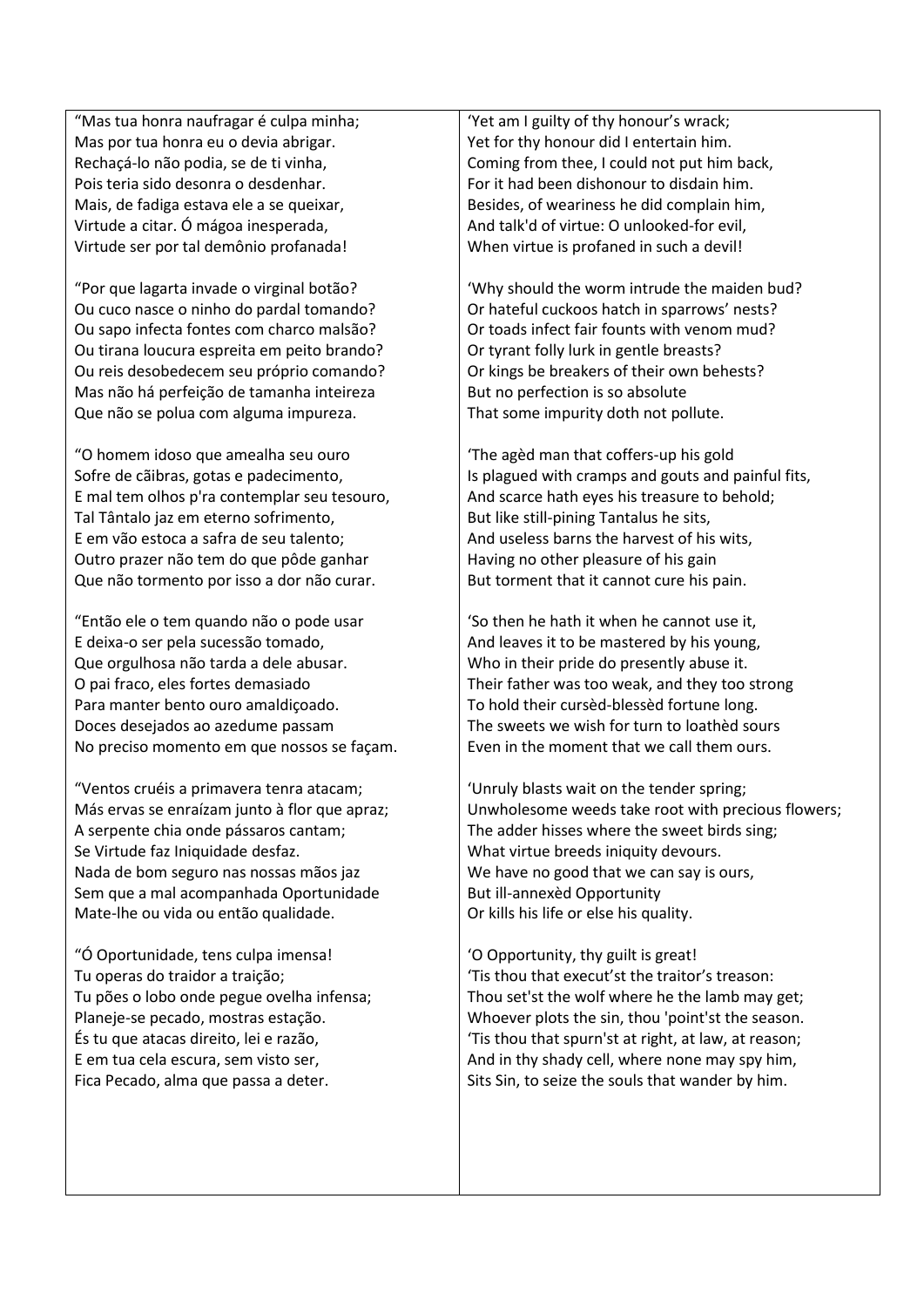"Tu fazes a vestal romper a castidade; Tu sopras fogo e temperança é derretida; Tu sufocas retidão, tu matas verdade. Tu, incitadora, cafetina sabida, Tu plantas escândalo e arrasas vidas. Tu, raptora, traidora, tu, ladra espúria, Teu mel vira fel, e teu júbilo lamúria.

"Teu prazer secreto vira aberto enxovalho, Teu banquete privado, público jejum, Teus títulos lisonjeiros, nome em frangalhos, Tua língua doce, amaro gosto ruim. Teu fogo de palha vai a lugar nenhum. Como pode, vil Oportunidade, então, Tão má sendo, procurar-te tal multidão?

"Quando amiga do simples queixoso serás E levá-lo-ás aonde obtenha graça? Quando a encerrar brigas tempo empregarás? Ou livrarás a alma presa na desgraça, Trarás cura ao enfermo, cuja dor não passa? Pobres, coxos, cegos chamam-te e se prostram, Mas Oportunidade nunca se lhes mostra.

"Paciente morre, médico repousando; Órfão passa fome, opressor bem comendo; Justiça em banquetes, viúva chorando; Assistência brinca, infecção se estendendo. Não dás um minuto a ato reverendo. Ira, traição, estupro, fúria d'algozes, São-lhes escudeiras tuas horas atrozes.

"Quando Verdade e Virtude contigo têm, Mil percalços mantêm teu auxílio afastado. Elas te pagam, Pecado não dá vintém; Ele vem gratis e tu vais, de mui bom grado, Tanto ouvir quanto atender o que for falado. Se não, meu Colatino teria acorrido Em vez de Tarquino, mas foi por ti contido.

"Culpada és de assassínio e de roubo, Culpada de perjúrio e de corrupção, Culpada de traição, fraude, e engodo, Culpada d'incesto, tal abominação – Uma cúmplice pela própria inclinação Em todo pecado passado e por passar, Da criação a do juízo o estalar.

'Thou makest the vestal violate her oath; Thou blow'st the fire when temperance is thawed; Thou smother'st honesty, thou murther'st troth; Thou foul abettor, thou notorious bawd! Thou plantest scandal and displacest laud: Thou ravisher, thou traitor, thou false thief, Thy honey turns to gall, thy joy to grief.

'Thy secret pleasure turns to open shame, Thy private feasting to a public fast, Thy smoothing titles to a ragged name, Thy sug'red tongue to bitter wormwood taste; Thy violent vanities can never last. How comes it then, vile Opportunity, Being so bad, such numbers seek for thee?

'When wilt thou be the humble suppliant's friend, And bring him where his suit may be obtainèd? When wilt thou sort an hour great strifes to end? Or free that soul which wretchedness hath chainèd? Give physic to the sick, ease to the painèd? The poor, lame, blind, halt, creep, cry out for thee, But they ne'er meet with Opportunity.

'The patient dies while the physician sleeps; The orphan pines while the oppressor feeds; Justice is feasting while the widow weeps; Advice is sporting while infection breeds. Thou grant'st no time for charitable deeds: Wrath, envy, treason, rape, and murder's rages, Thy heinous hours wait on them as their pages.

'When Truth and Virtue have to do with thee, A thousand crosses keep them from thy aid: They buy thy help; but Sin ne'er gives a fee; He gratis comes, and thou art well appaid, As well to hear as grant what he hath said. My Collatine would else have come to me When Tarquin did, but he was stay'd by thee.

'Guilty thou art of murder and of theft, Guilty of perjury and subornation, Guilty of treason, forgery, and shift, Guilty of incest, that abomination: An accessary by thine inclination To all sins past and all that are to come, From the creation to the general doom.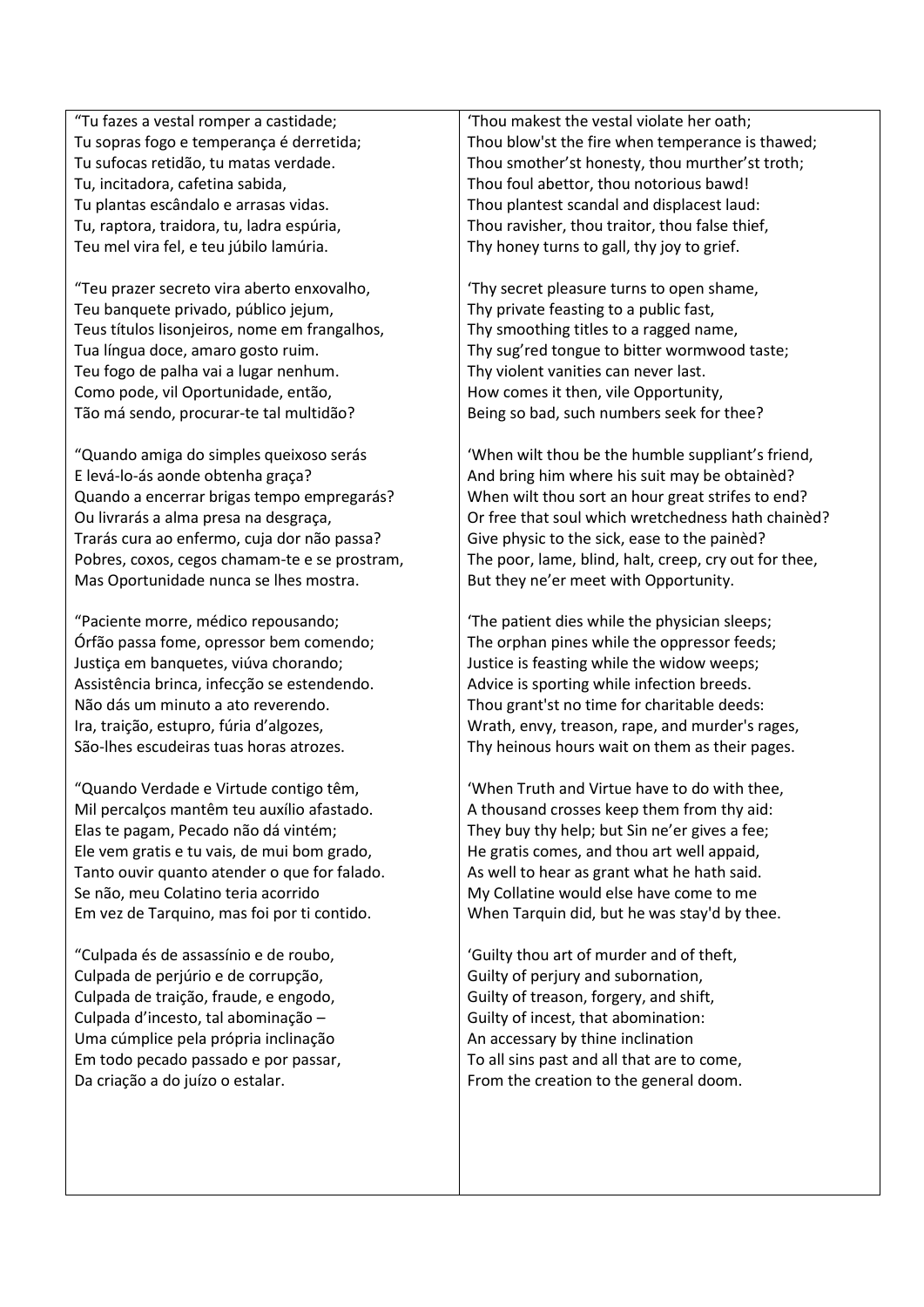"Disforme Tempo, comparsa de feia Noite, Pérfido correio, portador da dor vil, Da mocidade algoz, servo do mau deleite, Do mal guarda, d'erro mula, do bom ardil! Tu nutres e matas tudo que já existiu. Ó, escuta-me, mutável Tempo abusado! Sê de minha morte, se do crime, culpado.

"Por que Oportunidade, tua criada, Traiu as horas que me deste a repousar, Sustou-me as fortunas, deixou-me atada A termo eterno de mágoas nunca a cessar? Ofício do Tempo é aos ódios findar, Roer o erro pela opinião criado, Não gastar o dote dum leito sancionado.

"Glória do Tempo é apaziguar reis em briga, Revelar falsidade e dar ao vero lume, Conferir o selo do tempo à coisa antiga, Despertar a manhã e guardar o negrume, Tratar mal ao mau até que ao bem ele rume, Arruinar aos edifícios insolentes, E poeirar suas torres d'oiro luzentes,

"Esburacar a imponentes monumentos, Cevar o oblívio com decomposição, Manchar velhos livros e mudar seus contentos, Tirar penas das asas do corvo ancião, Secar velhos carvalhos, nutrir broto chão, Estragar antiguidades d'aço forjado, E dar à roda da Fortuna giro apressado,

"Mostrar à avó crias de sua criança, Tornar menino homem, e homem menino, Matar o tigre que vive pela matança, Domar o unicórnio e o leão ferino, Rir do que engana a si mesmo de tão ladino, Alegrar lavrador com safras abundantes, E gastar com gotículas rocas gigantes.

"Por que em tua romaria causas danos, A menos que voltasses para recompor? Um parco minuto p'ra trás em muitos anos Põe mil milhares d'amigos a teu dispor, Dando siso a quem empresta a mau pagador. Oh, uma hora que voltasses teu relógio, Tal tormenta evitaria, e meu naufrágio!

'Misshapen Time, copesmate of ugly Night, Swift subtle post, carrier of grisly care, Eater of youth, false slave to false delight, Base watch of woes, sin's pack-horse, virtue's snare; Thou nursest all and murd'rest all that are: O hear me then, injurious shifting Time, Be guilty of my death, since of my crime.

'Why hath thy servant Opportunity Betrayed the hours thou gav'st me to repose? Cancelled my fortunes, and enchainèd me To endless date of never-ending woes? Time's office is to fine the hate of foes, To eat up errors by opinion bred, Not spend the dowry of a lawful bed.

'Time's glory is to calm contending kings, To unmask falsehood and bring truth to light, To stamp the seal of time in agèd things, To wake the morn and sentinel the night, To wrong the wronger till he render right, To ruinate proud buildings with thy hours, And smear with dust their glitt'ring golden towers;

'To fill with worm-holes stately monuments, To feed oblivion with decay of things, To blot old books and alter their contents, To pluck the quills from ancient ravens' wings, To dry the old oak's sap and cherish springs, To spoil antiquities of hammered steel, And turn the giddy round of Fortune's wheel;

'To show the beldam daughters of her daughter, To make the child a man, the man a child, To slay the tiger that doth live by slaughter, To tame the unicorn and lion wild, To mock the subtle in themselves beguiled, To cheer the ploughman with increaseful crops, And waste huge stones with little water-drops.

'Why work'st thou mischief in thy pilgrimage, Unless thou couldst return to make amends? One poor retiring minute in an age Would purchase thee a thousand thousand friends, Lending him wit that to bad debtors lends. O this dread night, wouldst thou one hour come back, I could prevent this storm and shun thy wrack.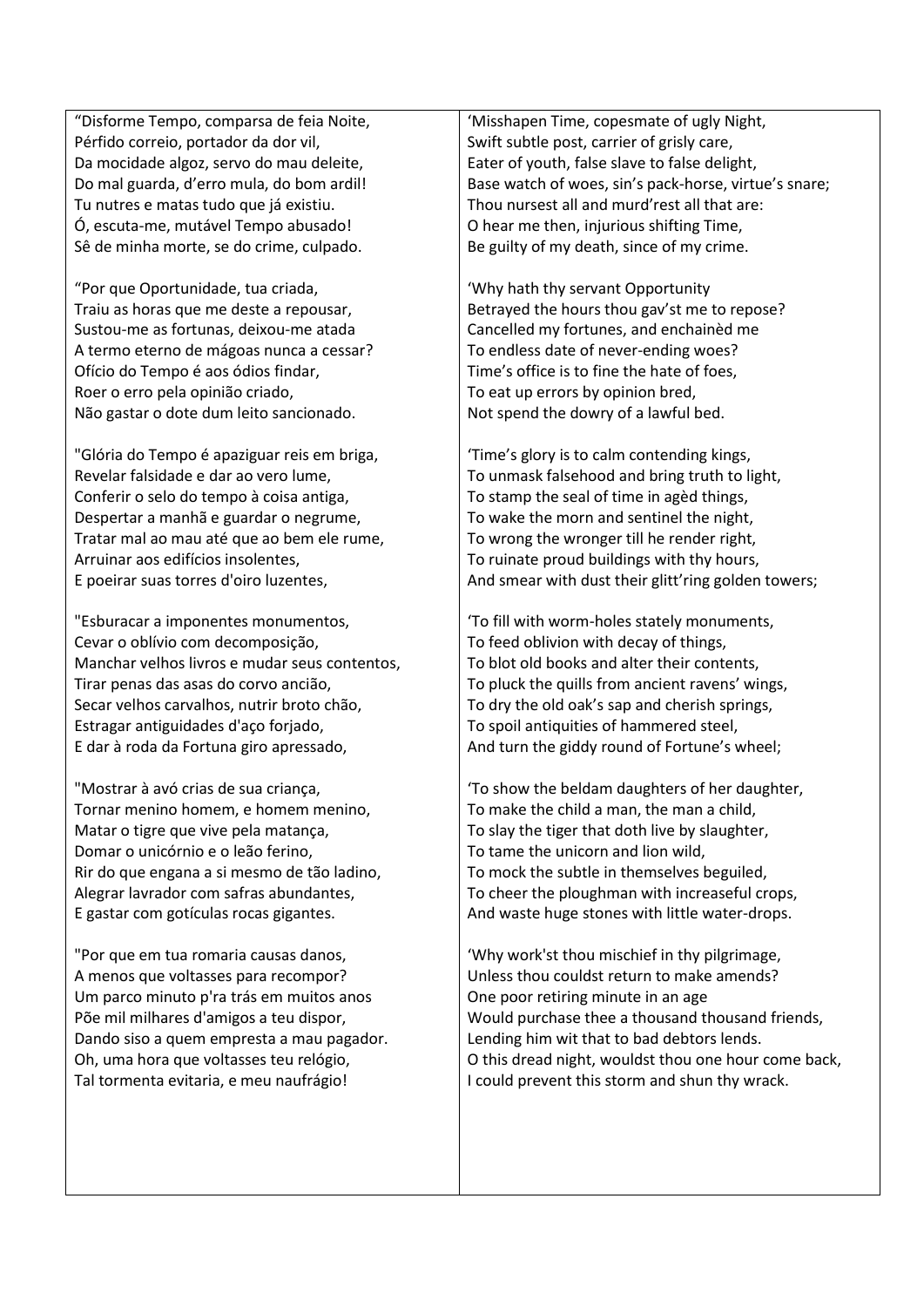"Tu, perene lacaio da Eternidade, Detém a Tarquino com alguma desdita. Inventa extremos além da extremidade E fá-lo maldizer esta noite maldita. Que feios vultos firam sua torpe vista, E do mal cometido a dura lembrança Cada arbusto um demônio disforme faça.

"Perturba seu sono com insone temor, Aflige seu leito com planger acamado. Que lhe ocorra tudo que de contrário for Tal que se queixe, sem ser por ti lamentado. Lapida-o com duros corações pedrados, E que mulheres doces percam a doçura, Mais bravas com ele que tigres na bravura.

"Tempo tenha de os cabelos arrancar-se, Tempo tenha de contra si gritar irado, Tempo tenha de do Tempo desesperar-se, Tempo tenha de ser escravo detestado, Tempo tenha de ver mendigo invejado, E tempo de ver quem vive de esmolar Desdenhar de desdenhados restos lhe dar.

"Tempo tenha de ver amigos oponentes, E pândegos caçoarem, rirem aos surtos. Tempo tenha de ver que o tempo é indolente Em tempo de dor, e quão célere e curto Seu tempo de folguedo, tempo de desporto; E que sempre seu indelével ato escuso Tempo tenha de chorar do tempo seu abuso.

"Ó Tempo, tutor de bem e mal igualmente, Ensina a xingar quem tão mal foste ensinar. Que a própria sombra enlouqueça o insolente, Ele mesmo a si mesmo busque matar. Tais vis mãos tal vil sangue deve derramar, Pois quantos tal chão ofício escolherão, Execrado verdugo de escravo tão chão?

"Tão mais chão é ele, de um rei sendo filho, Sujar o porvir com atos degenerados. Mais poder no homem, mais poder há naquilo Que lhe traz honra, ou lhe faz ser odiado; Grande escândalo a grande posto é ligado. Lua encoberta logo se faz perceber, Mas estrelinhas se ocultam ao bel prazer.

'Thou ceaseless lackey to eternity, With some mischance cross Tarquin in his flight; Devise extremes beyond extremity, To make him curse this cursèd crimeful night; Let ghastly shadows his lewd eyes affright, And the dire thought of his committed evil Shape every bush a hideous shapeless devil.

'Disturb his hours of rest with restless trances; Afflict him in his bed with bedrid groans; Let there bechance him pitiful mischances To make him moan, but pity not his moans. Stone him with hard'ned hearts harder than stones, And let mild women to him lose their mildness, Wilder to him than tigers in their wildness.

'Let him have time to tear his curlèd hair, Let him have time against himself to rave, Let him have time of Time's help to despair, Let him have time to live a loathèd slave, Let him have time a beggar's orts to crave, And time to see one that by alms doth live Disdain to him disdained scraps to give.

'Let him have time to see his friends his foes, And merry fools to mock at him resort; Let him have time to mark how slow time goes In time of sorrow, and how swift and short His time of folly and his time of sport; And ever let his unrecalling crime Have time to wail th' abusing of his time.

'O Time, thou tutor both to good and bad, Teach me to curse him that thou taught'st this ill. At his own shadow let the thief run mad, Himself himself seek every hour to kill: Such wretched hands such wretched blood should spill, For who so base would such an office have As sland'rous deathsman to so base a slave?

'The baser is he, coming from a king, To shame his hope with deeds degenerate; The mightier man, the mightier is the thing That makes him honoured, or begets him hate; For greatest scandal waits on greatest state. The moon being clouded presently is missed, But little stars may hide them when they list.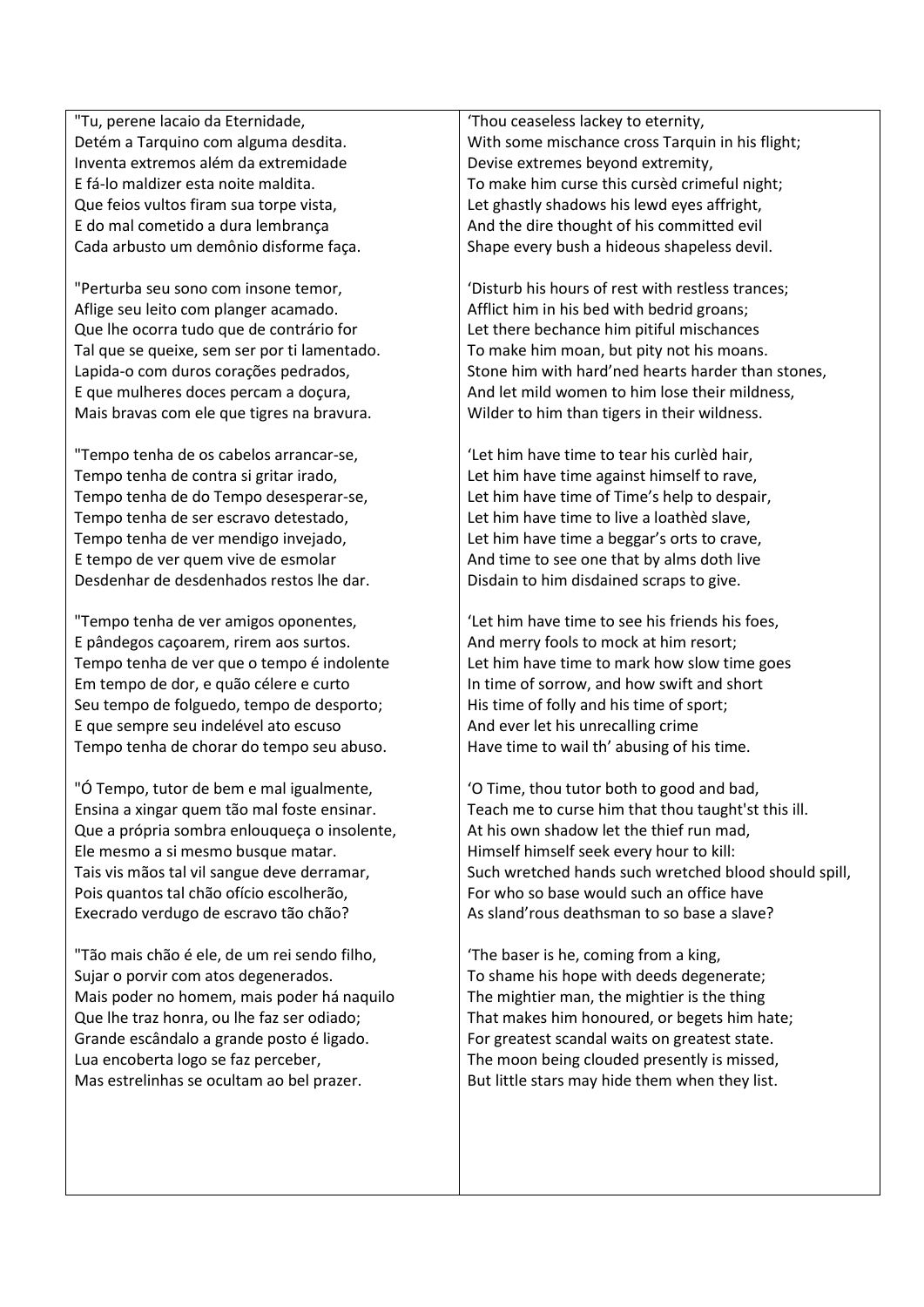"Corvo pode asas negras enlamear E sair voando sujo, ninguém veria, Mas se o mesmo níveo cisne desejar, Mancha n'argêntea penugem ficaria. Lacaios são trevas, reis glorioso dia. Mosca voa a toda parte sem ser notada, Mas águia é de todo olho contemplada.

"P'ra longe, vãs palavras, servas dos estultos. Sons sem proveito algum, débeis arbitradoras! Ocupai-vos nas lições dos jurisconsultos; Debatei onde ao debatedor sobrem horas; De trêmulas partes sede mediadoras. Já eu, não movo palha pelo argumento, Meu caso estando além de legal provimento.

"Em vão censuro eu a Oportunidade, Ou Tempo, Tarquino e Noite malfadada. Em vão busco chicana contra a indignidade. Em vão luto ante desdita confirmada. Tal inútil bruma palavrosa é baldada. O remédio mesmo que bem pode fazer É meu sangue conspurcado fazer verter.

"Pobre mão, por que o decreto te faz tremer? Honra a ti mesma ao me livrar desta infâmia, Pois se morro, minha honra em ti vai viver , Mas se vivo, vives tu em minha má fama; Se não pudeste defender à leal dama, E receaste o vil agressor arranhar, Mata a ti e a ela por capitular."

Dito isso, do leito devassado salta, A exaltado recurso mortal achar, Mas não é cá matadouro, e meio falta De outra passagem ao alento cavar, Que força os lábios, e vai-se obliterar Como vapor do Etna, no ar dissipado, Ou aquele que exala canhão disparado.

"Em vão," diz, "vivo eu, e em vão tento obter Bom meio de ao infortúnio dar final. Temi pelo sabre de Tarquino morrer. Contudo busco faca para fim igual. Mas quando temi era uma esposa leal; Sigo sendo. - Oh, não, não pode ser assim; Este título Tarquino tirou de mim.

'The crow may bathe his coal-black wings in mire, And unperceived fly with the filth away; But if the like the snow-white swan desire, The stain upon his silver down will stay. Poor grooms are sightless night, kings glorious day; Gnats are unnoted wheresoe'er they fly, But eagles gazed upon with every eye.

'Out, idle words, servants to shallow fools, Unprofitable sounds, weak arbitrators; Busy yourselves in skill-contending schools, Debate where leisure serves with dull debaters; To trembling clients be you mediators: For me, I force not argument a straw, Since that my case is past the help of law.

'In vain I rail at Opportunity, At Time, at Tarquin, and uncheerful Night; In vain I cavil with mine infamy, In vain I spurn at my confirm'd despite; This helpless smoke of words doth me no right. The remedy indeed to do me good Is to let forth my foul-defilèd blood.

'Poor hand, why quiver'st thou at this decree? Honour thyself to rid me of this shame; For if I die, my honour lives in thee; But if I live, thou liv'st in my defame. Since thou couldst not defend thy loyal dame, And wast afeard to scratch her wicked foe, Kill both thyself and her for yielding so.'

This said, from her betumbled couch she starteth, To find some desperate instrument of death; But this no slaughterhouse no tool imparteth To make more vent for passage of her breath, Which thronging through her lips so vanisheth As smoke from AEtna, that in air consumes, Or that which from dischargèd cannon fumes.

'In vain', quoth she, 'I live, and seek in vain Some happy mean to end a hapless life. I feared by Tarquin's falchion to be slain, Yet for the self-same purpose seek a knife. But when I fear'd I was a loyal wife: So am I now – O no, that cannot be; Of that true type hath Tarquin rifled me.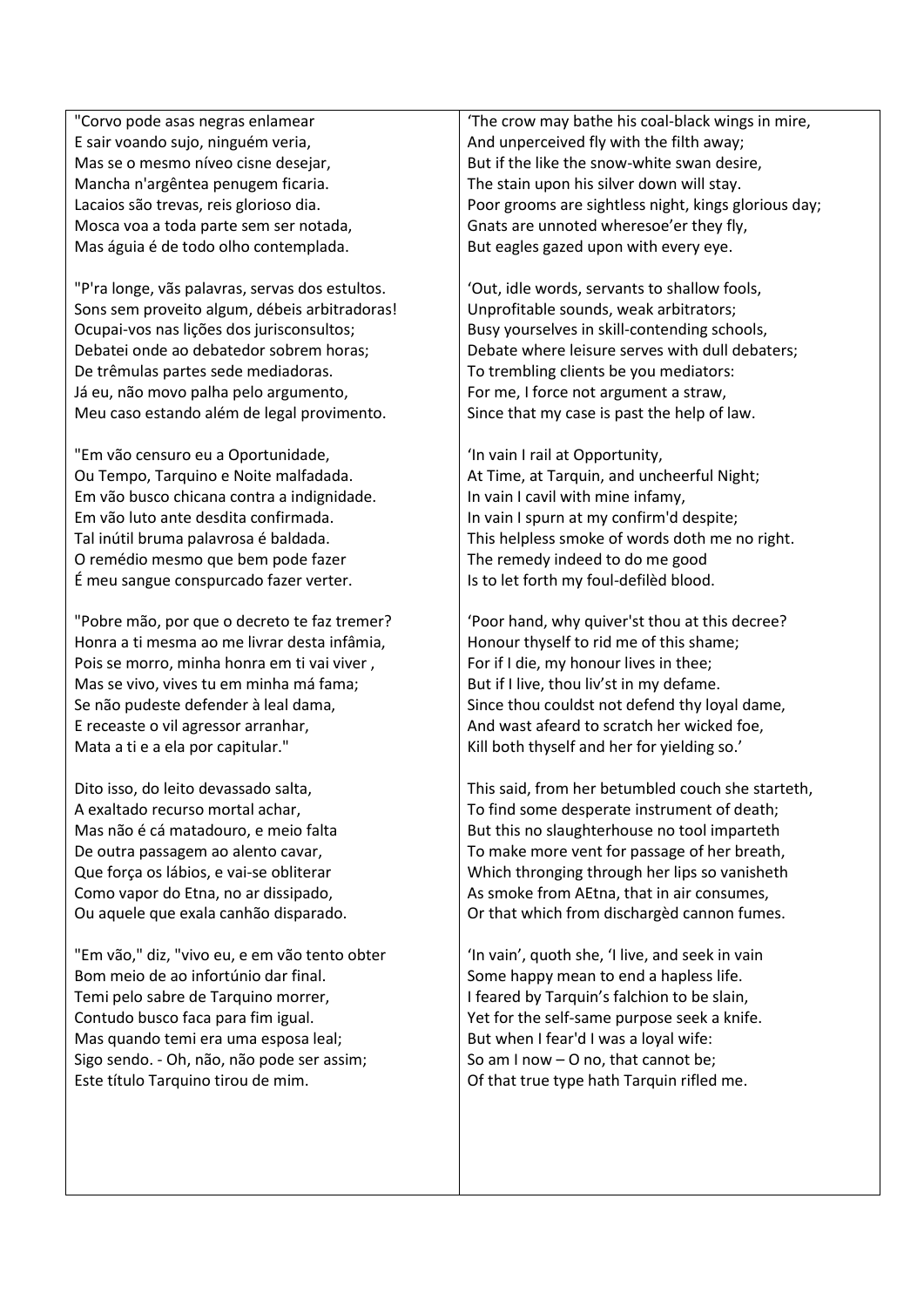"Oh, foi-se aquilo que a buscar viver me instou, E portanto não temo se a morte me chama. Ao limpar tacha com morte, ao menos dou À farda da calúnia emblema de fama, Uma vida mortal à imortal infâmia. Pobre inútil amparo, tesouro roubado, Queimar a arca inculpe onde vem guardado!

"Bem, bem, meu Colatino, tu não provarás O sabor acre da verdade violada; Não arruinarei tua afeição veraz Lisonjeando-te com jura já quebrada. Este enxerto bastardo jamais dará nada; Não jactar-se-á quem faz teu tronco corrupto De seres pai embevecido de seu fruto.

"Tampouco a ti sorrirá com senso escondido, Nem rirá com companheiros de teu estado. Saberás que teu cabedal não foi vendido Por ouro vil, mas portão afora roubado. Quanto a mim, eu sou a senhora do meu fado E minha transgressão não será superada Até na morte remida a falta forçada.

"Não vou te envenenar com meu labéu retinto, Nem cobrir meu lapso de escusas forjadas; Minha heráldica negra em pecado não pinto, Ocultando abusos da falsa madrugada. Minha voz tudo dirá; vistas, represadas, Tal a fonte montês que é do vale a fartura, Jorrarão puros rios a purgar sina impura."

Com isso, Filomel plangente terminou Afinado chilro de noturno pesar, E solene noite lenta e triste baixou Ao feio inferno; vede, a alba a corar Empresta luz ao olho que a queira tomar. Mas se envergonha de ver Lucrécia nublada E seguiria assim na noite clausurada.

Dia revelador sonda todos recessos E parece indicar onde jaz a chorar, Ao qual diz a soluçar: "Ó olho dos olhos, Rondas minha janela? Deixa de espiar. Frustra com teus raios os olhos a sonhar. Não marques meu cenho com tal luz penetrante: Ao dia não cabe o feito noite reinante."

'O, that is gone for which I sought to live, And therefore now I need not fear to die. To clear this spot by death, at least I give A badge of fame to slander's livery, A dying life to living infamy. Poor helpless help, the treasure stol'n away, To burn the guiltless casket where it lay.

'Well, well, dear Collatine, thou shalt not know The stainèd taste of violated troth; I will not wrong thy true affection so, To flatter thee with an infringèd oath. This bastard graff shall never come to growth: He shall not boast, who did thy stock pollute, That thou art doting father of his fruit.

'Nor shall he smile at thee in secret thought, Nor laugh with his companions at thy state; But thou shalt know thy int'rest was not bought Basely with gold, but stol'n from forth thy gate. For me, I am the mistress of my fate, And with my trespass never will dispense, Till life to death acquit my forced offence.

'I will not poison thee with my attaint, Nor fold my fault in cleanly-coined excuses; My sable ground of sin I will not paint, To hide the truth of this false night's abuses. My tongue shall utter all; mine eyes, like sluices, As from a mountain-spring that feeds a dale, Shall gush pure streams to purge my impure tale.'

By this, lamenting Philomel had ended The well-tuned warble of her nightly sorrow, And solemn night with slow sad gait descended To ugly hell, when, lo, the blushing morrow Lends light to all fair eyes that light will borrow; But cloudy Lucrece shames herself to see, And therefore still in night would cloister'd be.

Revealing day through every cranny spies, And seems to point her out where she sits weeping; To whom she sobbing speaks: 'O eye of eyes, Why pry'st thou through my window? Leave thy peeping, Mock with thy tickling beams eyes that are sleeping; Brand not my forehead with thy piercing light, For day hath nought to do what's done by night.'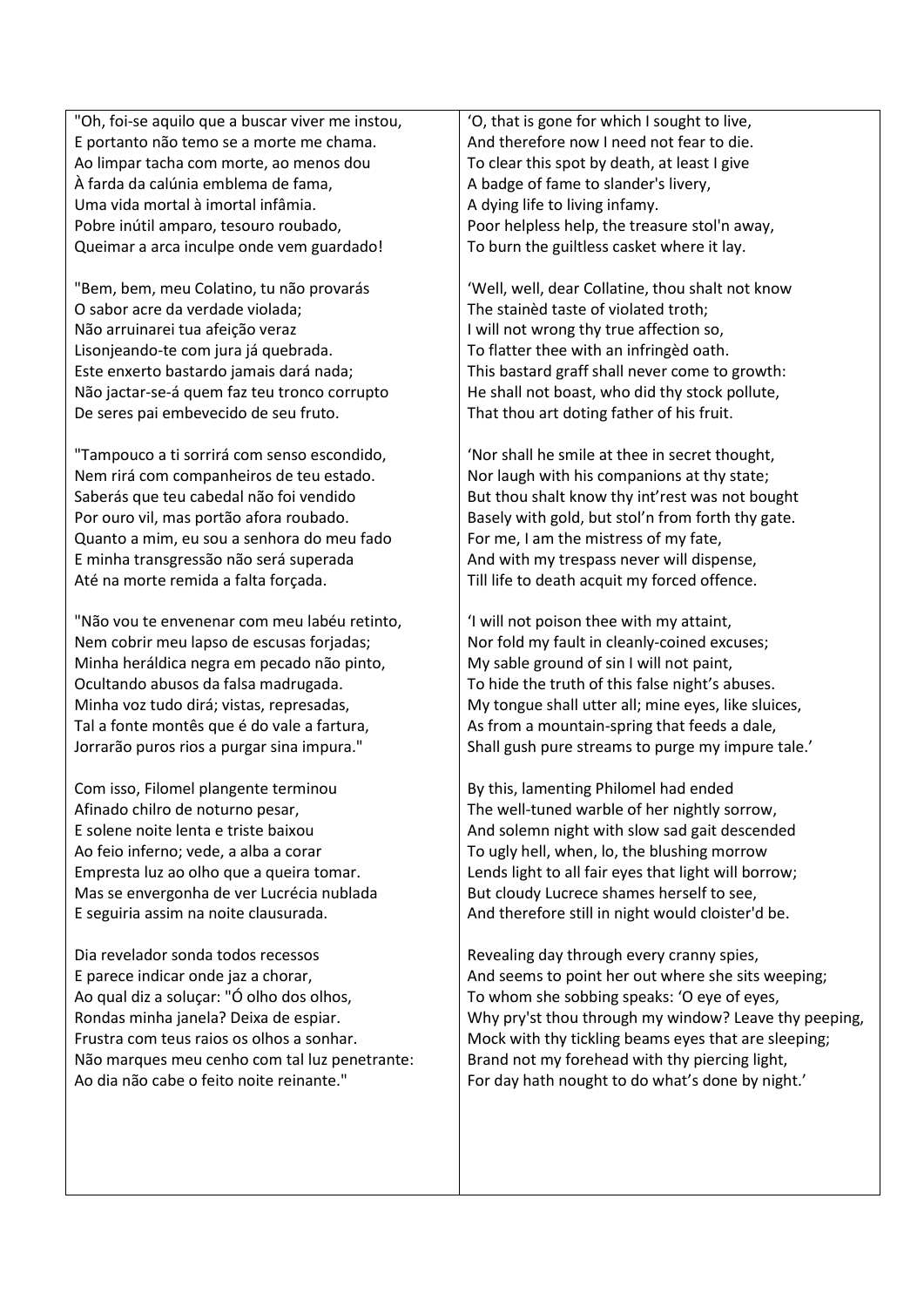Assim implica com toda coisa mirada. Tristeza é criança temperamental, E emburrada estando, nada lhe agrada. Velha dor bem se porta, não infante mal: Duração doma uma; o outro, feral, Como o mau nadador que afunda sempre mais, Com grande esforço se afoga por incapaz.

Ela, então, imersa num mar de aflição, Alterca-se com cada coisa contemplada, Consigo compara toda tribulação; Qualquer objeto reforça a dor extremada: Cada um que passa, com outro é confrontada. Às vezes a dor é muda, silenciosa; Às vezes é louca e muito palavrosa.

Pássaros que entoam o gáudio matinal Agravam seus ais com a doce melodia, Pois júbilo abre a chaga de todo mal; Tristes almas morrem n'alegre companhia. Agonia busca trato com agonia; Mágoa verdadeira é bem remunerada Se de sua semelhante simpatizada.

"É morte dupla afogar praia atingida; Dez vezes fome é fome vendo alimento; Ver o unguento faz doer mais a ferida; Mais sofre na ajuda o grande sofrimento. Profundos males são um rio opulento, Que se retido, a margem é inundada; É sem lei ou limite dor menosprezada.

"Aves trocistas," diz, "sepultai tal canção No oco do túrgido peito emplumado, Sede mudos silentes à minha audição; Nega fecho ou pausa meu dissonante estado. Triste anfitriã nega alegre convidado. Trinai lestas notas a ouvido que ria; Lágrimas por compasso, dor quer elegia.

"Vem, Filomel, que cantas de violação, Faz meu cabelo desfeito um triste recanto. Tal a terra fria chora tua aflição, Eu a cada triste verso verto meu pranto, Profundos suspiros por acompanhamento; Pois tal bordão zumbirei eu sobre Tarquino, Sobre Tereu mostra da arte teu domínio.

Thus cavils she with every thing she sees. True grief is fond and testy as a child, Who wayward once, his mood with nought agrees. Old woes, not infant sorrows, bear them mild; Continuance tames the one; the other wild, Like an unpractised swimmer plunging still, With too much labour drowns for want of skill.

So she, deep drenchèd in a sea of care, Holds disputation with each thing she views, And to herself all sorrow doth compare; No object but her passion's strength renews, And as one shifts, another straight ensues. Sometime her grief is dumb and hath no words, Sometime 'tis mad and too much talk affords.

The little birds that tune their morning's joy Make her moans mad with their sweet melody; For mirth doth search the bottom of annoy; Sad souls are slain in merry company; Grief best is pleased with grief's society; True sorrow then is feelingly sufficed When with like semblance it is sympathized.

'Tis double death to drown in ken of shore; He ten times pines that pines beholding food; To see the salve doth make the wound ache more; Great grief grieves most at that would do it good; Deep woes roll forward like a gentle flood, Who being stopped, the bounding banks o'erflows; Grief dallied with nor law nor limit knows.

'You mocking birds', quoth she, 'your tunes entomb Within your hollow-swelling feather'd breasts, And in my hearing be you mute and dumb; My restless discord loves no stops nor rests. A woeful hostess brooks not merry guests: Relish your nimble notes to pleasing ears; Distress likes dumps when time is kept with tears.

'Come, Philomel, that sing'st of ravishment, Make thy sad grove in my dishevell'd hair. As the dank earth weeps at thy languishment, So I at each sad strain will strain a tear, And with deep groans the diapason bear; For burden-wise I'll hum on Tarquin still, While thou on Tereus descants better skill.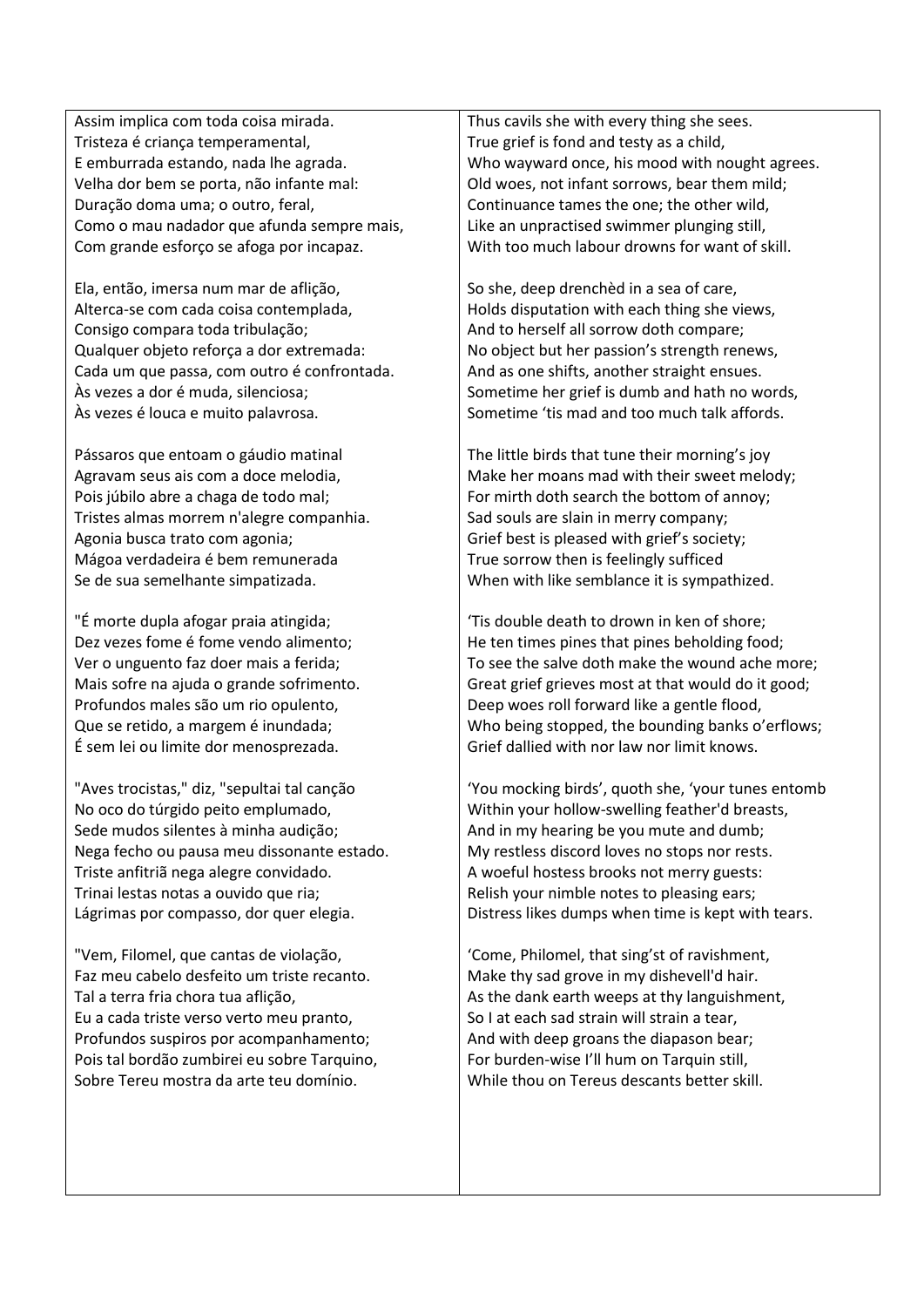"E se contra o espinho teces a canção Para teus males avivar, pobre de mim, Para bem te imitar, contra meu coração Porei a faca, assustando o olho assim; Se um piscar, o outro cai e tem seu fim. Tais técnicas, como os trastes dum instrumento, Afinarão nossas cordas com sofrimento.

"E se, pobre pássaro, não cantas de dia, Acanhado talvez do olho a contemplar, Um escuro deserto, distante da via, Que não arda em calor nem possa congelar, Descobriremos; e lá hemos de cantar Às feras lamentos, mudar-lhes a natura. Homens sendo bestas, que seja a besta pura."

Tal pobre cervo em pânico, paralisado, Decidindo tenso p'ra que lado fugir, Ou alguém envolto em labirinto intrincado, Que facilmente não vê modo de sair, Assim está um motim a lhe consumir, Viver ou morrer, qual dos dois é preferível: Vida é opróbrio e morte é repreensível.

"Matar a mim mesma," diz, "ora que seria Senão corpo e também alma em poluição? Quem perde metade mostra maior porfia Do que quem tudo lhe leva a destruição. Uma mãe faz cruel experimentação Se, dois bebês tendo, levando a morte um, Assassina o outro e cuida de nenhum.

"Meu corpo ou minh'alma, a qual mais eu prezava Quando puro um, outra de aspecto divino? O amor de qual a mim mesma mais tocava Quando reservados ao céu e a Colatino? Ai de mim, tire-se a casca do alto pino, As folhas morrem e a seiva é ressequida; Assim passa a minh'alma, casca removida.

"Sua casa roubada, sono interrompido, Sua quinta pelo inimigo atacada, Seu sacro templo sujo, roto, corrompido, De ousada infâmia totalmente cercada. Então de impiedade não seja acusada, Se neste forte conspurcado um furo faço Pelo qual esta alma aflita tenha passo.

'And whiles against a thorn thou bear'st thy part, To keep thy sharp woes waking, wretched I, To imitate thee well, against my heart Will fix a sharp knife to affright mine eye, Who, if it wink, shall thereon fall and die. These means, as frets upon an instrument, Shall tune our heart-strings to true languishment.

'And for, poor bird, thou sing'st not in the day, As shaming any eye should thee behold, Some dark deep desert, seated from the way, That knows not parching heat nor freezing cold, Will we find out; and there we will unfold To creatures stern sad tunes, to change their kinds: Since men prove beasts, let beasts bear gentle minds.'

As the poor frighted deer, that stands at gaze, Wildly determining which way to fly, Or one encompassed with a winding maze, That cannot tread the way out readily, So with herself is she in mutiny, To live or die which of the twain were better, When life is shamed, and death reproach's debtor.

'To kill myself', quoth she, 'alack, what were it, But with my body my poor soul's pollution? They that lose half with greater patience bear it Than they whose whole is swallowed in confusion. That mother tries a merciless conclusion, Who, having two sweet babes, when death takes one, Will slay the other and be nurse to none.

'My body or my soul, which was the dearer, When the one pure, the other made divine? Whose love of either to myself was nearer, When both were kept for heaven and Collatine? Ay me, the bark peel'd from the lofty pine, His leaves will wither and his sap decay; So must my soul, her bark being pilled away.

'Her house is sacked, her quiet interrupted, Her mansion batt'red by the enemy; Her sacred temple spotted, spoiled, corrupted, Grossly engirt with daring infamy. Then let it not be called impiety, If in this blemish'd fort I make some hole Through which I may convey this troubled soul.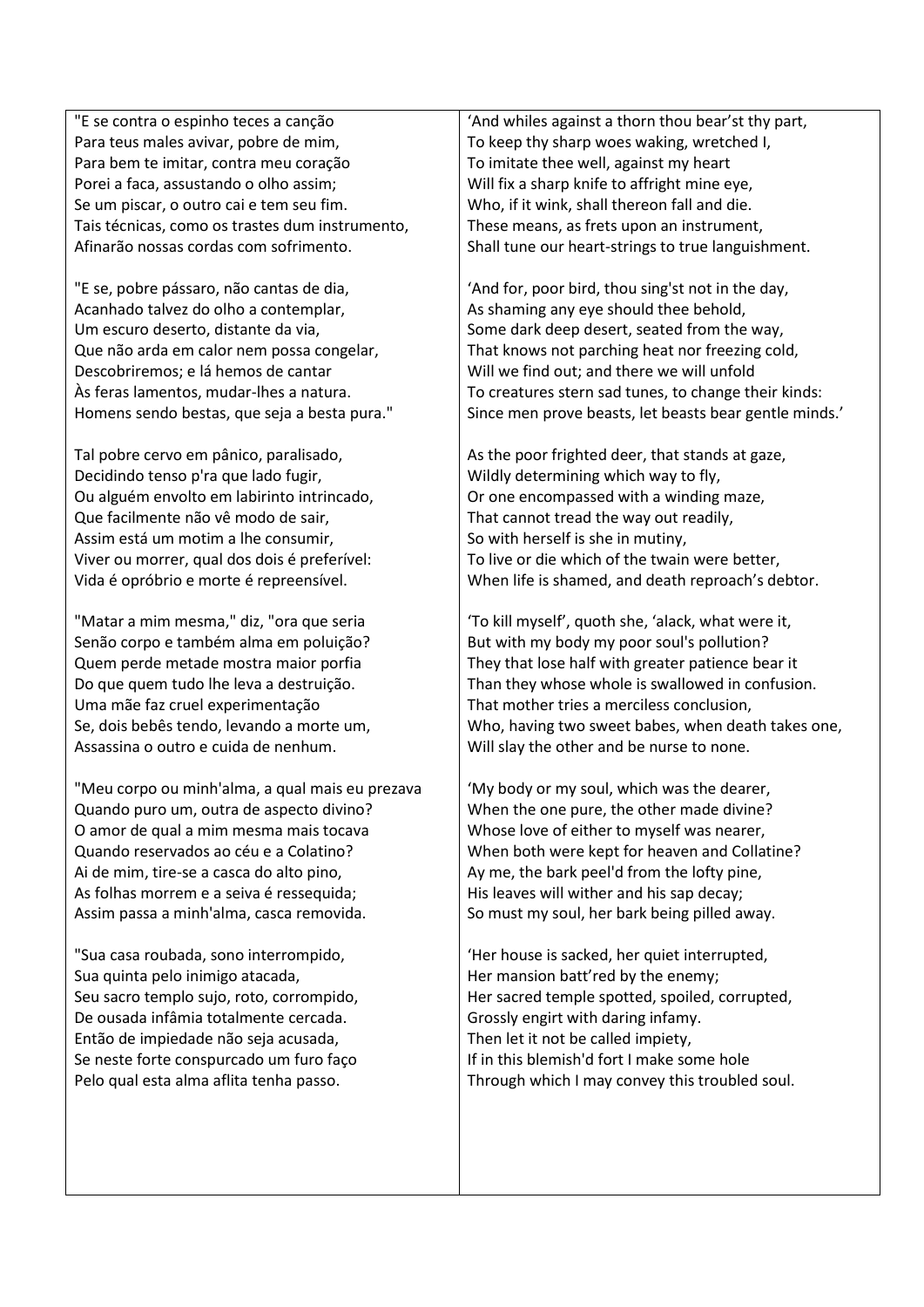"Mas não morrerei até que meu Colatino Tenha ouvido a causa do fim precipitado, Tal que possa jurar, com meu triste destino, Vingança àquele que me fez ceifar meu fado. Meu sangue sujo a Tarquino será legado, Por quem o corrompeu será ele vertido, Tal fora a ele em meu testamento devido.

"Minha honra lego à lâmina afiada Que fere esta tão desonrada carcaça. É honra abreviar a vida desonrada; Uma viverá, se a outra ao além passa. Das cinzas da vergonha minha fama nasça, Pois mata a censura meu fatal desenlace; Morto meu opróbrio, minha honra renasce.

"Caro senhor da cara joia que perdi, Que legado poderei eu te oferecer? Minha resolução, amor, compete a ti, Por cujo exemplo tu vingado possas ser. Como tratar Tarquino, em mim podes ler: Eu, tua amiga, mato a mim, tua rival, E por mim a falso Tarquino usa igual.

"Breve resumo de meu testamento segue: Minha alma e meu corpo aos céus e ao chão; Minha resolução, esposo, a ti eu legue; Minha honra caiba à faca da incisão; A quem fama danou, minha humilhação; Reparte toda minha fama que viver Com quem viver, e mal de mim não conceber.

"A ti, Colatino, meu espólio cometo; Que lapso cometi eu para que o vejas! Meu sangue lava a infâmia de meu feito; Do torpe ato em vida, graça o fim enseja. Não fraquejes, fraco coração, diz 'Que seja'. Cede a minha mão; mão sobre ti dominante. Morto tu, morrem ambos, ambos triunfantes."

Tal mortal plano tendo feito desolada, Secando perlas salobres d'olho luzente, Voz desafinada chama rouca a criada, Cuja obediência acode prontamente, Pois dever voa tão ligeiro quanto a mente. O rosto de Lucrécia a moça remete A prados invernais se a neve ao sol derrete.

'Yet die I will not till my Collatine Have heard the cause of my untimely death, That he may vow, in that sad hour of mine, Revenge on him that made me stop my breath. My stainèd blood to Tarquin I'll bequeath, Which by him tainted shall for him be spent, And as his due writ in my testament.

'My honour I'll bequeath unto the knife That wounds my body so dishonourèd. 'Tis honour to deprive dishonoured life; The one will live, the other being dead. So of shame's ashes shall my fame be bred, For in my death I murder shameful scorn; My shame so dead, mine honour is new born.

'Dear lord of that dear jewel I have lost, What legacy shall I bequeath to thee? My resolution, love, shall be thy boast, By whose example thou revenged mayest be. How Tarquin must be used, read it in me: Myself thy friend will kill myself thy foe, And for my sake serve thou false Tarquin so.

'This brief abridgement of my will I make: My soul and body to the skies and ground; My resolution, husband, do thou take; Mine honour be the knife's that makes my wound; My shame be his that did my fame confound; And all my fame that lives disbursèd be To those that live and think no shame of me.

'Thou, Collatine, shalt oversee this will. How was I overseen that thou shalt see it! My blood shall wash the slander of mine ill; My life's foul deed, my life's fair end shall free it. Faint not, faint heart, but stoutly say "So be it." Yield to my hand; my hand shall conquer thee; Thou dead, both die, and both shall victors be.'

This plot of death when sadly she had laid, And wiped the brinish pearl from her bright eyes, With untuned tongue she hoarsely calls her maid, Whose swift obedience to her mistress hies; For fleet-winged duty with thought's feathers flies. Poor Lucrece' cheeks unto her maid seem so As winter meads when sun doth melt their snow.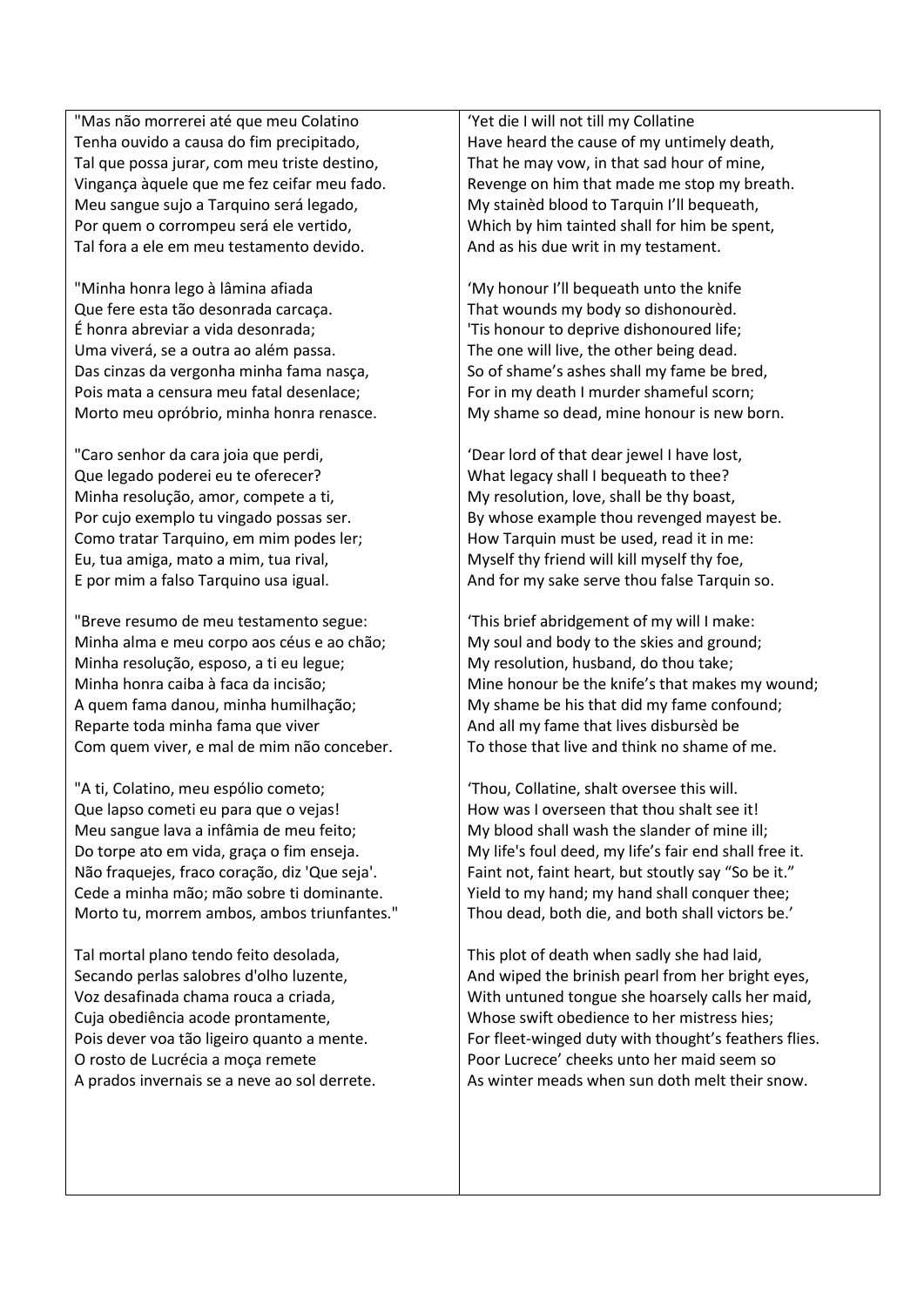À senhora dá um bom-dia recatado Com língua mansa, vera marca decorosa, E ajusta à dor da patroa ar contristado, Pois seu rosto vestia libré lamentosa, Mas não ousava perguntar audaciosa Por que seus dois sóis tão encobertos estavam, Nem por que as faces em pesar se banhavam.

Mas tal chora a terra, o sol a se deitar, Cada flor úmida olhos que se derramam, Assim a moça em fartas gotas vai molhar Seus olhos rubros, pois simpatia reclamam Aqueles claros sóis postos no céu da ama, Que a luz extinguem no mar de ondas salgadas, Fazendo a moça chorar tal noite orvalhada.

Um bom tempo tais boas criaturas restam, Fontes de marfim cubas de coral enchendo. Uma em justo pranto; à outra não molestam Causas que não companhia, gotas vertendo. Seu gentil sexo ao pranto sempre tendendo, A si vexam por alheia tribulação, Olhos afogam ou se parte o coração.

Pois no homem mente é rocha, na mulher, cera, E toma forma tal como a rocha por isso. O débil opresso, a estampa estrangeira Se lhes forma por força, fraude ou artifício. Não as chames pois autoras de seu suplício, Não mais que a cera sofreria menoscabo Estando impressa na figura dum diabo.

Sua lhaneza, tal um belo prado aberto, Expõe todos os bichinhos a rastejar; Nos homens, tal denso bosque, quedam decerto Males entocados na treva a repousar. Pelo cristal um cisco se pode enxergar: Se homens ocultam crimes com grave porte, Têm na face as faltas as mulheres sem sorte.

Homem algum acuse a flor que deteriora, Mas censura o duro inverno que mata a flor. Não quem é devorado, e sim quem devora, Merece culpa. Oh, que não se tome por Falta às pobres mulheres, aquela que for Por abuso de homem: tais lordes, culpados, Têm-nas, frágeis, inquilinas de seus pecados. Her mistress she doth give demure good-morrow With soft-slow tongue, true mark of modesty, And sorts a sad look to her lady's sorrow (For why her face wore sorrow's livery), But durst not ask of her audaciously Why her two suns were cloud-eclipsèd so, Nor why her fair cheeks over-washed with woe.

But as the earth doth weep, the sun being set, Each flower moistened like a melting eye, Even so the maid with swelling drops 'gan wet Her circled eyne, enforced by sympathy Of those fair suns set in her mistress' sky, Who in a salt-waved ocean quench their light, Which makes the maid weep like the dewy night.

A pretty while these pretty creatures stand, Like ivory conduits coral cisterns filling. One justly weeps, the other takes in hand No cause but company of her drops spilling: Their gentle sex to weep are often willing, Grieving themselves to guess at others' smarts, And then they drown their eyes or break their hearts.

For men have marble, women waxen, minds, And therefore are they formed as marble will; The weak oppressed, th'impression of strange kinds Is formed in them by force, by fraud, or skill. Then call them not the authors of their ill, No more than wax shall be accounted evil Wherein is stamped the semblance of a devil.

Their smoothness, like a goodly champaign plain, Lays open all the little worms that creep; In men, as in a rough-grown grove, remain Cave-keeping evils that obscurely sleep. Through crystal walls each little mote will peep. Though men can cover crimes with bold stern looks, Poor women's faces are their own fault's books.

No man inveigh against the withered flower, But chide rough winter that the flower hath killed; Not that devoured, but that which doth devour, Is worthy blame. O let it not be hild Poor women's faults, that they are so fulfilled With men's abuses: those proud lords to blame Make weak-made women tenants to their shame.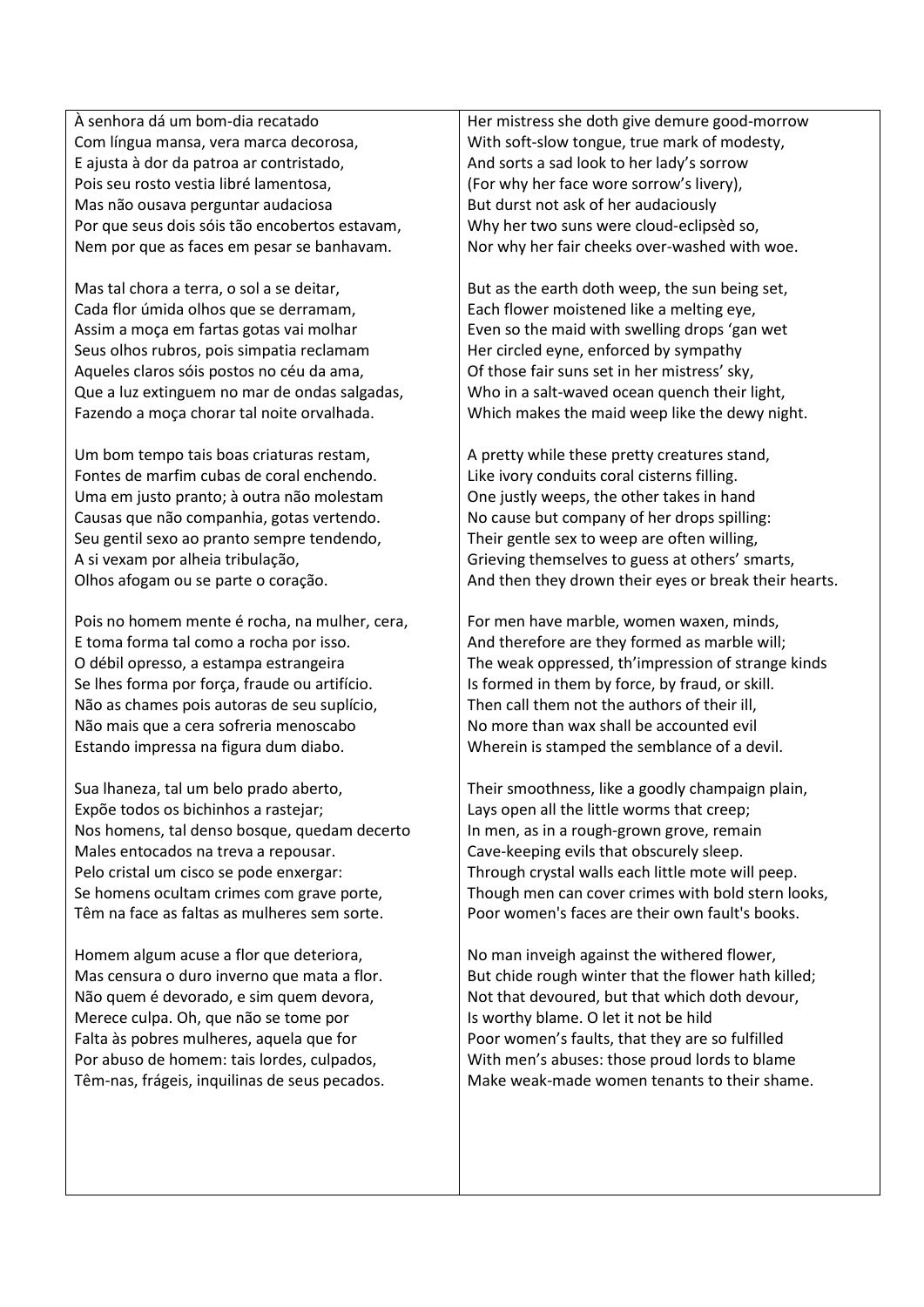O precedente do qual em Lucrécia vede, Presa noturna do argumento premido De pronta morte, e infâmia que sucede, Ao com a morte sua danar ao marido. Tal perigo na resistência presumido, Um medo mortal todo o corpo percorreu, E fácil é abusar corpo que morreu.

Temperança, pois, insta Lucrécia a falar À pobre cópia de sua lamentação: "Minha jovem," diz, "por que estão a rolar Tais lágrimas, que te banham em profusão? Se choras mágoa de minha suportação, Sabe, boa moça, pouca ajuda trariam. Ajudassem lágrimas, estas o fariam.

"Mas diz, jovem, quando foi" - aí fez parada Para gemer doído - "Tarquino embora?" "Dona, eu nem acordara," diz a criada, "Tanto pior minha negligente demora. Mas a falta em tal medida se minora: Eu me levantei antes do raiar do dia, E antes disso Traquino longe já ia.

"Mas, senhora, podendo ousar tua criada, Pediria saber-te a desolação." "Ó, quieta!" diz Lucrécia: "Sendo relatada, Em nada lhe diminui a repetição, Para expressá-la falta-me aptidão, A tal tortura inferno podes chamar, Quando mais se sente do que pode narrar.

"Vai, traz aqui pena, tinta e papel pristino. No entanto, cá estão, podes te poupar. - Que devo dizer? - Um homem de Colatino Faz se aprontar, para logo logo levar Uma missiva a meu lorde, amor, e par. Manda estar a postos para que a leve; A causa urge, e ela logo se escreve."

A criada vai, e ela escrever tenta, Com a pena sobre o papel em suspensão. Invento e mágoa travam luta violenta; O que cabeça anota risca o coração; Isto é seco demais, isto, afetação. Tal como uma turba uma porta forçando, Avultam invenções, primazia buscando.

The precedent whereof in Lucrece view, Assailed by night with circumstances strong Of present death, and shame that might ensue By that her death, to do her husband wrong. Such danger to resistance did belong That dying fear through all her body spread; And who cannot abuse a body dead?

By this, mild patience bid fair Lucrece speak To the poor counterfeit of her complaining: 'My girl', quoth she, 'on what occasion break Those tears from thee, that down thy cheeks are raining? If thou dost weep for grief of my sustaining, Know, gentle wench, it small avails my mood; If tears could help, mine own would do me good.

'But tell me, girl, when went' – and there she stayed Till after a deep groan—'Tarquin from hence?' 'Madam, ere I was up', replied the maid, 'The more to blame my sluggard negligence. Yet with the fault I thus far can dispense; Myself was stirring ere the break of day, And ere I rose was Tarquin gone away.

'But, lady, if your maid may be so bold, She would request to know your heaviness.' 'O, peace', quoth Lucrece: 'if it should be told, The repetition cannot make it less; For more it is than I can well express, And that deep torture may be called a hell When more is felt than one hath power to tell.

'Go, get me hither paper, ink, and pen; Yet save that labour, for I have them here. What should I say? One of my husband's men Bid thou be ready, by and by, to bear A letter to my lord, my love, my dear. Bid him with speed prepare to carry it; The cause craves haste, and it will soon be writ.'

Her maid is gone, and she prepares to write, First hovering o'er the paper with her quill. Conceit and grief an eager combat fight; What wit sets down is blotted straight with will; This is too curious-good, this blunt and ill: Much like a press of people at a door, Throng her inventions, which shall go before.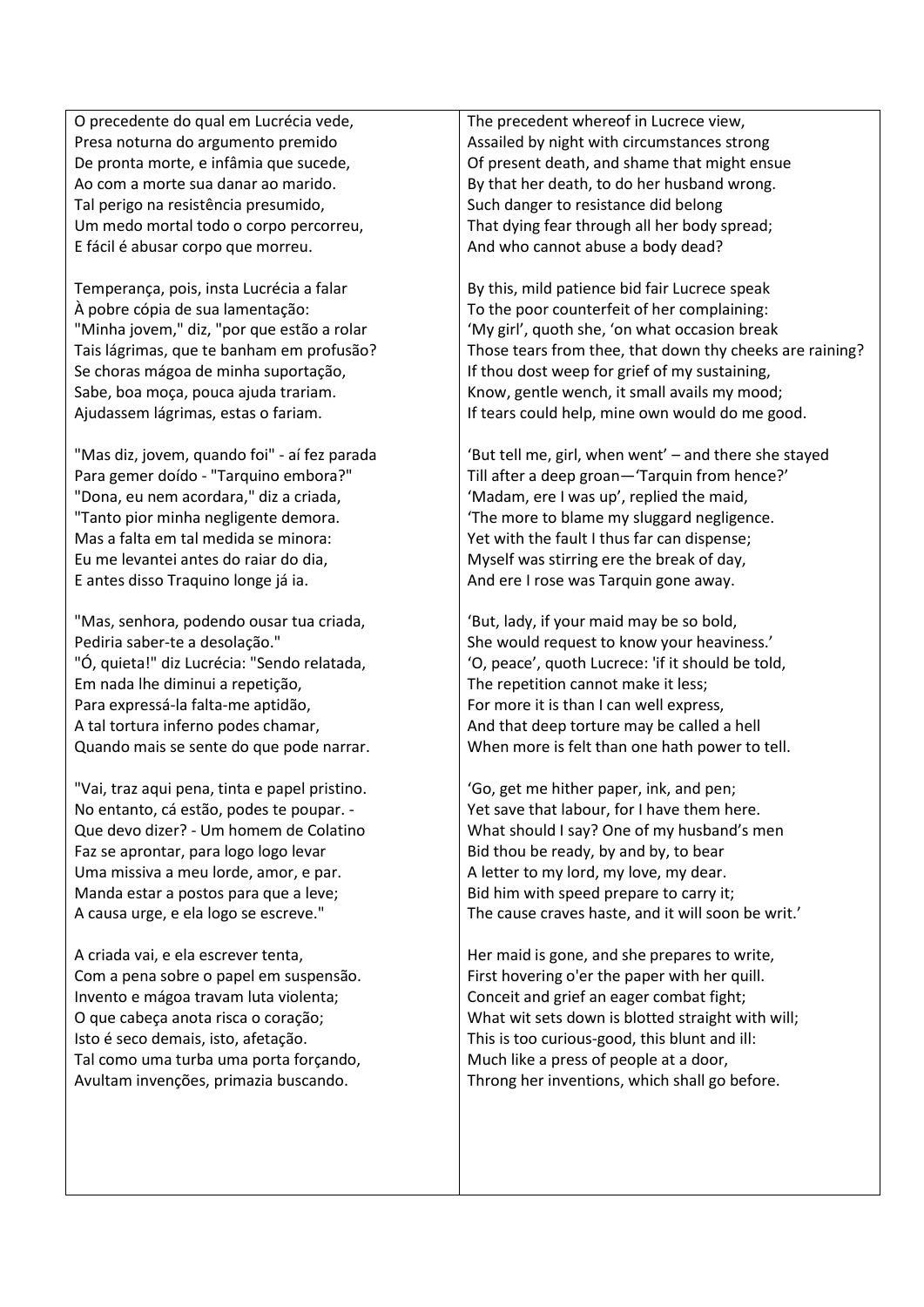Enfim assim empeça: "Ó, digno senhor Daquela indigna esposa a escrever, Saúde a ti. Mais, emprega por favor, Se queres, amor, tua Lucrécia rever, Pronta celeridade em vir aqui ter. Assim, reporto de nossa casa em pesar. Dura a dor, palavras devo abreviar."

Ela dobra então o teor do que padece, A mágoa certa incertamente a registrar. Pelo curto escrito Colatino conhece Seu pesar, mas não a natura do pesar. Ela disso nada lhe ousa revelar Temendo ser por ele da falta acusada Antes que sangue tache escusa tachada.

Para além, vida e sentimento da aflição Ela guarda, p'ra ele poder escutá-la, Quando lamúria e pranto ornem a feição De sua desgraça, para melhor livrá-la Da suspeição que poderiam inculpá-la. Para evitar mancha, não manchou a missiva Com palavras; ação que lhes seja expressiva.

Ver cenas tristes move mais que ouvir contar, Pois aí olho ao ouvido é narrador Da tétrica ação de fato a contemplar Em que cada papel só representa dor. É mágoa de papel se escutada for. O vau mais que as profundezas é barulhento, Vaza a maré da dor ao palavroso vento.

Sua missiva selada, grafado ia: "Em Ardea, a meu lorde, e sem demora." O estafeta lesto, ela lha confia, Mandando o criado rude correr tal fora Galinha perdida quando o tempo piora. P'ra ela é lenta a mais veloz velocidade; Tais extremos sói urgir a extremidade.

O simples lacaio se curva até o chão E, ruborizado, fixando o olhar, Recebe a carta sem dizer nem sim nem não; Em tímido candor põe-se a dali marchar. Mas quem tem a culpa seu seio a ocupar Pensa que todo olho vê a falta nua: Lucrécia o crê corar pela desonra sua,

At last she thus begins: 'Thou worthy lord Of that unworthy wife that greeteth thee, Health to thy person. Next vouchsafe t'afford (If ever, love, thy Lucrece thou wilt see) Some present speed to come and visit me. So, I commend me from our house in grief; My woes are tedious, though my words are brief.'

Here folds she up the tenor of her woe, Her certain sorrow writ uncertainly. By this short schedule Collatine may know Her grief, but not her grief's true quality. She dares not thereof make discovery, Lest he should hold it her own gross abuse, Ere she with blood had stained her stained excuse.

Besides the life and feeling of her passion She hoards, to spend when he is by to hear her; When sighs and groans and tears may grace the fashion Of her disgrace, the better so to clear her From that suspicion which the world might bear her. To shun this blot, she would not blot the letter With words, till action might become them better.

To see sad sights moves more than hear them told, For then eye interprets to the ear The heavy motion that it doth behold, When every part a part of woe doth bear. 'Tis but a part of sorrow that we hear: Deep sounds make lesser noise than shallow fords, And sorrow ebbs, being blown with wind of words.

Her letter now is sealed, and on it writ, 'At Ardea to my lord with more than haste.' The post attends, and she delivers it, Charging the sour-faced groom to hie as fast As lagging fowls before the northern blast; Speed more than speed but dull and slow she deems: Extremity still urgeth such extremes.

The homely villain cur'sies to her low, And blushing on her, with a steadfast eye, Receives the scroll without or yea or no, And forth with bashful innocence doth hie. But they whose guilt within their bosoms lie Imagine every eye beholds their blame; For Lucrece thought he blushed to her see shame,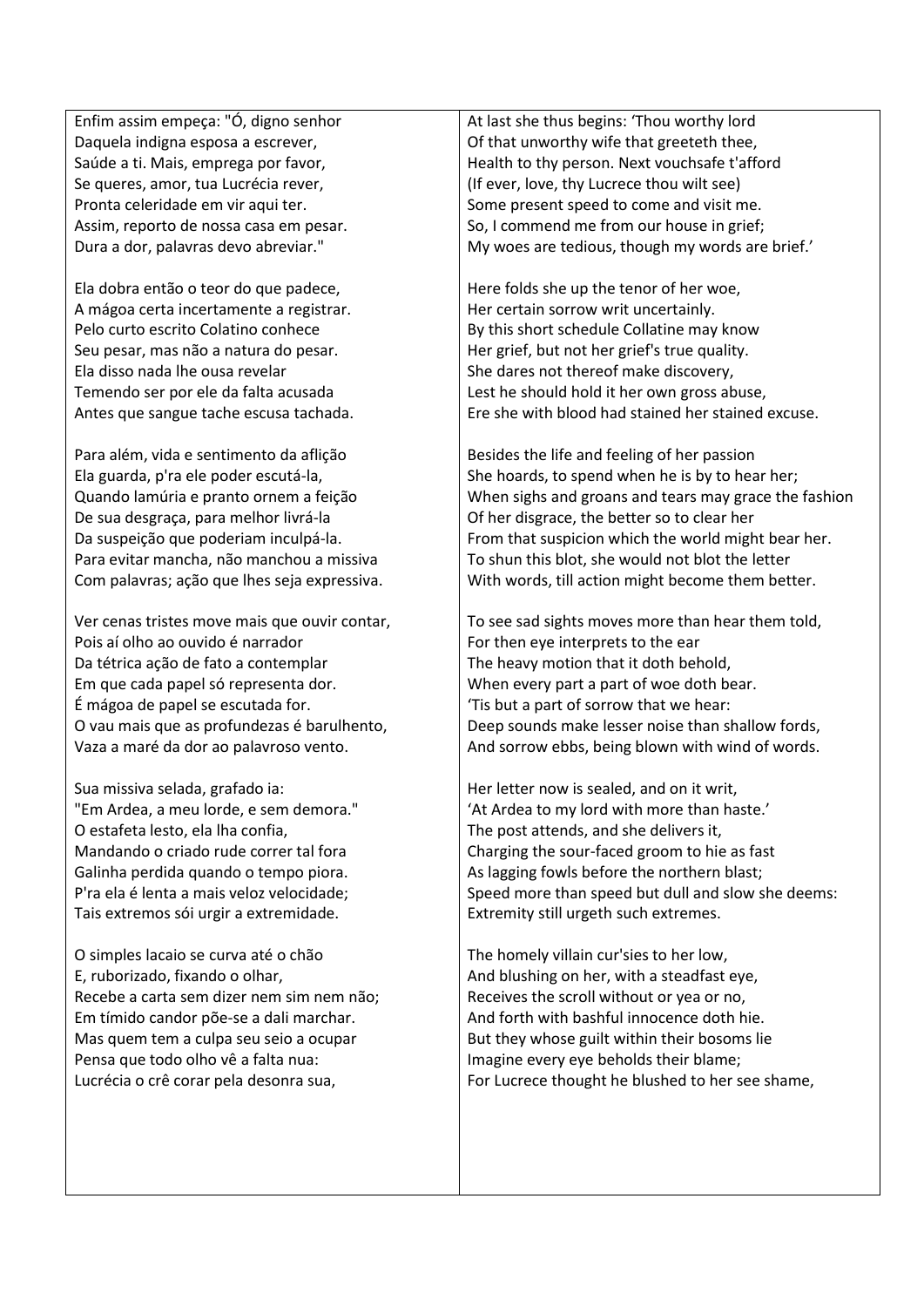Quando ele, bom moço! sabe Deus, carece De espírito, vida, e audácia impudente. Tais seres sem maldade o dever exercem Ao falar com atos; já outros, insolentes, Prometem ligeireza, agem lentamente. Pois assim tal exemplo do tempo de outrora Empenha justo olhar, palavras não penhora.

Seu vivo empenho suspeita nela avivou, Tal que duplo fogo a ambas faces esquenta. Que via a sanha de Tarquino ela pensou E, corando junto, fitava-o atenta. O olhar sério espanto nele alimenta. Mais via o sangue sua face preencher, Mais o cria mácula nela perceber.

Ela já pensa que ele demora a voltar, Quando mal se fora o fiel servidor. O tempo molesto mal pode suportar, Pois já é baldo suspiro, pranto ou clamor; Tanto ai fatiga ai, dor enfada dor, Que ela as lamúrias cessa um minuto, Pausando a achar nova forma de luto.

Enfim recorda-se onde pende dum prego De Príamo Troia com engenho pintada Ante a qual se estende o poderio grego, Pelo rapto de Helena têm-na sitiada, Aterrando Ílion ao céu elevada, A qual o destro pintor tão soberba fez Que parece o céu beijar as torres cortês.

A mil lamentáveis objetos que se viam, Repto à natura, arte dava morta vida. Gotas secas lágrimas vivas pareciam, Ceifado o esposo, pela esposa vertidas. Rubro sangue fuma, mestria exibida, E olhos extintos lançam luzes cinzentas, Tal brasas se extinguem em noites modorrentas.

Lá se figura o vanguardeiro a laborar Coberto de terra e de suor lambuzado, E nas torres de Troia se pode avistar Até os olhos pelas seteiras lançados, A contemplar aos gregos, desacorçoados. Nesta obra se expressa tal doce justeza Que se vê nos olhos distantes a tristeza.

When, silly groom, God wot, it was defect Of spirit, life, and bold audacity. Such harmless creatures have a true respect To talk in deeds, while others saucily Promise more speed, but do it leisurely. Even so this pattern of the worn-out age Pawned honest looks, but laid no words to gage.

His kindled duty kindled her mistrust, That two red fires in both their faces blazèd; She thought he blushed, as knowing Tarquin's lust, And, blushing with him, wistly on him gazed; Her earnest eye did make him more amazed; The more she saw the blood his cheeks replenish, The more she thought he spied in her some blemish.

But long she thinks till he return again, And yet the duteous vassal scarce is gone. The weary time she cannot entertain, For now 'tis stale to sigh, to weep, and groan: So woe hath wearied woe, moan tirèd moan, That she her plaints a little while doth stay, Pausing for means to mourn some newer way.

At last she calls to mind where hangs a piece Of skilful painting, made for Priam's Troy, Before the which is drawn the power of Greece, For Helen's rape the city to destroy, Threat'ning cloud-kissing Ilion with annoy; Which the conceited painter drew so proud As heaven, it seemed, to kiss the turrets bowed.

A thousand lamentable objects there, In scorn of nature, art gave lifeless life; Many a dry drop seemed a weeping tear, Shed for the slaught'red husband by the wife; The red blood reeked, to show the painter's strife; And dying eyes gleamed forth their ashy lights, Like dying coals burnt out in tedious nights.

There might you see the labouring pioner Begrimed with sweat, and smearèd all with dust; And from the towers of Troy there would appear The very eyes of men through loop-holes thrust, Gazing upon the Greeks with little lust. Such sweet observance in this work was had, That one might see those far-off eyes look sad.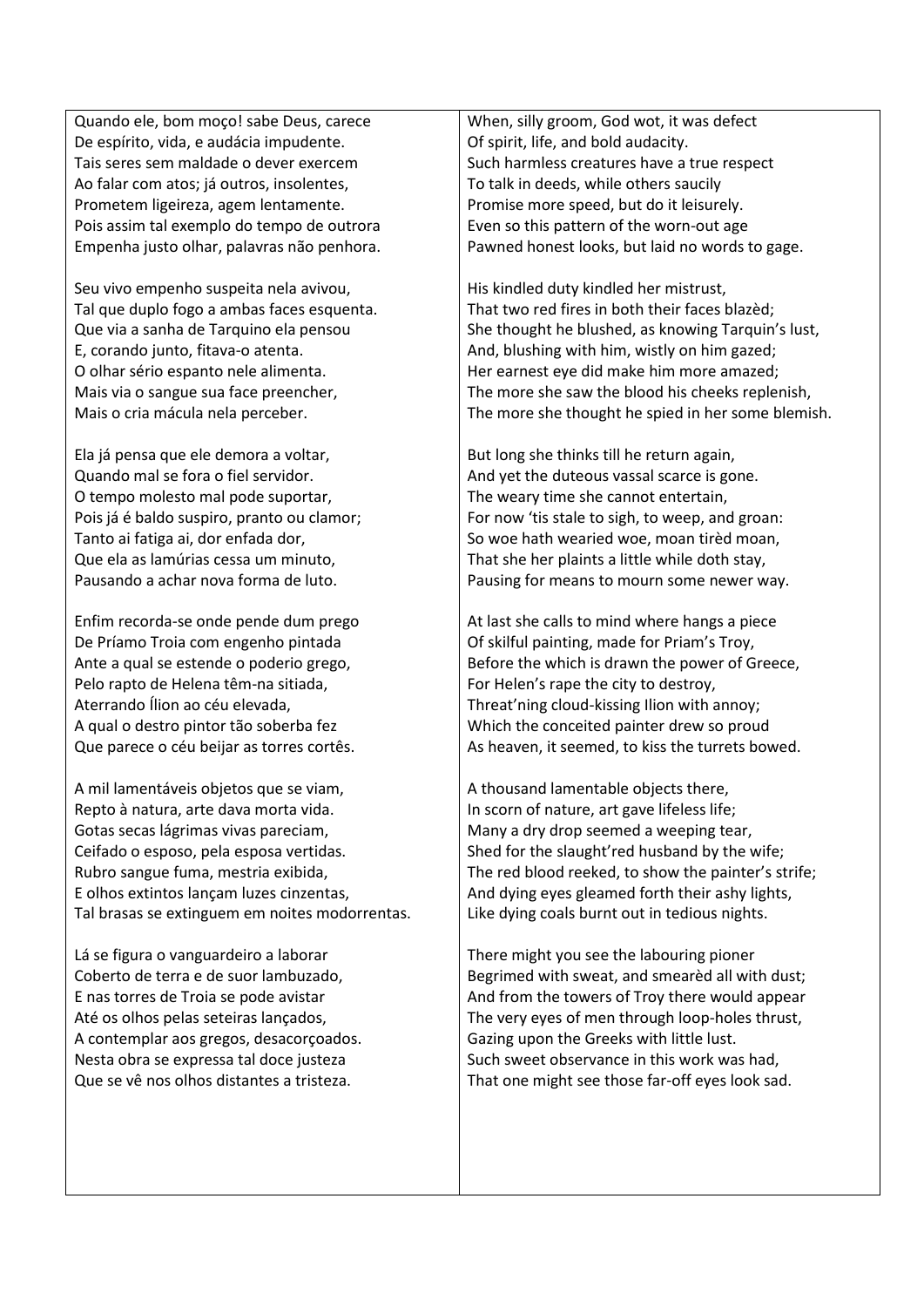Em grandes comandantes graça e majestade Podereis ver, triunfando nos seus semblantes; No jovem, ágil conduta e habilidade; E cá e acolá o pintor nos põe diante Pálidos covardes, com passo balouçante, Os quais lacaios lassos tão bem parecendo, Crer-se-ia vê-los se debater tremendo.

Em ambos Ájax e Ulisses, ó, que arte De fisionomia se pode contemplar! Cada face traçava o cor de cada parte, A face ao porte claramente a revelar. N'olho de Ájax, rija fúria a brilhar, Mas a mirada que o astuto Ulisses lança Mostra respeito e serena governança.

Lá vereis grave Nestor em exortação, Tal fora a encorajar os gregos a lutar, Exercendo tal sóbria ação com a mão Que retinha atenção, seduzia o olhar. A barba argêntea parecia, ao falar, Vibrar alto abaixo, e dos lábios partia O alento a se estender, que aos céus erguia.

Ao seu redor, uma multidão boquiaberta, Que parece sorver seu conselho instruído, Todos juntos ouvindo, em pose diversa, Tal encantasse uma sereia seus ouvidos; Uns altos, uns baixos, tal cuidado foi tido. Várias cabeças, ao fundo quase escondidas, Parecem se elevar, pondo a mente aturdida.

Cá a mão dum por sobre a cabeça de outro, Nariz d'orelha do vizinho sombreado; Cá um, pisado, reage, inchado e rubro; Outro parece gritar blasfêmias, prensado; Em seu furor tal furor é manifestado Que, não foram de Nestor palavras doiradas, Vê-se que debateriam com as espadas.

Pois à imaginação lá se apelava, Acerto enganoso, tão denso, tão veraz, Que a Aquiles sua lança figurava, Tesa na mão armada; já ele, atrás, Invisível: no olho da mente e não mais. Uma mão, ou pé, ou perna, cabeça ou rosto, Representavam um todo a ser suposto.

In great commanders grace and majesty You might behold, triumphing in their faces; In youth, quick bearing and dexterity; And here and there the painter interlaces Pale cowards, marching on with trembling paces, Which heartless peasants did so well resemble That one would swear he saw them quake and tremble.

In Ajax and Ulysses, O what art Of physiognomy might one behold! The face of either ciphered either's heart; Their face their manners most expressly told: In Ajax' eyes blunt rage and rigor rolled; But the mild glance that sly Ulysses lent Show'd deep regard and smiling government.

There pleading might you see grave Nestor stand, As 'twere encouraging the Greeks to fight, Making such sober action with his hand That it beguiled attention, charmed the sight. In speech it seem'd his beard, all silver white, Wagged up and down, and from his lips did fly Thin winding breath, which purled up to the sky.

About him were a press of gaping faces, Which seemed to swallow up his sound advice, All jointly list'ning, but with several graces, As if some mermaid did their ears entice, Some high, some low, the painter was so nice; The scalps of many, almost hid behind, To jump up higher seemed, to mock the mind.

Here one man's hand leaned on another's head, His nose being shadowed by his neighbour's ear; Here one being thronged bears back, all boll'n and red; Another smothered seems to pelt and swear; And in their rage such signs of rage they bear As, but for loss of Nestor's golden words, It seemed they would debate with angry swords.

For much imaginary work was there: Conceit deceitful, so compact, so kind, That for Achilles' image stood his spear, Griped in an armèd hand; himself, behind Was left unseen, save to the eye of mind: A hand, a foot, a face, a leg, a head, Stood for the whole to be imaginèd.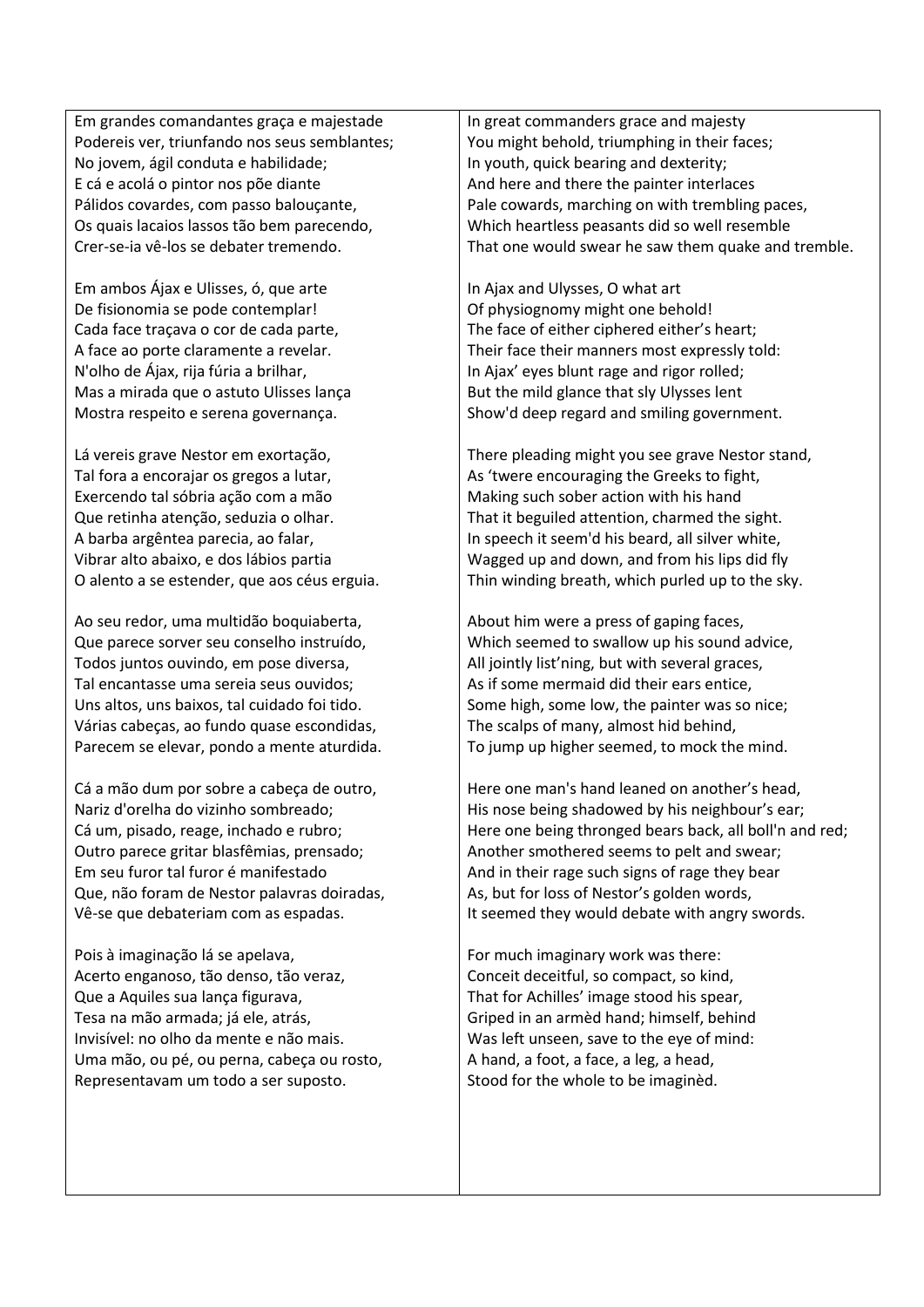Fora dos muros de Troia tão sitiada, Vindo à luta audaz Héctor, seu campeão, Havia muitas mães troianas encantadas Por brandir belas armas seu jovem varão, Mas à esperança ligam tal rara ação, Que atrás do júbilo surgia um segredo, Tal mancha em rútilo metal: pesado medo.

Da costa do Dardanelos, onde lutavam, Às margens do Simóis há sangue em profusão, Cujas ondas imitar a luta buscavam, Encrespando-se; começava o batalhão A quebrar na margem gasta, e logo então Vazava de volta, maior hoste encontrando: Unem-se, a margem do Simóis espumando.

Chega Lucrécia a bem pintada seção E vê a face que toda dor retratava. Muitas vê que marcou pouco a aflição, Mas nenhuma em que todo o pesar morava, Até notar Hécuba, que desesperava Fitando alarmada de Príamo os lanhos, O qual sangra sob o pé de Pirro, ufano.

Nela esse pintor havia dissecado Beleza que a aflição arruinava. Seu rosto, com vincos e rugas disfarçado; Do que ela era, nem vestígio restava. Seu sangue azul em cada veia pretejava, Faltando a fonte que os tubos murchos nutria, Vida aprisionada em corpo morto exibia.

Lucrécia, olhos na triste sombra fixados, Ao pesar d'anciã conforma seu sofrer, A quem só faltam, para responder, seus brados, Palavras de fel para algozes maldizer. O pintor não era um deus p'ra lhos conceder: Faz que Lucrécia maldade nele presuma Ao dar-lhe tanto desgosto, e língua alguma.

"Pobre instrumento," diz ela, "inaudível, Cantar-te-ei o pesar com língua plangente, E darei à chaga de Príamo alívio, E censurarei Pirro, que agiu torpemente. E com lágrimas apagarei Tróia ardente, E riscará os olhos torvos minha faca, De todo inimigo grego que ora ataca.

And from the walls of strong-besiegèd Troy, When their brave hope, bold Hector, marched to field, Stood many Trojan mothers, sharing joy To see their youthful sons bright weapons wield; And to their hope they such odd action yield That through their light joy seemèd to appear (Like bright things stained) a kind of heavy fear.

And from the strand of Dardan where they fought To Simois' reedy banks the red blood ran, Whose waves to imitate the battle sought With swelling ridges; and their ranks began To break upon the gallèd shore, and than Retire again, till meeting greater ranks They join and shoot their foam at Simois' banks.

To this well-painted piece is Lucrece come, To find a face where all distress is stelled. Many she sees where cares have carvèd some, But none where all distress and dolour dwelled; Till she despairing Hecuba beheld, Staring on Priam's wounds with her old eyes, Which bleeding under Pyrrhus' proud foot lies.

In her the painter had anatomised Time's ruin, beauty's wreck, and grim care's reign; Her cheeks with chaps and wrinkles were disguised; Of what she was no semblance did remain. Her blue blood changed to black in every vein, Wanting the spring that those shrunk pipes had fed, Showed life imprisoned in a body dead.

On this sad shadow Lucrece spends her eyes, And shapes her sorrow to the beldam's woes, Who nothing wants to answer her but cries, And bitter words to ban her cruel foes: The painter was no god to lend her those; And therefore Lucrece swears he did her wrong, To give her so much grief and not a tongue.

'Poor instrument', quoth she,'without a sound, I'll tune thy woes with my lamenting tongue, And drop sweet balm in Priam's painted wound, And rail on Pyrrhus that hath done him wrong, And with my tears quench Troy that burns so long, And with my knife scratch out the angry eyes Of all the Greeks that are thine enemies.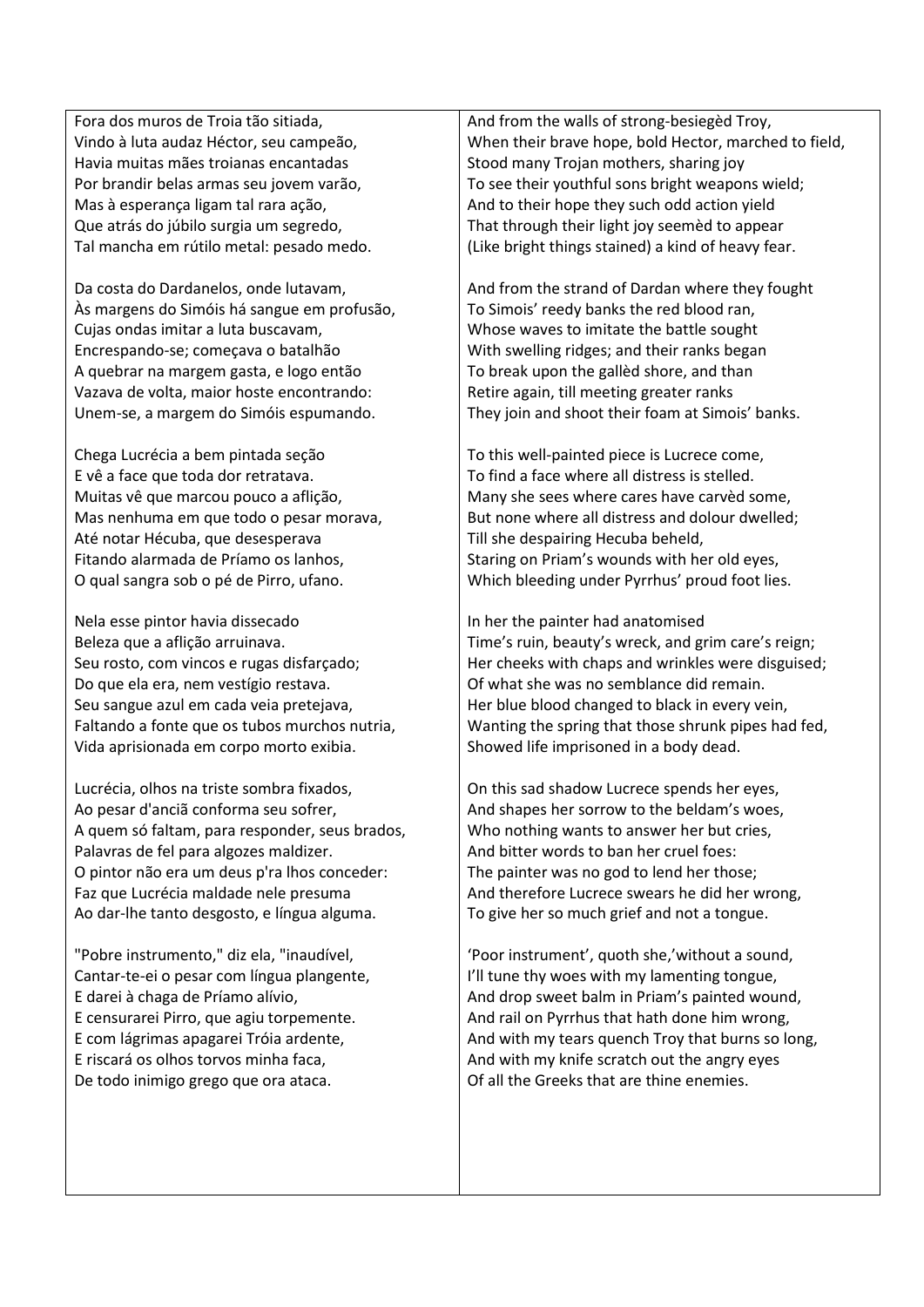"Mostra a rameira que a refrega suscitou, P'ra com as unhas a beleza eu lhe rasgar. Teu ardor lascivo, tolo Páris, ditou Tal carga de ódio que faz Troia queimar; Teu olho o fogo a arder fez alumiar; E cá em Troia, só por teu olho ofender, Pai, filho, senhora e filha devem morrer.

"Por que deve o prazer privado de um só Tornar-se a praga pública de quantos for? Que falta cometida só recaia só Na cabeça daquele que foi transgressor; Que almas inculpes fiquem livres da dor; Pela ofensa de um devem tantos pagar, Pecado privado todos contagiar?

"Eis: cá chora Hécuba, cá Príamo morre, Cá hirto Hector, cá Troilus, a fenecer, Cá amigo com amigo jaz, sangue corre, E amigo a amigo fere sem ver, E lascívia dum tanta vida faz perder. Sustara tardo Príamo do filho a chama, Troia brilharia não com fogo e sim fama."

Ela aqui pranteia a Troia o mal pintado, Pois mágoa, como um maciço sino pendente, Posto a tocar, de si segue por ser pesado; Pouca força faz soar o dobre dolente. Faz Lucrécia um triste relato, diligente, Aos traços da dor e às tintas d'aflição; Confere-lhes voz, e toma-lhes a feição.

Lança ela os olhos por toda a pintura, E de quem encontra mofino faz lamento. Por fim vê, presa, uma tétrica figura; Os pastores frígios mostram condoimento. Seu rosto, mesmo aflito, traz contentamento; A rota de Troia com os rústicos desce, Tão calmo que a paciência troçar parece.

Nele o pintor laborou com toques ciosos A velar o logro, dar à mansa ilusão Passo humilde, ar calmo, olhos lacrimosos, Cenho rijo: aceita a atribulação, Sem rubor ou palor, mas tal combinação Que o rubor rúbeo não era da culpa efeito, Nem o palor alvo medo num falso peito.

'Show me the strumpet that began this stir, That with my nails her beauty I may tear. Thy heat of lust, fond Paris, did incur This load of wrath that burning Troy doth bear. Thy eye kindled the fire that burneth here, And here in Troy, for trespass of thine eye, The sire, the son, the dame, and daughter die.

'Why should the private pleasure of some one Become the public plague of many moe? Let sin, alone committed, light alone Upon his head that hath transgressèd so; Let guiltless souls be freed from guilty woe: For one's offence why should so many fall, To plague a private sin in general?

'Lo, here weeps Hecuba, here Priam dies, Here manly Hector faints, here Troilus sounds; Here friend by friend in bloody channel lies, And friend to friend gives unadvisèd wounds; And one man's lust these many lives confounds. Had doting Priam checked his son's desire, Troy had been bright with fame, and not with fire.'

Here feelingly she weeps Troy's painted woes, For sorrow, like a heavy hanging bell, Once set on ringing, with his own weight goes; Then little strength rings out the doleful knell: So Lucrece, set a-work, sad tales doth tell To pencill'd pensiveness and colour'd sorrow; She lends them words, and she their looks doth borrow.

She throws her eyes about the painting round, And whom she finds forlorn she doth lament. At last she sees a wretched image bound, That piteous looks to Phrygian shepherds lent: His face, though full of cares, yet showed content; Onward to Troy with the blunt swains he goes, So mild that Patience seemed to scorn his woes.

In him the painter laboured with his skill To hide deceit, and give the harmless show An humble gait, calm looks, eyes wailing still, A brow unbent that seemed to welcome woe, Cheeks neither red nor pale, but mingled so That blushing red no guilty instance gave, Nor ashy pale the fear that false hearts have.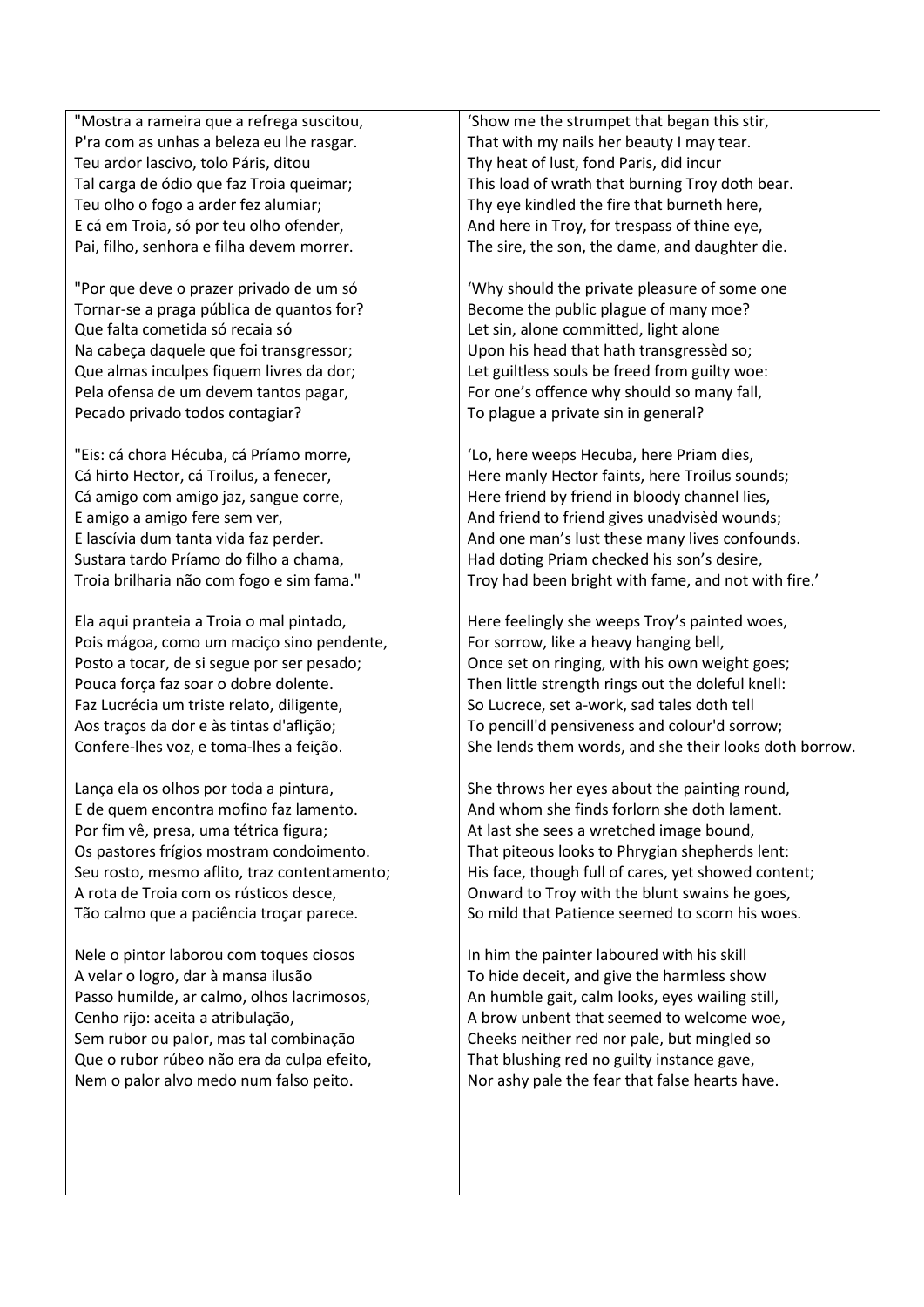Mas, tal demônio contumaz e habitual, Mantinha fronte que tão justa parecia, E sob ela tão bem entrincheirava o mal, Que nem a própria suspeição não suporia Que falso dolo ou perjúrio mancharia Tão belo dia com tais píceas tormentas, Nem com infernal pecado tais formas bentas.

Compôs doce imagem o pintor com mestria De Sinon perjuro, cuja astuta história Do crédulo Príamo a morte seria; Cujo verbo tal pólvora abrasa a glória Da sólida Ílion, pela qual o céu chora; E estrelinhas do sítio fixo saltavam Caído o espelho onde as faces miravam.

Esta figura ela esmiuçou, dedicada, Censurando ao pintor o esmero sem par, Crendo outra efígie em Sinon abusada; Forma assaz bela não sói má mente abrigar. E o seguia fitando; e sempre a fitar, Tal verdade em seu rosto simples notava Que concluiu que a imagem falsificava.

"Não creio," diz ela, "que tamanha mentira" -- "Possa espreitar em tal aparência," pensou, -- Mas de Tarquino o vulto na mente ela vira E sua língua em "pode" o "possa" mudou. "Não creio" ela em tal sentido abandonou, E formulou assim, "Não creio, claro está, Que tal face traga outra mente que não má.

"Pois tal como sutil Sinon cá retratado, Tão solene, tão abatido e tão composto, Como se de mágoa ou labor fatigado, A mim veio Tarquino sitiar, envolto Em um manto honesto, no entanto roto Com vício imo. Príamo o admitiu, Eu a Tarquino; e minha Troia ruiu.

"Vede, como Príamo ouve e lacrimeja, Vendo as lágrimas falsas por Sinon vertidas! Príamo, ancião és sem que sábio sejas? Cada lágrima custa a um troiano a vida. Seu pranto é fogo, água alguma é produzida; Tais rotundas perlas de que tens piedade São fogo ardente a queimar tua cidade.

But like a constant and confirmèd devil, He entertain'd a show so seeming just, And therein so ensconced his secret evil, That jealousy itself could not mistrust False creeping craft and perjury should thrust Into so bright a day such black-faced storms, Or blot with hell-born sin such saint-like forms.

The well-skilled workman this mild image drew For perjured Sinon, whose enchanting story The credulous old Priam after slew; Whose words like wildfire burnt the shining glory Of rich-built Ilion, that the skies were sorry; And little stars shot from their fixed places, When their glass fell wherein they viewed their faces.

This picture she advisedly perused, And chid the painter for his wondrous skill, Saying, some shape in Sinon's was abused: So fair a form lodged not a mind so ill. And still on him she gazed, and gazing still, Such signs of truth in his plain face she spied, That she concludes the picture was belied.

'It cannot be', quoth she, 'that so much guile'– She would have said – 'can lurk in such a look.' But Tarquin's shape came in her mind the while, And from her tongue 'can lurk' from 'cannot' took. 'It cannot be' she in that sense forsook, And turned it thus: 'It cannot be, I find, But such a face should bear a wicked mind.

'For even as subtle Sinon here is painted, So sober-sad, so weary, and so mild (As if with grief or travail he had fainted), To me came Tarquin armèd to beguild With outward honesty, but yet defiled With inward vice. As Priam him did cherish, So did I Tarquin; so my Troy did perish.

'Look, look, how list'ning Priam wets his eyes, To see those borrow'd tears that Sinon sheds. Priam, why art thou old, and yet not wise? For every tear he falls a Trojan bleeds; His eye drops fire, no water thence proceeds; Those round clear pearls of his, that move thy pity Are balls of quenchless fire to burn thy city.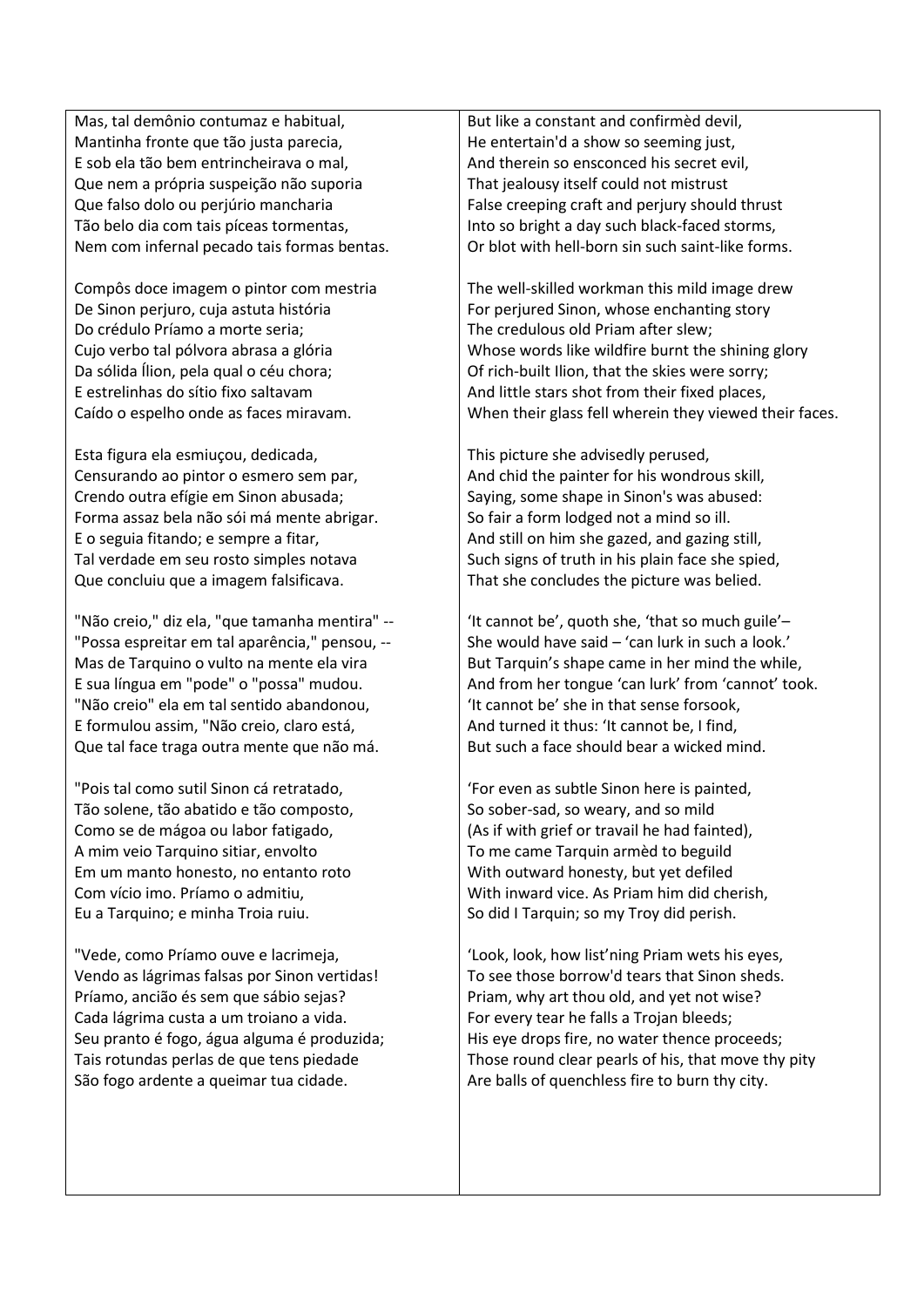"Tais demônios tomam logro ao negro inferno, Pois Sinon em seu fogo se treme de frio, E esse frio abriga ao fogo eterno. Tais contrários só se unem em compadrio Para adular tolos e enchê-los de brio. Fé de Príamo falso pranto a adular Permite a Sinon Troia com água queimar."

Eis que, furibunda, tal paixão nela impera, Que a paciência do peito é levada. Sinon inerte com as unhas dilacera, Comparando-o à visita malfadada Cujo ato a fez de si mesma detestada. Ao fim sorrindo assim à empresa larga: "Tola, tola!" diz, "nem lhe doem suas chagas."

Assim monta e vaza o curso do pesar: Queixa-se ela, e o tempo é um enfado. Ora a noite, ora a aurora a desejar, A ambos crê se quedarem demasiado. Curto tempo longo é, pesar suportado; Embora canse, nunca dorme a dor nefasta, E quem vela vê como o tempo se arrasta;

A qual todo esse tempo lhe escapou à mente Com imagens pintadas por ela empregado, Da vivência da própria aflição insciente Pelo alheio detrimento conjeturado, Purgando os males no tormento figurado. Alivia alguns, mas curar nunca se deu, Pensar que coube a outrem o suplício seu.

Mas eis que o cioso estafeta, retornando, Traz a casa seu lorde, vindo acompanhado, O qual vê Lucrécia negro luto trajando, Em torno dos olhos pelo pranto marcados, Tais arco-íris no céu, aros azulados. Tais cores em seu firmamento escurecido Predizem temporal pr'além do já chovido;

Seu marido circunspecto, a isso vendo, Pasmo fita seu triste rosto sempre mais. Olhos rubros e crus, mesmo em pranto fervendo, A cor vivaz abatida em penas mortais. Falta-lhe força p'ra perguntar "como vais"; Quedam ambos, como amigos que, separados, Veem-se alhures, um ao outro mede os fados.

'Such devils steal effects from lightless hell; For Sinon in his fire doth quake with cold, And in that cold hot-burning fire doth dwell; These contraries such unity do hold Only to flatter fools and make them bold; So Priam's trust false Sinon's tears doth flatter That he finds means to burn his Troy with water.'

Here, all enraged, such passion her assails, That patience is quite beaten from her breast; She tears the senseless Sinon with her nails, Comparing him to that unhappy guest Whose deed hath made herself herself detest: At last she smilingly with this gives o'er: 'Fool, fool!' quoth she, 'his wounds will not be sore.'

Thus ebbs and flows the current of her sorrow, And time doth weary time with her complaining. She looks for night, and then she longs for morrow, And both she thinks too long with her remaining. Short time seems long in sorrow's sharp sustaining: Though woe be heavy, yet it seldom sleeps, And they that watch see time how slow it creeps;

Which all this time hath overslipped her thought, That she with painted images hath spent, Being from the feeling of her own grief brought By deep surmise of others' detriment, Losing her woes in shows of discontent. It easeth some, though none it ever curèd, To think their dolour others have endurèd.

But now the mindful messenger come back Brings home his lord and other company, Who finds his Lucrece clad in mourning black, And round about her tear-distainèd eye Blue circles streamed, like rainbows in the sky: These water-galls in her dim element Foretell new storms to those already spent.

Which when her sad-beholding husband saw, Amazedly in her sad face he stares: Her eyes, though sod in tears, looked red and raw, Her lively colour killed with deadly cares. He hath no power to ask her how she fares; Both stood, like old acquaintance in a trance, Met far from home, wond'ring each other's chance.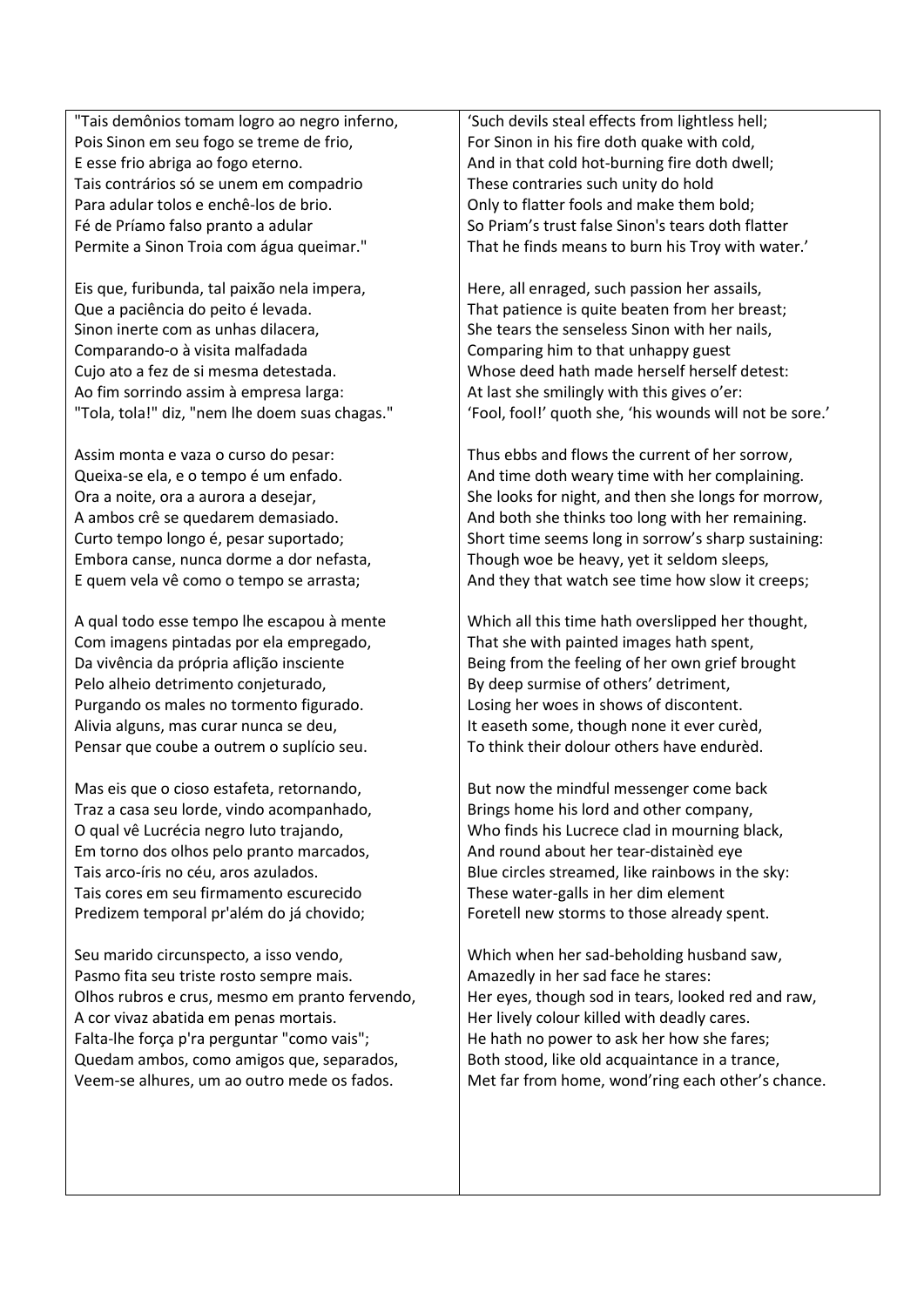Ele enfim, uma mão exangue lhe tomando, Assim empeça: "Que desdita desmedida A ti recaiu, que te quedas tiritando? Meu bem, que revés faz tua boa cor lívida? Por que estás em tal descontento vestida? Expõe, querida, essa triste prostração, E conta teu mal, p'ra termos reparação."

Três suspiros à mágoa ligam o pavio Até que dispare palavra de pesar. Pronta enfim a responder o que se inquiriu, Prepara-se cândida a lhes revelar Que a honra cativa lograram tomar, Enquanto Colatino e os lordes que o guardam Com séria atenção sua fala aguardam.

Pois este pálido cisne em águas brandas Chama a canção triste de seu certeiro fim: "Breves palavras," diz, "a transgressão demanda, Quando escusa não repara a falta, enfim. Mais ais que palavras prevalecem em mim, E meus lamentos de toda medida passam, A contar todos uma pobre língua lassa.

"Então seja seu único mister dizer: Caro esposo, sendo tua cama almejada, Estranho logrou no travesseiro jazer Em que pousavas tua cabeça cansada; E que maldade a mais seja imaginada, Que me fosse feita em coação odienta, Disso, oh, tua Lucrécia não 'stá isenta.

"Pois no temível breu da madrugada morta Com sabre luzente minha alcova profana Sorrateira criatura que flama porta, E grita, calmo, 'Acorda, dama romana, E acolhe meu amor; ou nódoa tirana Imporei sobre ti e teus familiares, Se a força de meu amor contraditares.

"'Pois algum repulsivo criado teu,' diz, 'Se não vais teu gosto a meu fito atrelar, Mato na hora, e logo a ti, infeliz, E juro tê-la visto a realizar Torpe ato lúbrico, cabendo ceifar Os devassos no ato. Será tal ação Fama minha, tua perpétua abjeção.'

At last he takes her by the bloodless hand, And thus begins: 'What uncouth ill event Hath thee befall'n, that thou dost trembling stand? Sweet love, what spite hath thy fair colour spent? Why art thou thus attired in discontent? Unmask, dear dear, this moody heaviness, And tell thy grief, that we may give redress.'

Three times with sighs she gives her sorrow fire, Ere once she can discharge one word of woe. At length addressed to answer his desire, She modestly prepares to let them know Her honour is tane prisoner by the foe; While Collatine and his consorted lords With sad attention long to hear her words.

And now this pale swan in her wat'ry nest Begins the sad dirge of her certain ending: 'Few words', quoth she, 'Shall fit the trespass best, Where no excuse can give the fault amending. In me moe woes than words are now depending, And my laments would be drawn out too long To tell them all with one poor tired tongue.

'Then be this all the task it hath to say: Dear husband, in the interest of thy bed A stranger came, and on that pillow lay Where thou was wont to rest thy weary head; And what wrong else may be imaginèd By foul enforcement might be done to me, From that, alas, thy Lucrece is not free.

'For in the dreadful dead of dark midnight, With shining falchion in my chamber came A creeping creature with a flaming light, And softly cried, "Awake, thou Roman dame, And entertain my love; else lasting shame On thee and thine this night I will inflict, If thou my love's desire do contradict.

'"For some hard-favour'd groom of thine", quoth he, "Unless thou yoke thy liking to my will, I'll murder straight, and then I'll slaughter thee, And swear I found you where you did fulfil The loathsome act of lust, and so did kill The lechers in their deed: this act will be My fame and thy perpetual infamy."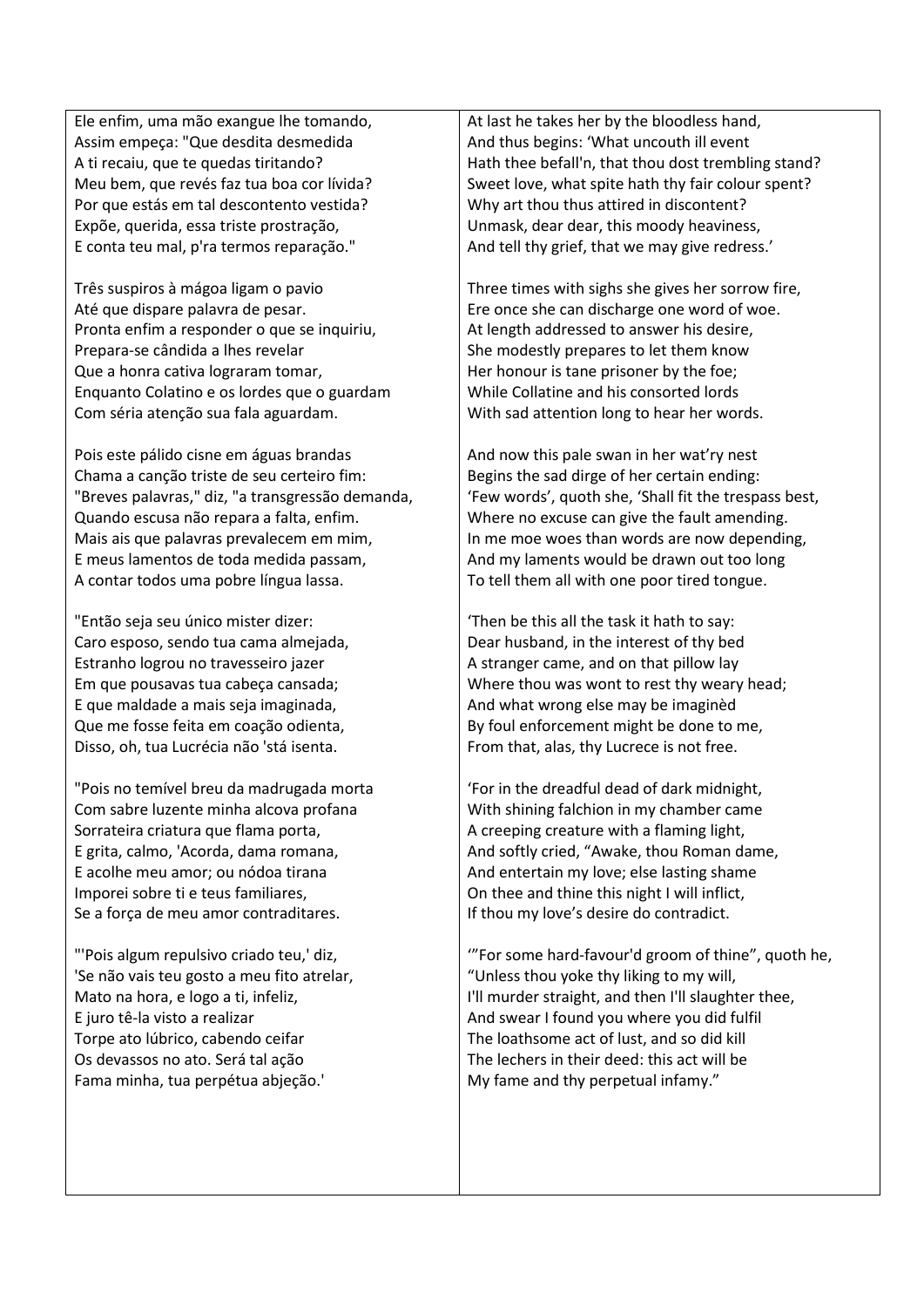"Nisso, lancei-me a reagir e gritar; Então contra meu peito pôs ele a espada, Jurando: não aquiescesse a suportar, Seria eu para sempre silenciada; E minha infâmia ficaria registrada: Nunca na nobre Roma seria olvidado O fim adúltero de Lucrécia e criado.

"Inimigo forte, pobre fraca que sou, E tanto mais fraca com tamanho pavor. Meu sangrento juiz a língua me obstou; Pleito justo algum lá se podia interpor. Sua lascívia escarlate dá seu penhor Que a vista furtou-lhe minha graça faceira,

E roubado o juiz, é morte à prisioneira. "Ensina-me a ser meu próprio advogado, Ou ao menos este refúgio me consente: Mesmo o sangue rude de abuso tachado, Imaculada e pristina é minha mente; Isso não se forçou, nem nunca foi tendente A renúncias acessórias, e sempre pura Dentro do abrigo envenenado perdura."

Cá o mercador da perda desesperado, Cabeça pensa, voz barrada por pesar, Com tristes olhos fixos, e braços trançados, Dos lábios ora pálidos põe-se a soprar P'ra longe a mágoa que lhe impede replicar. Mas, infeliz que é, vão é desvelamento; O que expele reabsorve seu alento.

Tal por um arco uma maré agitada Ultrapassa o olho que a acompanhou, Mas no remoinho sua força é domada De volta ao estreito que veloz a lançou -- Fúria lança, fúria retoma, se passou -- Assim suspiros e penas a serra fazem: Mágoa pulsam adiante e de volta trazem,

Padecimento mudo o qual ela nota, E seu transe intempestivo desperta assim: "Caro lorde, tua dor à minha dor dota Dupla força; cheia por chuva não tem fim. Teu padecer faz esta chaga aberta em mim Mais viva e dolorida. Baste-lhe portanto Afogar um pesar, um par d'olhos em pranto.

'With this, I did begin to start and cry; And then against my heart he sets his sword, Swearing, unless I took all patiently, I should not live to speak another word. So should my shame still rest upon record, And never be forgot in mighty Rome Th'adulterate death of Lucrece and her groom.

'Mine enemy was strong, my poor self weak, And far the weaker with so strong a fear. My bloody judge forbade my tongue to speak; No rightful plea might plead for justice there. His scarlet lust came evidence to swear That my poor beauty had purloined his eyes;

And when the judge is robbed the prisoner dies. 'O, teach me how to make mine own excuse! Or (at the least) this refuge let me find: Though my gross blood be stained with this abuse, Immaculate and spotless is my mind; That was not forced, that never was inclined To accessory yieldings, but still pure Doth in her poisoned closet yet endure.'

Lo, here, the hopeless merchant of this loss, With head declined, and voice dammed up with woe, With sad set eyes, and wreathèd arms across, From lips new waxen pale begins to blow The grief away that stops his answer so. But, wretched as he is, he strives in vain; What he breathes out his breath drinks up again.

As through an arch the violent roaring tide Outruns the eye that doth behold his haste, Yet in the eddy boundeth in his pride Back to the strait that forced him on so fast, In rage sent out, recall'd in rage, being past; Even so his sighs, his sorrows, make a saw, To push grief on, and back the same grief draw.

Which speechless woe of his poor she attendeth, And his untimely frenzy thus awaketh: 'Dear lord, thy sorrow to my sorrow lendeth Another power; no flood by raining slaketh. My woe too sensible thy passion maketh More feeling-painful: let it then suffice To drown one woe, one pair of weeping eyes.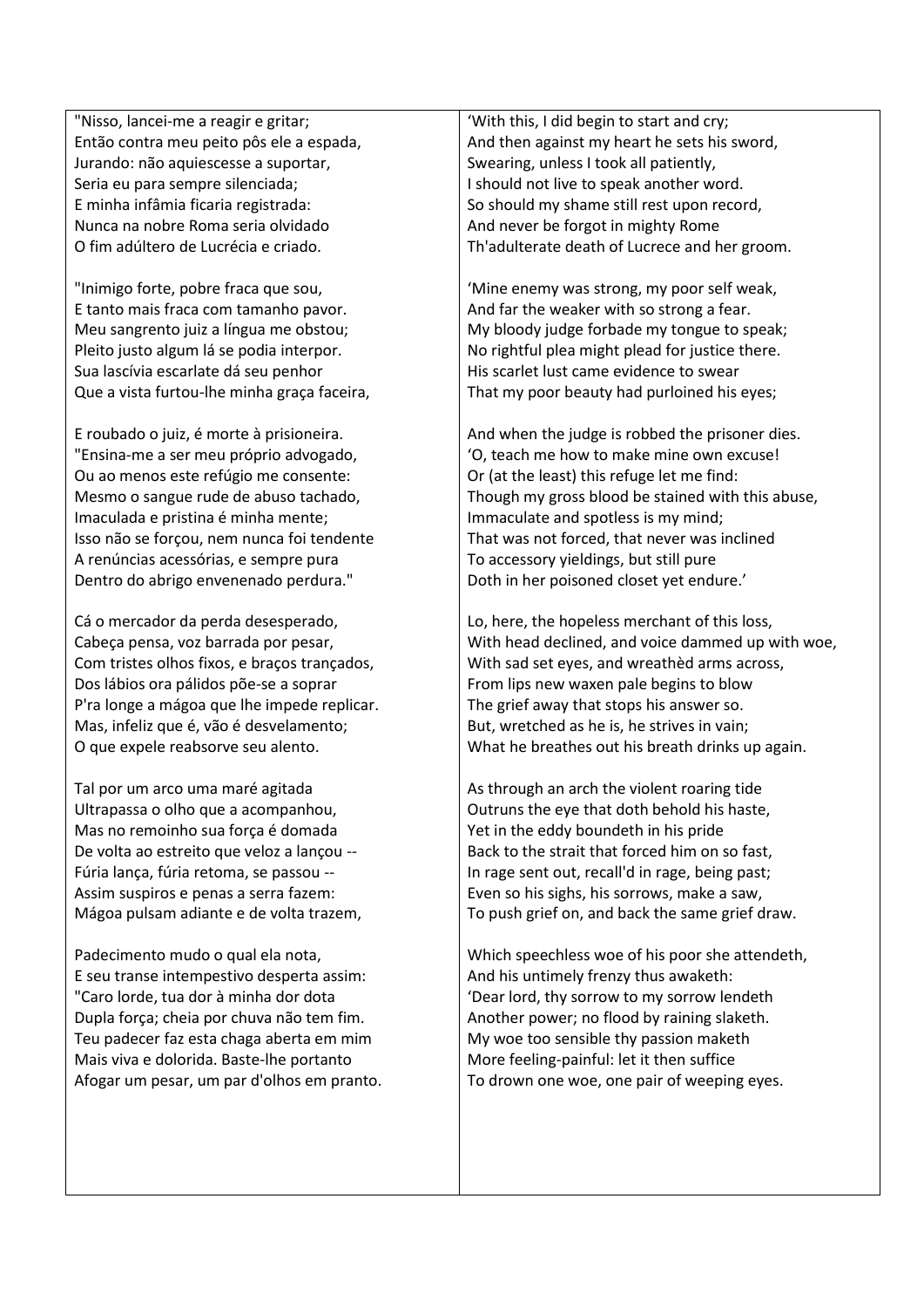"E por mim, se encantar-te assim posso eu, Que fui tua Lucrécia, rogo atender: Vinga-te sem tardar do inimigo meu, Teu, meu, dele mesmo. Supõe me defender Do que já foi. O auxílio que vais trazer Vem muito tarde, mas que morra o traidor, Pois nutre iniquidade pena não dispor.

"Mas antes que o nomeie, vós bons lordes," diz, Aos que seguiram Colatino com nobreza, "Empenhareis vossas palavras, tal condiz, De em pronta acossa vingar esta vileza, Pois é uma justa e meritória empresa Com vingança armada a injustiça caçar. Cavaleiros votam ao dano reparar."

Ante rogos tais, com nobre disposição, Cada lorde põe-se a amparo prometer, Por cavalaria atado à imposição, Querendo o torpe inimigo conhecer. Mas ela, grave mister inda por dizer, Cessa-lhes os protestos. "Oh, revelai," diz, "Como será limpa a tacha que nunca quis?

"Qual será de minha ofensa a real natura, Com terrível circunstância a me forçar? Pode exculpar ao vil ato a mente pura, Minha honra caída fazendo avançar? Pode argumento absolver-me do azar? Volta a se limpar uma fonte envenenada, Por que não eu a tal mácula sujeitada?

Nisso, põem-se todos a emitir juízo: Mente impoluta exime corpo maculado, Enquanto ela afasta, com um triste sorriso, A face, mapa que traz impresso o traçado Do duro infortúnio, com lágrimas gravado. "Não, não," diz ela, "dama alguma doravante Em meu pretexto buscará atenuante."

Suspirando então, tal se o coração partisse, "Tarquino!" expele; "Ele," dá seguimento, Mas mais que "ele" a pobre língua não disse, Até que após soluços e retardamentos, Ofegos, débeis e breves experimentos, Sai-lhe: "É ele, ele, bons lordes, enfim, Quem guia esta mão a tal chaga abrir em mim.

'And for my sake, when I might charm thee so, For she that was thy Lucrece, now attend me: Be suddenly revengèd on my foe, Thine, mine, his own; suppose thou dost defend me From what is past. The help that thou shalt lend me Comes all too late, yet let the traitor die; For sparing justice feeds iniquity.

'But ere I name him, you fair lords', quoth she, Speaking to those that came with Collatine, 'Shall plight your honourable faiths to me, With swift pursuit to venge this wrong of mine; For 'tis a meritorious fair design To chase injustice with revengeful arms: Knights by their oaths should right poor ladies' harms.'

At this request, with noble disposition Each present lord began to promise aid, As bound in knighthood to her imposition, Longing to hear the hateful foe bewrayed. But she, that yet her sad task hath not said, The protestation stops. 'O, speak', quoth she, 'How may this forcèd stain be wiped from me?

'What is the quality of mine offence, Being constrained with dreadful circumstance? May my pure mind with the foul act dispense, My low-declinèd honour to advance? May any terms acquit me from this chance? The poison'd fountain clears itself again; And why not I from this compellèd stain?'

With this they all at once began to say, Her body's stain her mind untainted clears; While with a joyless smile she turns away The face, that map which deep impression bears Of hard misfortune, carved in it with tears. 'No, no', quoth she, 'no dame, hereafter living By my excuse shall claim excuse's giving.'

Here with a sigh, as if her heart would break, She throws forth Tarquin's name; 'He, he', she says, But more than 'he' her poor tongue could not speak; Till after many accents and delays, Untimely breathings, sick and short assays, She utters this, 'He, he, fair lords, 'tis he, That guides this hand to give this wound to me.'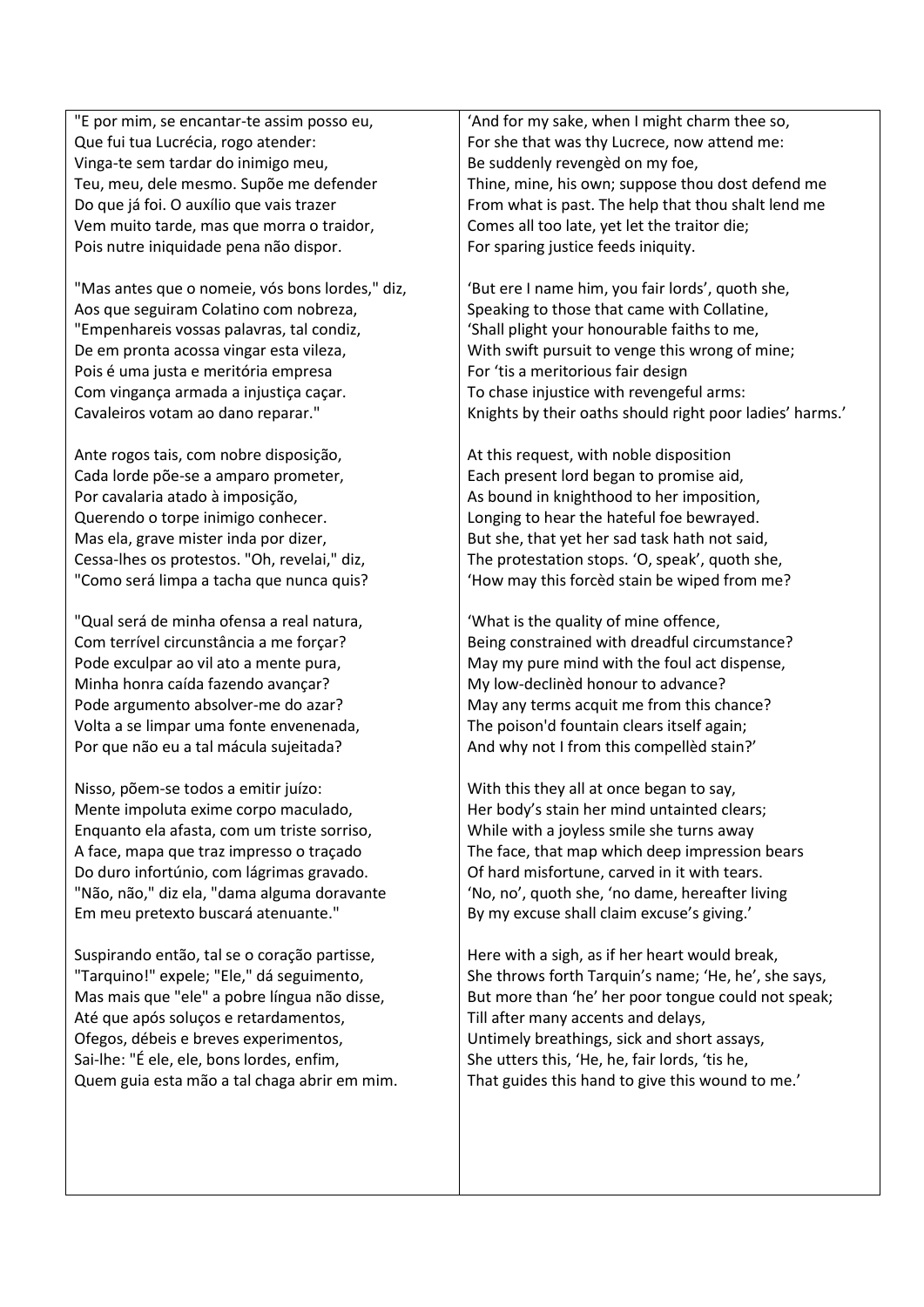Pois aqui ela embainha no peito, cega, Faca aguda que su'alma desembainha. Tal golpe rende-a da profunda refrega Daquela prisão poluta que a continha. Seus ais contritos legam às nuvens acima Alado espírito; voa pela ferida Do destino danado a imortal vida.

Petrificados ante o ato estupendo Ficam Colatino e lordes que chamou, Até que o pai de Lucrécia, seu sangue vendo, Sobre o corpo auto-exterminado pulou, E da fonte purpúrea Brutus sacou A faca homicida, e, no curso que faz, Seu sangue, pífia vingança, sai-lhe atrás;

E borbulhando de seu peito se reparte Em dois lentos rios, o sangue encarnado Circunscreve o corpo dela por toda parte, Que tal ilhéu saqueado jaz desolado, Deserto e vazio neste mar desgraçado. Parte do sangue rubro e puro restava, A outra Tarquino sujou, e pretejava.

Cingindo a face em luto coagulada Do sangue negro faz-se um aro aquoso, Pranteando talvez a parte conspurcada; E desde então, tal se por Lucrécia choroso, Um sinal d'água traz o sangue vicioso, E sangue impoluto vermelho permanece, Ruborizando por aquele que apodrece.

"Filha querida," Lucrécio idoso brada, "Essa vida era minha que ora tu privas. Se nos filhos nossa efígie é retratada, Onde viverei se Lucrécia é desviva? Para um tal desfecho de mim não derivas. Caso prefalecer genitores se possa, Somos nós sua prole, não eles a nossa.

"Pobre espelho roto, tanto tinha mirado Em teus doces traços minha renovação, Mas agora o belo espelho, embaciado, Mostra uma caveira em decomposição. Oh, rasgaste das faces a minha feição, Estilhaçaste a meu espelho a beldade, Já nem vejo minha prévia identidade!

Even here she sheathèd in her harmless breast A harmful knife, that thence her soul unsheathèd: That blow did that it from the deep unrest Of that polluted prison where it breathèd. Her contrite sighs unto the clouds bequeathèd Her wingèd sprite, and through her wounds doth fly Life's lasting date from cancelled destiny.

Stone-still, astonished with this deadly deed, Stood Collatine and all his lordly crew; Till Lucrece' father, that beholds her bleed, Himself on her self-slaught'red body threw; And from the purple fountain Brutus drew The murd'rous knife, and as it left the place, Her blood, in poor revenge, held it in chase;

And bubbling from her breast, it doth divide In two slow rivers, that the crimson blood Circles her body in on every side, Who like a late-sackd island vastly stood Bare and unpeopled in this fearful flood. Some of her blood still pure and red remained, And some looked black, and that false Tarquin stained.

About the mourning and congealèd face Of that black blood a wat'ry rigol goes, Which seems to weep upon the tainted place; And ever since, as pitying Lucrece' woes, Corrupted blood some watery token shows, And blood untainted still doth red abide, Blushing at that which is so putrified.

'Daughter, dear daughter', old Lucretius cries, 'That life was mine which thou hast here deprived. If in the child the father's image lies, Where shall I live now Lucrece is unlivèd? Thou wast not to this end from me derivèd: If children predecease progenitors, We are their offspring, and they none of ours.

'Poor broken glass, I often did behold In thy sweet semblance my old age new born; But now that fresh fair mirror, dim and old, Shows me a bare-boned death by time out-worn. O from thy cheeks my image thou hast torn, And shivered all the beauty of my glass, That I no more can see what once I was.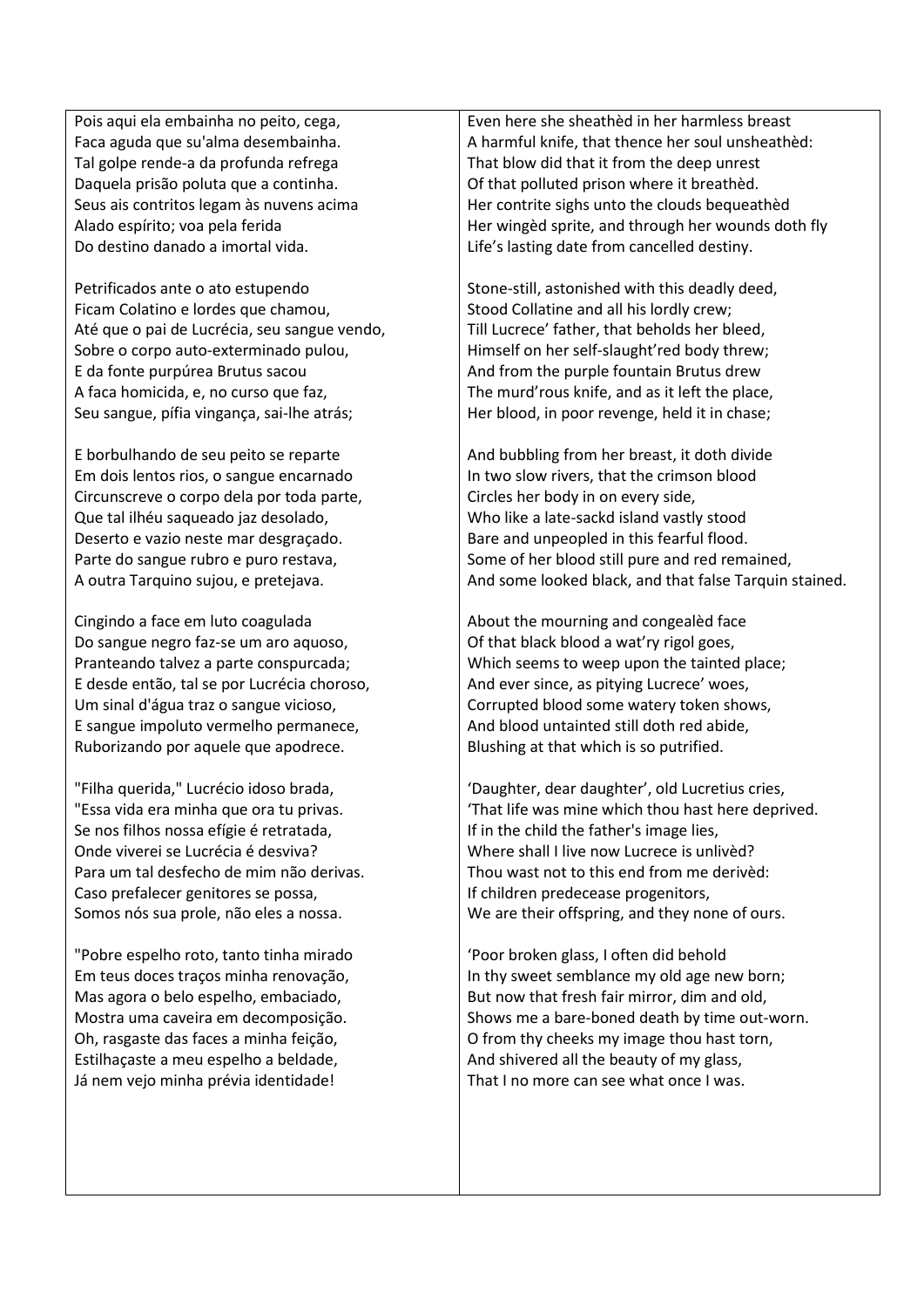"Ó tempo, cessa teu curso e mais não dobres, Se sobrestás quem sobreviver deveria! Conquistará a podre morte às mais nobres Mantendo vivas débeis almas sem valia? Morta abelha velha, às novas a colmeia. Pois vive, doce Lucrécia, revive a ver Teu pai morto, e não eu a ti ver perder."

Nisso acorda Colatino do desvario E pede a Lucrécio lhe dar à dor lugar, E então sobre Lucrécia sangrando um rio Se lança, seu pálido medo a banhar, E finge por um termo morrer com seu par, Até que pudor viril manda-o domar-se E viver para da morte dela vingar-se.

De sua ima alma o fundo desgosto Com mudo mandado à língua interpela. A qual, feroz por mágoa ter-se-lhe imposto Ou negado palavras que a dor debelam, Começa a falar; mas nos lábios se atropelam Débeis sons, ao cor tão baralhada valia Que não podiam distinguir o que dizia.

"Tarquino," entanto, bem claro se emite, Mas entredentes, tal se o nome a morder. Uma tal borrasca, até que precipite, Susta a maré do pesar, que só faz crescer. Vem a chuva enfim, a ventania deter. Eis genro e sogro disputa a travar: Quem mais, por esposa ou filha, deve chorar.

Um a diz ser sua, o outro igualmente, Sem que nenhum dos pleitos tenha triunfado. O pai diz "Ela é minha." "Oh, minha somente," Torna o esposo. "Não me seja tomado O título da dor. Não diga enlutado Que a pranteia: pertencia-me em vida, E só deve por Colatino ser carpida."

"Oh," diz Lucrécio, "mas esta vida eu dera Que ela cedo e tarde demais entornou." "Ai, ai," diz Colatino, "minha mulher era. Posse minha, e meu o que ela matou." Tal clamor de "filha" ou "mulher" ocupou O ar disperso, que, a Lucrécia contendo, "Minha filha" ou "mulher" ia respondendo.

'O time, cease thou thy course and last no longer, If they surcease to be that should survive. Shall rotten death make conquest of the stronger, And leave the falt'ring feeble souls alive? The old bees die, the young possess their hive. Then live, sweet Lucrece, live again and see Thy father die, and not thy father thee.'

By this, starts Collatine as from a dream, And bids Lucretius give his sorrow place; And then in key-cold Lucrece' bleeding stream He falls, and bathes the pale fear in his face, And counterfeits to die with her a space; Till manly shame bids him possess his breath, And live to be revengèd on her death.

The deep vexation of his inward soul Hath served a dumb arrest upon his tongue; Who, mad that sorrow should his use control, Or keep him from heart-easing words so long, Begins to talk; but through his lips do throng Weak words, so thick come in his poor heart's aid, That no man could distinguish what he said.

Yet sometime 'Tarquin' was pronouncèd plain, But through his teeth, as if the name he tore. This windy tempest, till it blow up rain, Held back his sorrow's tide, to make it more. At last it rains, and busy winds give o'er; Then son and father weep with equal strife Who should weep most, for daughter or for wife.

The one doth call her his, the other his; Yet neither may possess the claim they lay. The father says 'She's mine.' 'O, mine she is', Replies her husband: 'do not take away My sorrow's interest; let no mourner say He weeps for her, for she was only mine, And only must be wailed by Collatine.'

'O', quoth Lucretius,' I did give that life Which she too early and too late hath spilled.' 'Woe, woe', quoth Collatine, 'she was my wife; I owed her, and 'tis mine that she hath killed.' 'My daughter' and 'my wife' with clamours filled The dispersed air, who, holding Lucrece' life, Answered their cries, 'my daughter' and 'my wife'.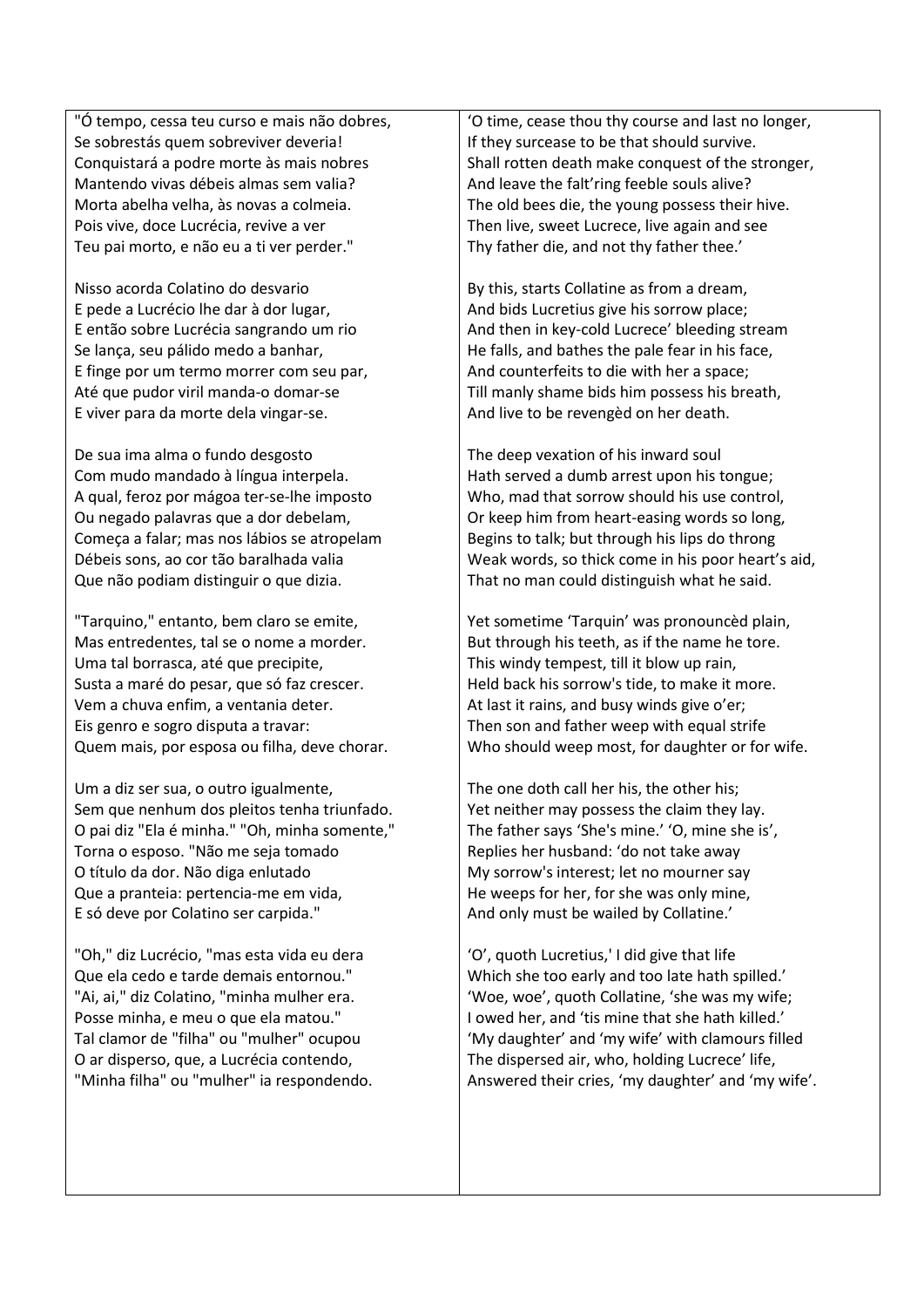Brutus, que a faca de Lucrécia colheu, Vendo-lhes no lamento tal emulação, Veste em digna altivez o siso seu, Enterra na chaga a alienação. Pois com romanos tinha tal estimação Como têm dos reis tolos espirituosos, Pelos ditos atoleimados e jocosos.

Mas o hábito raso agora desmente No qual funda astúcia tinha-lhe disfarçado, E empunha oculto siso, sabiamente, A sustar pranto por Collatinus chorado: "Levanta," diz, "lorde de Roma ultrajado! Que meu ser indetectado, por tolo tido, Mande à escola teu juízo sabido.

"Ora, Colatino, pode dor dor curar? Chaga chaga ajudar, queixa à calamidade? Será vingança a si mesmo golpear Pela vileza que sangrou tua beldade? Tais modos pueris mostram debilidade. Tua miserável dama julgou errado Em matar-se, em vez de algoz ter ceifado.

"Teu coração não banhes, romano audaz, No suave orvalho das lamentações! Ajoelha-te cá e tua parte faz Aos deuses romanos fazendo invocações, Tal que presidam ver tais abominações -- Já que a própria Roma nelas é desgraçada -- Por nossas armas destas ruas extirpadas.

"Então, por nosso Capitólio se conjura, E por este casto sangue que se manchou, Pelo sol no céu que traz terrena fartura, Por todos direitos que Roma nos legou, Por de casta Lucrécia a alma, que contou Seus males, e por esta faca ensanguentada, Vingaremos esta boa esposa finada."

Dito isso, pousa sobre seu peito a mão, E beija a faca fatal, voto a encerrar, E convoca o restante à protestação, Que suas palavras aceitam, a pasmar. Todos juntos, então, joelhos vão dobrar, E o profundo voto, que fizera Brutus, Volta a repetir, e a isso votam juntos.

Brutus, who pluck'd the knife from Lucrece' side, Seeing such emulation in their woe, Began to clothe his wit in state and pride, Burying in Lucrece' wound his folly's show. He with the Romans was esteemèd so As silly jeering idiots are with kings, For sportive words and utt'ring foolish things.

But now he throws that shallow habit by, Wherein deep policy did him disguise, And armed his long-hid wits advisedly, To check the tears in Collatinus' eyes. 'Thou wrongèd lord of Rome', quoth he, 'arise; Let my unsounded self, supposed a fool, Now set thy long-experienced wit to school.

'Why, Collatine, is woe the cure for woe? Do wounds help wounds, or grief help grievous deeds? Is it revenge to give thyself a blow For his foul act by whom thy fair wife bleeds? Such childish humour from weak minds proceeds. Thy wretched wife mistook the matter so, To slay herself that should have slain her foe.

'Courageous Roman, do not steep thy heart In such relenting dew of lamentations; But kneel with me and help to bear thy part To rouse our Roman gods with invocations That they will suffer these abominations (Since Rome herself in them doth stand disgracèd) By our strong arms from forth her fair streets chasèd.

'Now, by the Capitol that we adore, And by this chaste blood so unjustly stainèd, By heaven's fair sun that breeds the fat earth's store, By all our country rights in Rome maintainèd, And by chaste Lucrece' soul that late complainèd Her wrongs to us, and by this bloody knife, We will revenge the death of this true wife.'

This said, he struck his hand upon his breast, And kiss'd the fatal knife, to end his vow; And to his protestation urged the rest, Who, wondering at him, did his words allow; Then jointly to the ground their knees they bow, And that deep vow, which Brutus made before He doth again repeat, and that they swore.